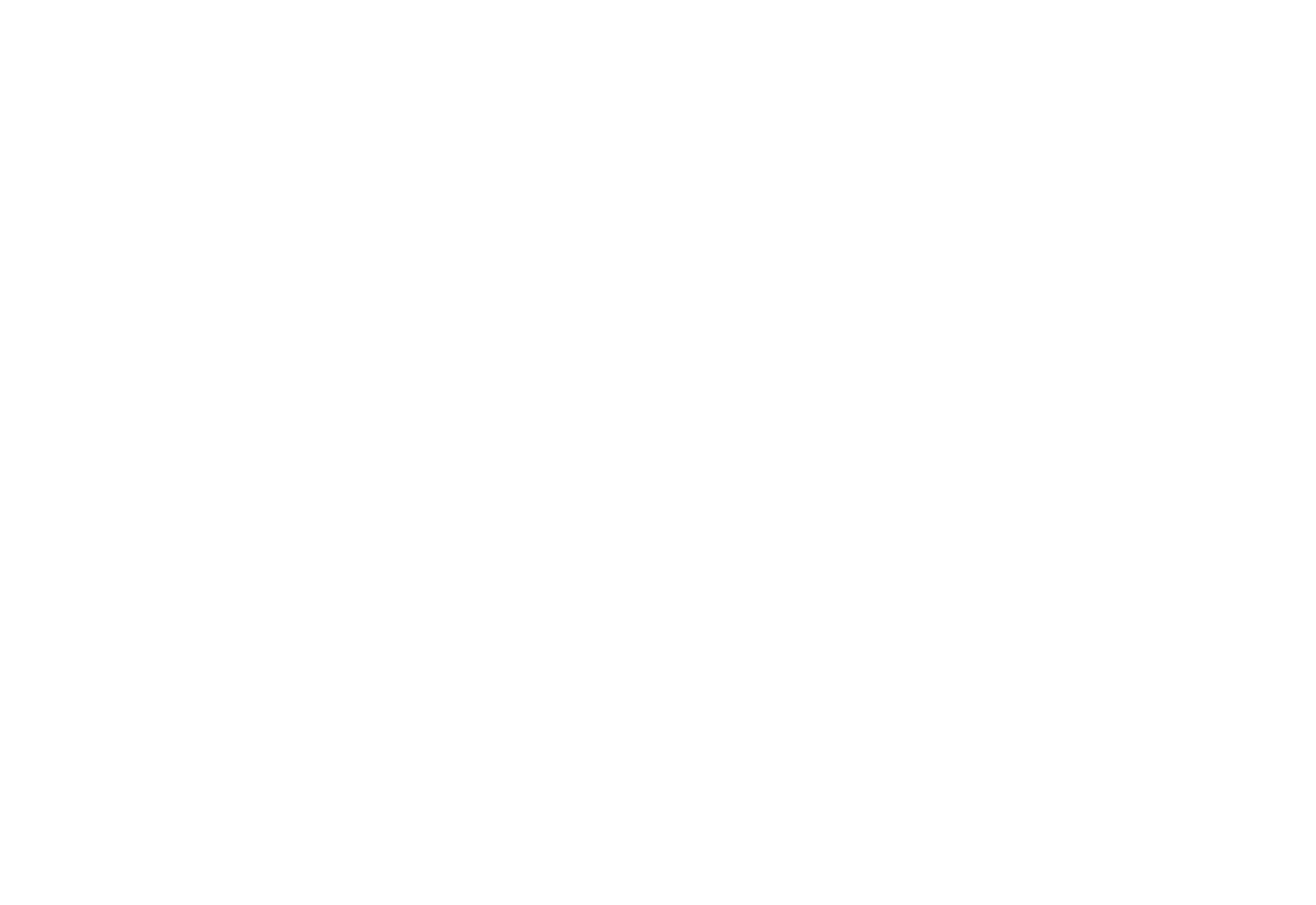## Page 2 of 3 DISCLOSURE TABLE 5-7: DISPOSITION OF APPLICATIONS FOR HOME-PURCHASE, HOME IMPROVEMENT, OR REFINANCING LOANS, MANUFACTURED HOME DWELLINGS, BY INCOME, RACE AND ETHNICITY OF APPLICANT, 2016

#### INSTITUTION: 0000618740 - 2 FIELD & MAIN BANK MSA/MD: 21780 - EVANSVILLE, IN-KY

| INCOME, RACE AND ETHNICITY (CONTINUED) | Applications<br>Received 20/ |         | Loans<br>Originated |         | Apps. Approved But<br>Not Accepted |         | Applications<br>Denied |         | Applications<br>Withdrawn |         | Files Closed For<br>Incompleteness |         |
|----------------------------------------|------------------------------|---------|---------------------|---------|------------------------------------|---------|------------------------|---------|---------------------------|---------|------------------------------------|---------|
|                                        | Number                       | \$000's | Number              | \$000's | Number                             | \$000's | Number                 | \$000's | Number                    | \$000's | Number                             | \$000's |

### 80-99% OF MSA/MD MEDIAN

RACE 5/ AMERICAN INDIAN/ALASKA NATIVE ASIAN BLACK OR AFRICAN AMERICAN NATIVE HAWAIIAN/OTHER PACIFIC ISLND WHITE 2 OR MORE MINORITY RACES JOINT (WHITE/MINORITY RACE) RACE NOT AVAILABLE 6/

#### ETHNICITY 7/

HISPANIC OR LATINO NOT HISPANIC OR LATINO JOINT (HISPANIC OR LATINO/ NOT HISPANIC OR LATINO) ETHNICITY NOT AVAILABLE 6/

MINORITY STATUS 8/ WHITE NON-HISPANIC OTHERS, INCLUDING HISPANIC

100-119% OF MSA/MD MEDIAN

RACE 5/

AMERICAN INDIAN/ALASKA NATIVE ASIAN BLACK OR AFRICAN AMERICAN NATIVE HAWAIIAN/OTHER PACIFIC ISLND WHITE 2 OR MORE MINORITY RACES JOINT (WHITE/MINORITY RACE) RACE NOT AVAILABLE 6/

ETHNICITY 7/

HISPANIC OR LATINO NOT HISPANIC OR LATINO JOINT (HISPANIC OR LATINO/ NOT HISPANIC OR LATINO) ETHNICITY NOT AVAILABLE 6/

MINORITY STATUS 8/ WHITE NON-HISPANIC OTHERS, INCLUDING HISPANIC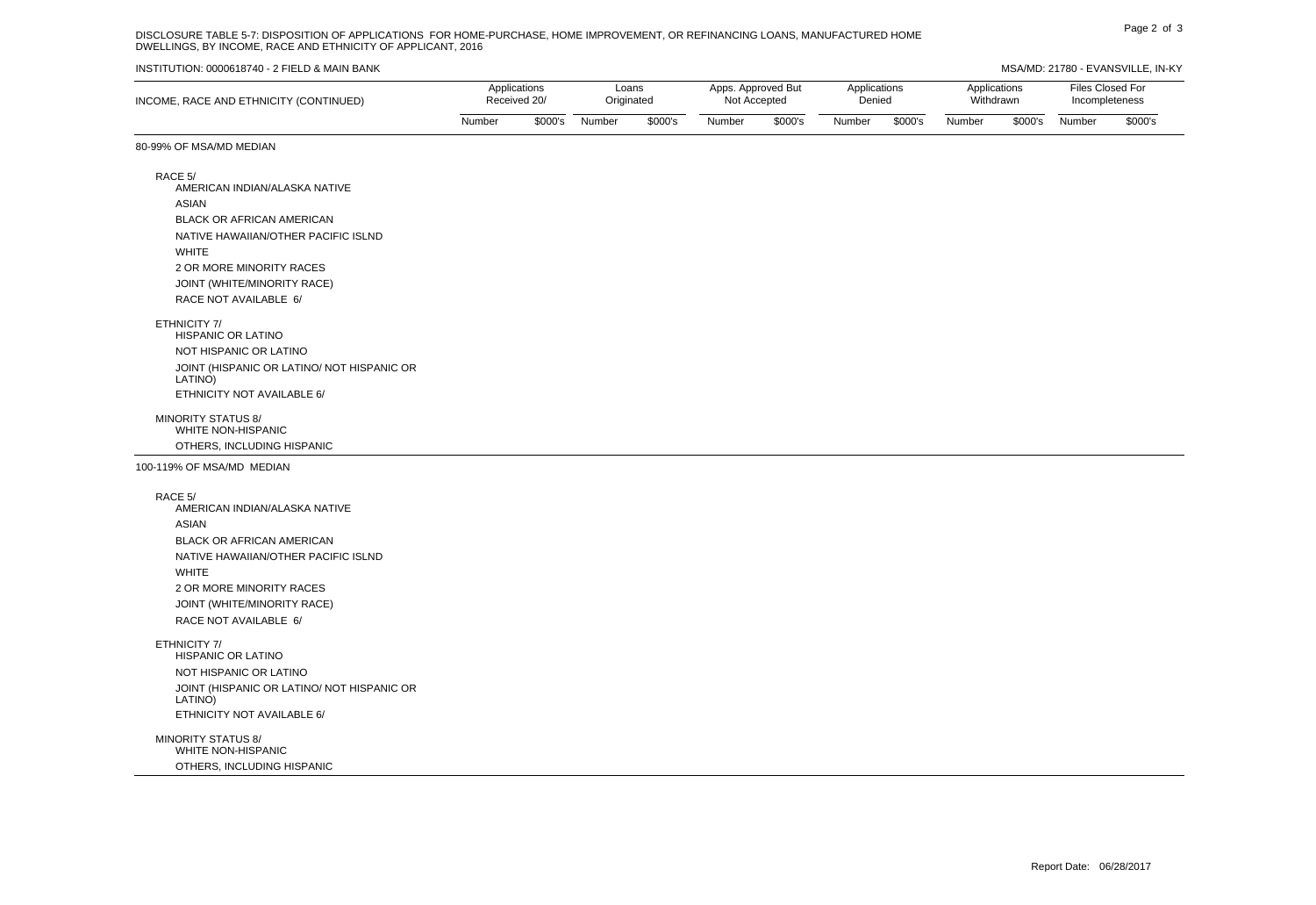# Page 3 of 3 DISCLOSURE TABLE 5-7: DISPOSITION OF APPLICATIONS FOR HOME-PURCHASE, HOME IMPROVEMENT, OR REFINANCING LOANS, MANUFACTURED HOME DWELLINGS, BY INCOME, RACE AND ETHNICITY OF APPLICANT, 2016

### INSTITUTION: 0000618740 - 2 FIELD & MAIN BANK MSA/MD: 21780 - EVANSVILLE, IN-KY

| INCOME, RACE AND ETHNICITY (CONTINUED) | Applications<br>Received 20/ |         | ∟oans<br>Originated |         | Apps. Approved But<br>Not Accepted |         | Applications<br>Denied |         | Applications<br>Withdrawn |         | Files Closed For<br>Incompleteness |         |
|----------------------------------------|------------------------------|---------|---------------------|---------|------------------------------------|---------|------------------------|---------|---------------------------|---------|------------------------------------|---------|
|                                        | Number                       | \$000's | Number              | \$000's | Number                             | \$000's | <b>Number</b>          | \$000's | Number                    | \$000's | Number                             | \$000's |

120% OR MORE OF MSA/MD MEDIAN

| RACE 5/<br>AMERICAN INDIAN/ALASKA NATIVE<br>ASIAN<br>BLACK OR AFRICAN AMERICAN<br>NATIVE HAWAIIAN/OTHER PACIFIC ISLND<br>WHITE<br>2 OR MORE MINORITY RACES<br>JOINT (WHITE/MINORITY RACE)<br>RACE NOT AVAILABLE 6/ |   |    |    |  |    |    |  |
|--------------------------------------------------------------------------------------------------------------------------------------------------------------------------------------------------------------------|---|----|----|--|----|----|--|
| ETHNICITY 7/<br>HISPANIC OR LATINO<br>NOT HISPANIC OR LATINO<br>JOINT (HISPANIC OR LATINO/ NOT HISPANIC OR<br>LATINO)<br>ETHNICITY NOT AVAILABLE 6/<br>MINORITY STATUS 8/<br>WHITE NON-HISPANIC                    |   |    |    |  |    |    |  |
| OTHERS, INCLUDING HISPANIC                                                                                                                                                                                         |   |    |    |  |    |    |  |
|                                                                                                                                                                                                                    |   | 77 | 25 |  |    |    |  |
| TOTAL 14/                                                                                                                                                                                                          | 3 |    |    |  | 15 | 37 |  |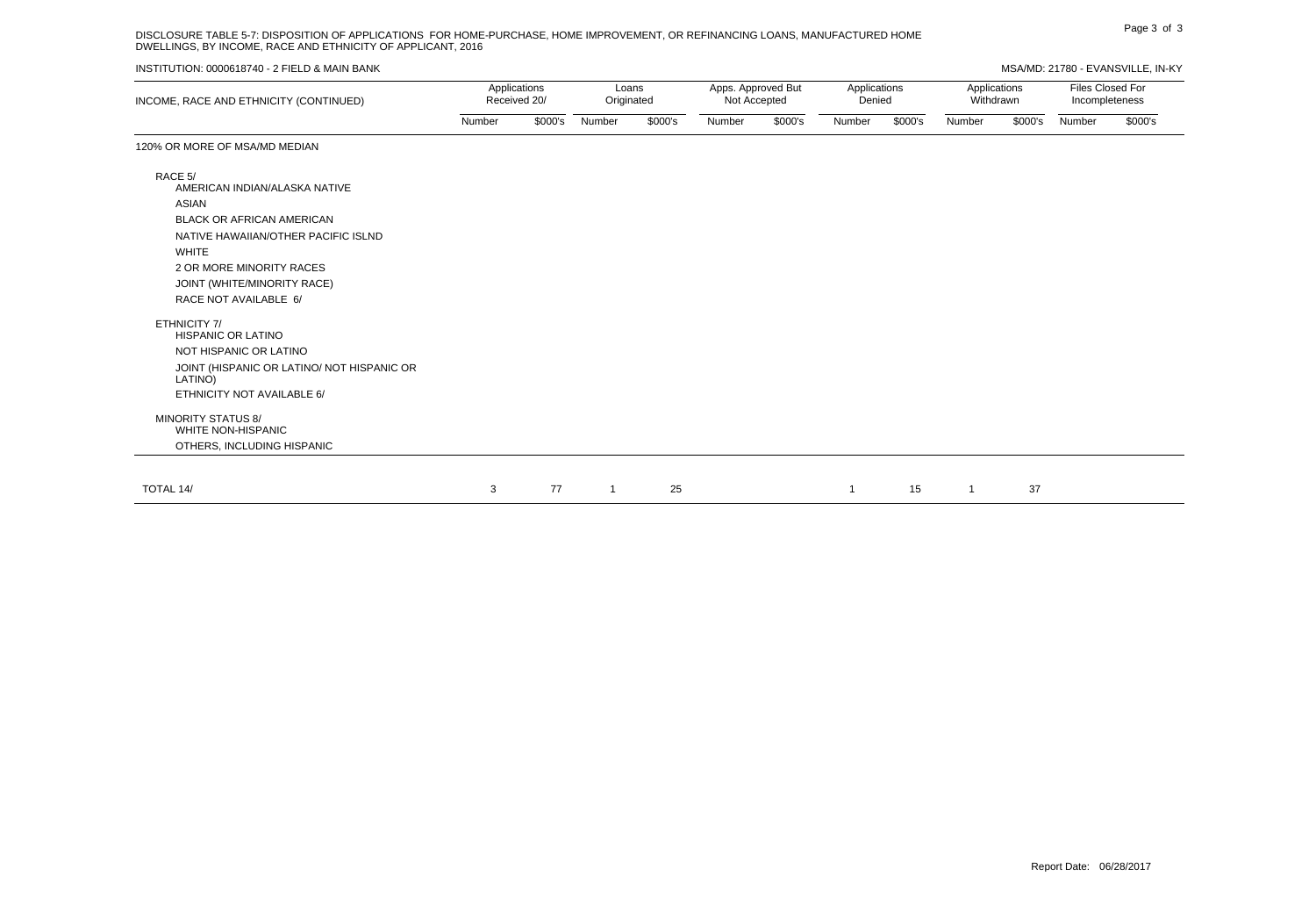# DISCLOSURE TABLE 7-2: DISPOSITION OF APPLICATIONS FOR CONVENTIONAL HOME-PURCHASE LOANS, 1- TO 4-FAMILY AND MANUFACTURED HOME PART AND MANUFACTURED HOME DWELLINGS, BY CHARACTERISTICS OF CENSUS TRACT IN WHICH PROPERTY IS LOCATED, 2016

| TYPE OF CENSUS TRACT 10/              |                | Applications<br>Received 20/ | Loans<br>Originated |         |                | Apps. Approved But<br>Not Accepted | Applications<br>Applications<br>Denied<br>Withdrawn |         |                  |         | Files Closed For<br>Incompleteness |         |  |
|---------------------------------------|----------------|------------------------------|---------------------|---------|----------------|------------------------------------|-----------------------------------------------------|---------|------------------|---------|------------------------------------|---------|--|
|                                       | Number         | \$000's                      | Number              | \$000's | Number         | \$000's                            | Number                                              | \$000's | Number           | \$000's | Number                             | \$000's |  |
| RACIAL/ETHNIC COMPOSITION 11/         |                |                              |                     |         |                |                                    |                                                     |         |                  |         |                                    |         |  |
| LESS THAN 10% MINORITY                | 48             | 5416                         | 34                  | 4085    | 5              | 530                                | 6                                                   | 533     | $\overline{2}$   | 134     | $\overline{1}$                     | 134     |  |
| 10-19% MINORITY                       | 41             | 3269                         | 29                  | 2500    | $\mathbf 5$    | 415                                | 5                                                   | 273     | $\mathbf 2$      | 81      |                                    |         |  |
| 20-49% MINORITY                       | 23             | 1490                         | 17                  | 1083    | $\overline{2}$ | 208                                | $\mathbf{1}$                                        | 33      | 3                | 166     |                                    |         |  |
| 50-79% MINORITY                       | 5              | 399                          | 4                   | 379     |                |                                    | $\mathbf{1}$                                        | 20      |                  |         |                                    |         |  |
| 80-100% MINORITY                      |                |                              |                     |         |                |                                    |                                                     |         |                  |         |                                    |         |  |
| INCOME CHARACTERISTICS 12/13/         |                |                              |                     |         |                |                                    |                                                     |         |                  |         |                                    |         |  |
| LOW INCOME                            | 19             | 1595                         | 14                  | 1321    | $\overline{2}$ | 175                                | 3                                                   | 99      |                  |         |                                    |         |  |
| MODERATE INCOME                       | 31             | 1734                         | 25                  | 1424    | $\sqrt{2}$     | 66                                 | $\boldsymbol{2}$                                    | 158     | $\boldsymbol{2}$ | 86      |                                    |         |  |
| MIDDLE INCOME                         | 47             | 4581                         | 30                  | 3448    | $\mathbf 5$    | 500                                | 6                                                   | 204     | 5                | 295     | $\mathbf{1}$                       | 134     |  |
| <b>UPPER INCOME</b>                   | 20             | 2664                         | 15                  | 1854    | 3              | 412                                | 2                                                   | 398     |                  |         |                                    |         |  |
| INCOME & RACIAL/ETHNIC COMP 11/12/13/ |                |                              |                     |         |                |                                    |                                                     |         |                  |         |                                    |         |  |
| <b>LOW INCOME</b>                     |                |                              |                     |         |                |                                    |                                                     |         |                  |         |                                    |         |  |
| LESS THAN 10% MINORITY                |                |                              |                     |         |                |                                    |                                                     |         |                  |         |                                    |         |  |
| 10-19% MINORITY                       | 4              | 327                          | $\overline{2}$      | 259     | $\mathbf{1}$   | 22                                 | $\mathbf{1}$                                        | 46      |                  |         |                                    |         |  |
| 20-49% MINORITY                       | 11             | 917                          | 9                   | 731     | $\overline{1}$ | 153                                | $\mathbf{1}$                                        | 33      |                  |         |                                    |         |  |
| 50-79% MINORITY                       | 4              | 351                          | 3                   | 331     |                |                                    | $\mathbf{1}$                                        | 20      |                  |         |                                    |         |  |
| 80-100% MINORITY                      |                |                              |                     |         |                |                                    |                                                     |         |                  |         |                                    |         |  |
| <b>MODERATE INCOME</b>                |                |                              |                     |         |                |                                    |                                                     |         |                  |         |                                    |         |  |
| LESS THAN 10% MINORITY                | $\sqrt{5}$     | 270                          | 4                   | 248     | $\mathbf{1}$   | 22                                 |                                                     |         |                  |         |                                    |         |  |
| 10-19% MINORITY                       | 17             | 1058                         | 13                  | 812     | $\mathbf{1}$   | 44                                 | $\overline{2}$                                      | 158     | $\mathbf{1}$     | 44      |                                    |         |  |
| 20-49% MINORITY                       | 8              | 358                          | $\overline{7}$      | 316     |                |                                    |                                                     |         | $\mathbf{1}$     | 42      |                                    |         |  |
| 50-79% MINORITY                       | $\overline{1}$ | 48                           | $\mathbf{1}$        | 48      |                |                                    |                                                     |         |                  |         |                                    |         |  |
| 80-100% MINORITY                      |                |                              |                     |         |                |                                    |                                                     |         |                  |         |                                    |         |  |
| MIDDLE INCOME                         |                |                              |                     |         |                |                                    |                                                     |         |                  |         |                                    |         |  |
| LESS THAN 10% MINORITY                | 31             | 3333                         | 21                  | 2574    | 3              | 356                                | 4                                                   | 135     | $\overline{2}$   | 134     | $\mathbf{1}$                       | 134     |  |
| 10-19% MINORITY                       | 12             | 1033                         | 8                   | 838     | $\mathbf{1}$   | 89                                 | 2                                                   | 69      | $\mathbf{1}$     | 37      |                                    |         |  |
| 20-49% MINORITY                       | $\overline{4}$ | 215                          | $\mathbf{1}$        | 36      | $\mathbf{1}$   | 55                                 |                                                     |         | 2                | 124     |                                    |         |  |
| 50-79% MINORITY                       |                |                              |                     |         |                |                                    |                                                     |         |                  |         |                                    |         |  |
| 80-100% MINORITY                      |                |                              |                     |         |                |                                    |                                                     |         |                  |         |                                    |         |  |
| <b>UPPER INCOME</b>                   |                |                              |                     |         |                |                                    |                                                     |         |                  |         |                                    |         |  |
| LESS THAN 10% MINORITY                | 12             | 1813                         | 9                   | 1263    | $\mathbf{1}$   | 152                                | $\overline{2}$                                      | 398     |                  |         |                                    |         |  |
| 10-19% MINORITY                       | 8              | 851                          | 6                   | 591     | $\overline{2}$ | 260                                |                                                     |         |                  |         |                                    |         |  |
| 20-49% MINORITY                       |                |                              |                     |         |                |                                    |                                                     |         |                  |         |                                    |         |  |
| 50-79% MINORITY                       |                |                              |                     |         |                |                                    |                                                     |         |                  |         |                                    |         |  |
| 80-100% MINORITY                      |                |                              |                     |         |                |                                    |                                                     |         |                  |         |                                    |         |  |
| <b>SMALL COUNTY</b>                   |                |                              |                     |         |                |                                    |                                                     |         |                  |         |                                    |         |  |
| ALL OTHER TRACTS 21/                  |                |                              |                     |         |                |                                    |                                                     |         |                  |         |                                    |         |  |
| TOTAL 14/                             | 117            | 10574                        | 84                  | 8047    | 12             | 1153                               | 13                                                  | 859     | $\overline{7}$   | 381     | $\mathbf{1}$                       | 134     |  |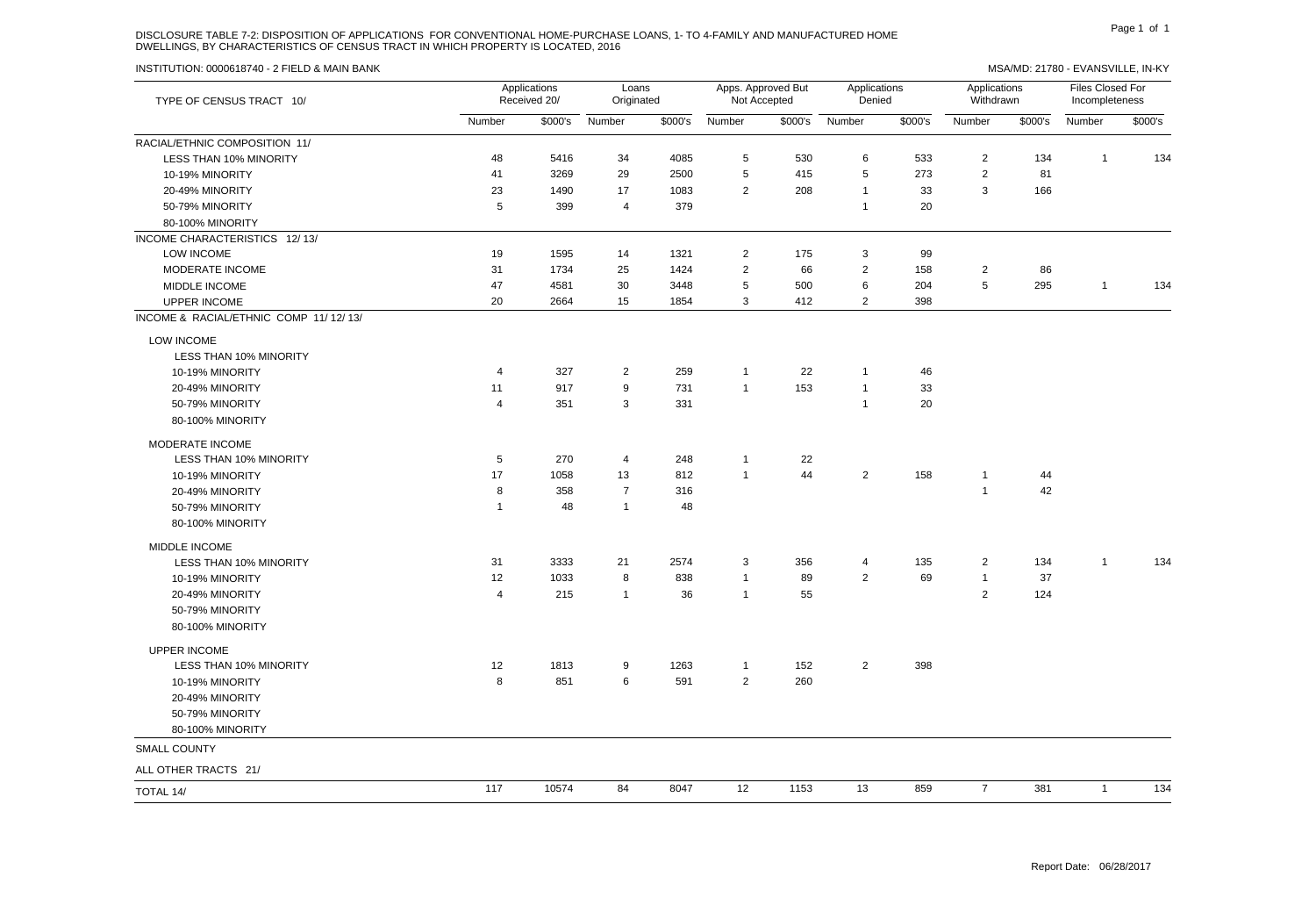# DISCLOSURE TABLE 7-3: DISPOSITION OF APPLICATIONS TO REFINANCE LOANS ON 1- TO 4-FAMILY AND MANUFACTURED HOME DWELLINGS, BY PAGE 1 2014 Page 1 of 1 CHARACTERISTICS OF CENSUS TRACT IN WHICH PROPERTY IS LOCATED, 2016

| TYPE OF CENSUS TRACT 10/              |                | Applications<br>Received 20/ | Loans<br>Originated |         |                | Apps. Approved But<br>Not Accepted | Applications<br>Denied |         | Applications<br>Withdrawn |         | Files Closed For<br>Incompleteness |         |  |
|---------------------------------------|----------------|------------------------------|---------------------|---------|----------------|------------------------------------|------------------------|---------|---------------------------|---------|------------------------------------|---------|--|
|                                       | Number         | \$000's                      | Number              | \$000's | Number         |                                    | \$000's Number         | \$000's | Number                    | \$000's | Number                             | \$000's |  |
| RACIAL/ETHNIC COMPOSITION 11/         |                |                              |                     |         |                |                                    |                        |         |                           |         |                                    |         |  |
| LESS THAN 10% MINORITY                | 62             | 9240                         | 44                  | 6242    | 6              | 1115                               | 11                     | 1683    | $\mathbf{1}$              | 200     |                                    |         |  |
| 10-19% MINORITY                       | 37             | 4813                         | 21                  | 2658    | $\mathsf 3$    | 339                                | 10                     | 1562    | 3                         | 254     |                                    |         |  |
| 20-49% MINORITY                       | 9              | 689                          | 4                   | 185     | 2              | 175                                | $\overline{2}$         | 140     | $\mathbf{1}$              | 189     |                                    |         |  |
| 50-79% MINORITY                       |                |                              |                     |         |                |                                    |                        |         |                           |         |                                    |         |  |
| 80-100% MINORITY                      |                |                              |                     |         |                |                                    |                        |         |                           |         |                                    |         |  |
| INCOME CHARACTERISTICS 12/13/         |                |                              |                     |         |                |                                    |                        |         |                           |         |                                    |         |  |
| LOW INCOME                            | 9              | 1348                         | 3                   | 733     | $\overline{2}$ | 175                                | 4                      | 440     |                           |         |                                    |         |  |
| MODERATE INCOME                       | 16             | 1693                         | 9                   | 745     |                |                                    | 6                      | 759     | $\mathbf{1}$              | 189     |                                    |         |  |
| MIDDLE INCOME                         | 45             | 5932                         | 32                  | 4156    | $\overline{7}$ | 956                                | 5                      | 797     | $\mathbf{1}$              | 23      |                                    |         |  |
| <b>UPPER INCOME</b>                   | 38             | 5769                         | 25                  | 3451    | 2              | 498                                | 8                      | 1389    | 3                         | 431     |                                    |         |  |
| INCOME & RACIAL/ETHNIC COMP 11/12/13/ |                |                              |                     |         |                |                                    |                        |         |                           |         |                                    |         |  |
| LOW INCOME                            |                |                              |                     |         |                |                                    |                        |         |                           |         |                                    |         |  |
| LESS THAN 10% MINORITY                |                |                              |                     |         |                |                                    |                        |         |                           |         |                                    |         |  |
| 10-19% MINORITY                       | 4              | 989                          | $\overline{2}$      | 689     |                |                                    | $\overline{2}$         | 300     |                           |         |                                    |         |  |
| 20-49% MINORITY                       | 5              | 359                          | $\mathbf{1}$        | 44      | $\overline{2}$ | 175                                | $\overline{2}$         | 140     |                           |         |                                    |         |  |
| 50-79% MINORITY                       |                |                              |                     |         |                |                                    |                        |         |                           |         |                                    |         |  |
| 80-100% MINORITY                      |                |                              |                     |         |                |                                    |                        |         |                           |         |                                    |         |  |
| MODERATE INCOME                       |                |                              |                     |         |                |                                    |                        |         |                           |         |                                    |         |  |
| LESS THAN 10% MINORITY                | $\overline{1}$ | 92                           | $\mathbf{1}$        | 92      |                |                                    |                        |         |                           |         |                                    |         |  |
| 10-19% MINORITY                       | 11             | 1271                         | 5                   | 512     |                |                                    | 6                      | 759     |                           |         |                                    |         |  |
| 20-49% MINORITY                       | 4              | 330                          | 3                   | 141     |                |                                    |                        |         | $\mathbf{1}$              | 189     |                                    |         |  |
| 50-79% MINORITY                       |                |                              |                     |         |                |                                    |                        |         |                           |         |                                    |         |  |
| 80-100% MINORITY                      |                |                              |                     |         |                |                                    |                        |         |                           |         |                                    |         |  |
| MIDDLE INCOME                         |                |                              |                     |         |                |                                    |                        |         |                           |         |                                    |         |  |
| <b>LESS THAN 10% MINORITY</b>         | 33             | 4791                         | 24                  | 3377    | 4              | 617                                | 5                      | 797     |                           |         |                                    |         |  |
| 10-19% MINORITY                       | 12             | 1141                         | 8                   | 779     | 3              | 339                                |                        |         | $\mathbf{1}$              | 23      |                                    |         |  |
| 20-49% MINORITY                       |                |                              |                     |         |                |                                    |                        |         |                           |         |                                    |         |  |
| 50-79% MINORITY                       |                |                              |                     |         |                |                                    |                        |         |                           |         |                                    |         |  |
| 80-100% MINORITY                      |                |                              |                     |         |                |                                    |                        |         |                           |         |                                    |         |  |
| <b>UPPER INCOME</b>                   |                |                              |                     |         |                |                                    |                        |         |                           |         |                                    |         |  |
| LESS THAN 10% MINORITY                | 28             | 4357                         | 19                  | 2773    | $\overline{2}$ | 498                                | 6                      | 886     | $\mathbf{1}$              | 200     |                                    |         |  |
| 10-19% MINORITY                       | 10             | 1412                         | 6                   | 678     |                |                                    | 2                      | 503     | $\overline{2}$            | 231     |                                    |         |  |
| 20-49% MINORITY                       |                |                              |                     |         |                |                                    |                        |         |                           |         |                                    |         |  |
| 50-79% MINORITY                       |                |                              |                     |         |                |                                    |                        |         |                           |         |                                    |         |  |
| 80-100% MINORITY                      |                |                              |                     |         |                |                                    |                        |         |                           |         |                                    |         |  |
| <b>SMALL COUNTY</b>                   | $\overline{1}$ | 107                          |                     |         |                |                                    | $\mathbf{1}$           | 107     |                           |         |                                    |         |  |
| ALL OTHER TRACTS 21/                  |                |                              |                     |         |                |                                    |                        |         |                           |         |                                    |         |  |
| TOTAL 14/                             | 109            | 14849                        | 69                  | 9085    | 11             | 1629                               | 24                     | 3492    | 5                         | 643     |                                    |         |  |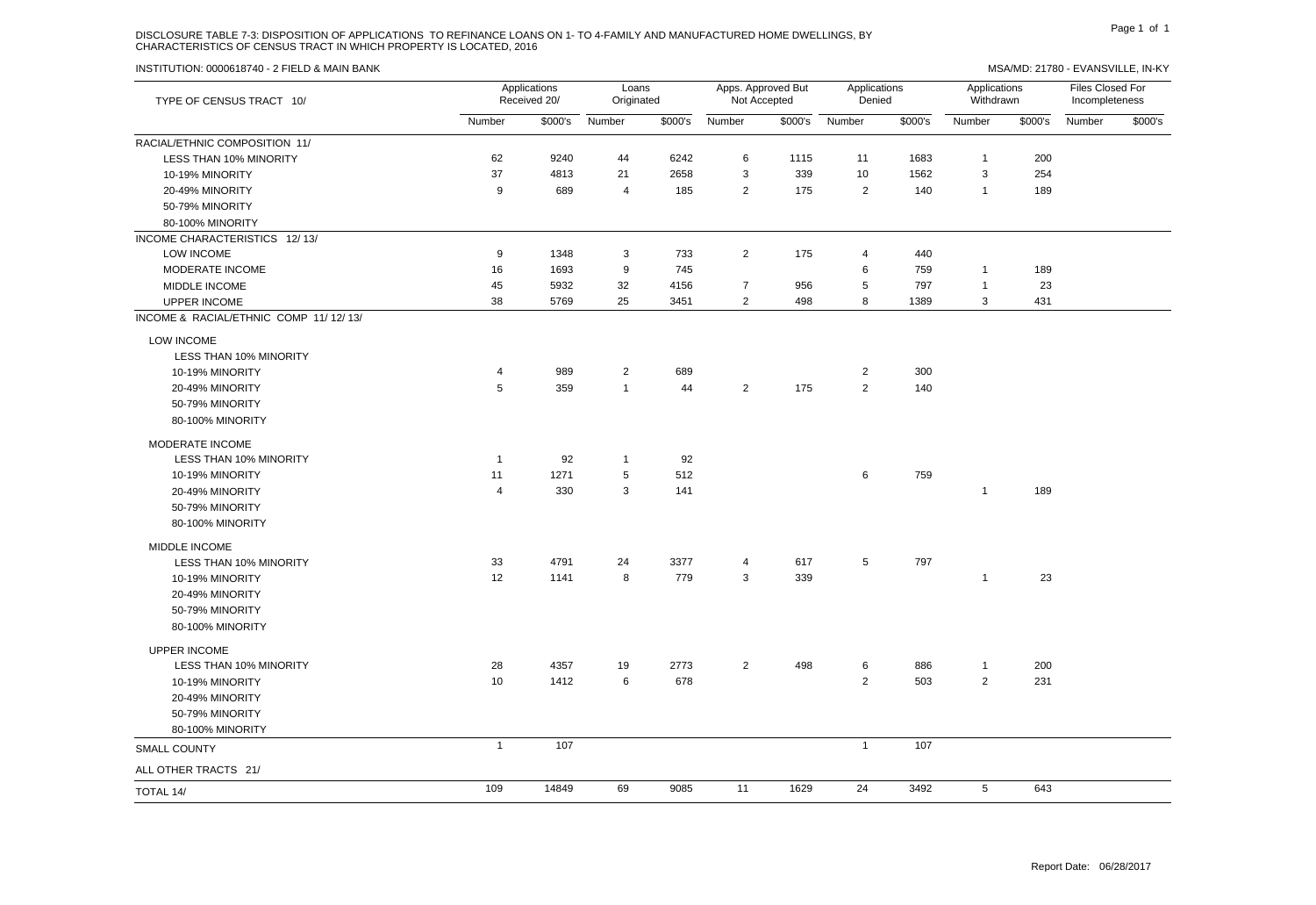# DISCLOSURE TABLE 7-4: DISPOSITION OF APPLICATIONS FOR HOME IMPROVEMENT LOANS, 1- TO 4-FAMILY AND MANUFACTURED HOME DWELLINGS, BY PAGE 1 OF 1 CHARACTERISTICS OF CENSUS TRACT IN WHICH PROPERTY IS LOCATED, 2016

| TYPE OF CENSUS TRACT 10/              |                | Applications<br>Received 20/ | Loans<br>Originated |         |                | Apps. Approved But<br>Not Accepted | Applications<br>Denied |         | Applications<br>Withdrawn |         | Files Closed For<br>Incompleteness |         |
|---------------------------------------|----------------|------------------------------|---------------------|---------|----------------|------------------------------------|------------------------|---------|---------------------------|---------|------------------------------------|---------|
|                                       | Number         | \$000's                      | Number              | \$000's | Number         | \$000's                            | Number                 | \$000's | Number                    | \$000's | Number                             | \$000's |
| RACIAL/ETHNIC COMPOSITION 11/         |                |                              |                     |         |                |                                    |                        |         |                           |         |                                    |         |
| LESS THAN 10% MINORITY                | 20             | 1579                         | 17                  | 1269    |                |                                    | 3                      | 310     |                           |         |                                    |         |
| 10-19% MINORITY                       | $\overline{7}$ | 517                          | 6                   | 397     | $\mathbf{1}$   | 120                                |                        |         |                           |         |                                    |         |
| 20-49% MINORITY                       | $\overline{1}$ | 48                           | $\overline{1}$      | 48      |                |                                    |                        |         |                           |         |                                    |         |
| 50-79% MINORITY                       | 3              | 297                          | 3                   | 297     |                |                                    |                        |         |                           |         |                                    |         |
| 80-100% MINORITY                      |                |                              |                     |         |                |                                    |                        |         |                           |         |                                    |         |
| INCOME CHARACTERISTICS 12/13/         |                |                              |                     |         |                |                                    |                        |         |                           |         |                                    |         |
| LOW INCOME                            | $\sqrt{3}$     | 297                          | 3                   | 297     |                |                                    |                        |         |                           |         |                                    |         |
| MODERATE INCOME                       | $\overline{7}$ | 335                          | $\overline{7}$      | 335     |                |                                    |                        |         |                           |         |                                    |         |
| MIDDLE INCOME                         | 10             | 964                          | $\overline{7}$      | 584     | $\mathbf{1}$   | 120                                | $\overline{2}$         | 260     |                           |         |                                    |         |
| UPPER INCOME                          | 11             | 845                          | 10                  | 795     |                |                                    | $\mathbf{1}$           | 50      |                           |         |                                    |         |
| INCOME & RACIAL/ETHNIC COMP 11/12/13/ |                |                              |                     |         |                |                                    |                        |         |                           |         |                                    |         |
| LOW INCOME                            |                |                              |                     |         |                |                                    |                        |         |                           |         |                                    |         |
| LESS THAN 10% MINORITY                |                |                              |                     |         |                |                                    |                        |         |                           |         |                                    |         |
| 10-19% MINORITY                       |                |                              |                     |         |                |                                    |                        |         |                           |         |                                    |         |
| 20-49% MINORITY                       |                |                              |                     |         |                |                                    |                        |         |                           |         |                                    |         |
| 50-79% MINORITY                       | 3              | 297                          | 3                   | 297     |                |                                    |                        |         |                           |         |                                    |         |
| 80-100% MINORITY                      |                |                              |                     |         |                |                                    |                        |         |                           |         |                                    |         |
|                                       |                |                              |                     |         |                |                                    |                        |         |                           |         |                                    |         |
| MODERATE INCOME                       |                |                              |                     |         |                |                                    |                        |         |                           |         |                                    |         |
| LESS THAN 10% MINORITY                | $\overline{4}$ | 206                          | 4                   | 206     |                |                                    |                        |         |                           |         |                                    |         |
| 10-19% MINORITY                       | $\overline{2}$ | 81                           | $\overline{2}$      | 81      |                |                                    |                        |         |                           |         |                                    |         |
| 20-49% MINORITY                       | $\mathbf{1}$   | 48                           | $\overline{1}$      | 48      |                |                                    |                        |         |                           |         |                                    |         |
| 50-79% MINORITY                       |                |                              |                     |         |                |                                    |                        |         |                           |         |                                    |         |
| 80-100% MINORITY                      |                |                              |                     |         |                |                                    |                        |         |                           |         |                                    |         |
| MIDDLE INCOME                         |                |                              |                     |         |                |                                    |                        |         |                           |         |                                    |         |
| LESS THAN 10% MINORITY                | 6              | 604                          | 4                   | 344     |                |                                    | $\overline{2}$         | 260     |                           |         |                                    |         |
| 10-19% MINORITY                       | $\overline{4}$ | 360                          | 3                   | 240     | $\mathbf{1}$   | 120                                |                        |         |                           |         |                                    |         |
| 20-49% MINORITY                       |                |                              |                     |         |                |                                    |                        |         |                           |         |                                    |         |
| 50-79% MINORITY                       |                |                              |                     |         |                |                                    |                        |         |                           |         |                                    |         |
| 80-100% MINORITY                      |                |                              |                     |         |                |                                    |                        |         |                           |         |                                    |         |
| <b>UPPER INCOME</b>                   |                |                              |                     |         |                |                                    |                        |         |                           |         |                                    |         |
| LESS THAN 10% MINORITY                | 10             | 769                          | 9                   | 719     |                |                                    | $\mathbf{1}$           | 50      |                           |         |                                    |         |
| 10-19% MINORITY                       | $\overline{1}$ | 76                           | $\overline{1}$      | 76      |                |                                    |                        |         |                           |         |                                    |         |
| 20-49% MINORITY                       |                |                              |                     |         |                |                                    |                        |         |                           |         |                                    |         |
| 50-79% MINORITY                       |                |                              |                     |         |                |                                    |                        |         |                           |         |                                    |         |
| 80-100% MINORITY                      |                |                              |                     |         |                |                                    |                        |         |                           |         |                                    |         |
| SMALL COUNTY                          | $\overline{2}$ | 81                           | $\overline{1}$      | 21      | $\mathbf{1}$   | 60                                 |                        |         |                           |         |                                    |         |
| ALL OTHER TRACTS 21/                  |                |                              |                     |         |                |                                    |                        |         |                           |         |                                    |         |
| TOTAL 14/                             | 33             | 2522                         | 28                  | 2032    | $\overline{2}$ | 180                                | 3                      | 310     |                           |         |                                    |         |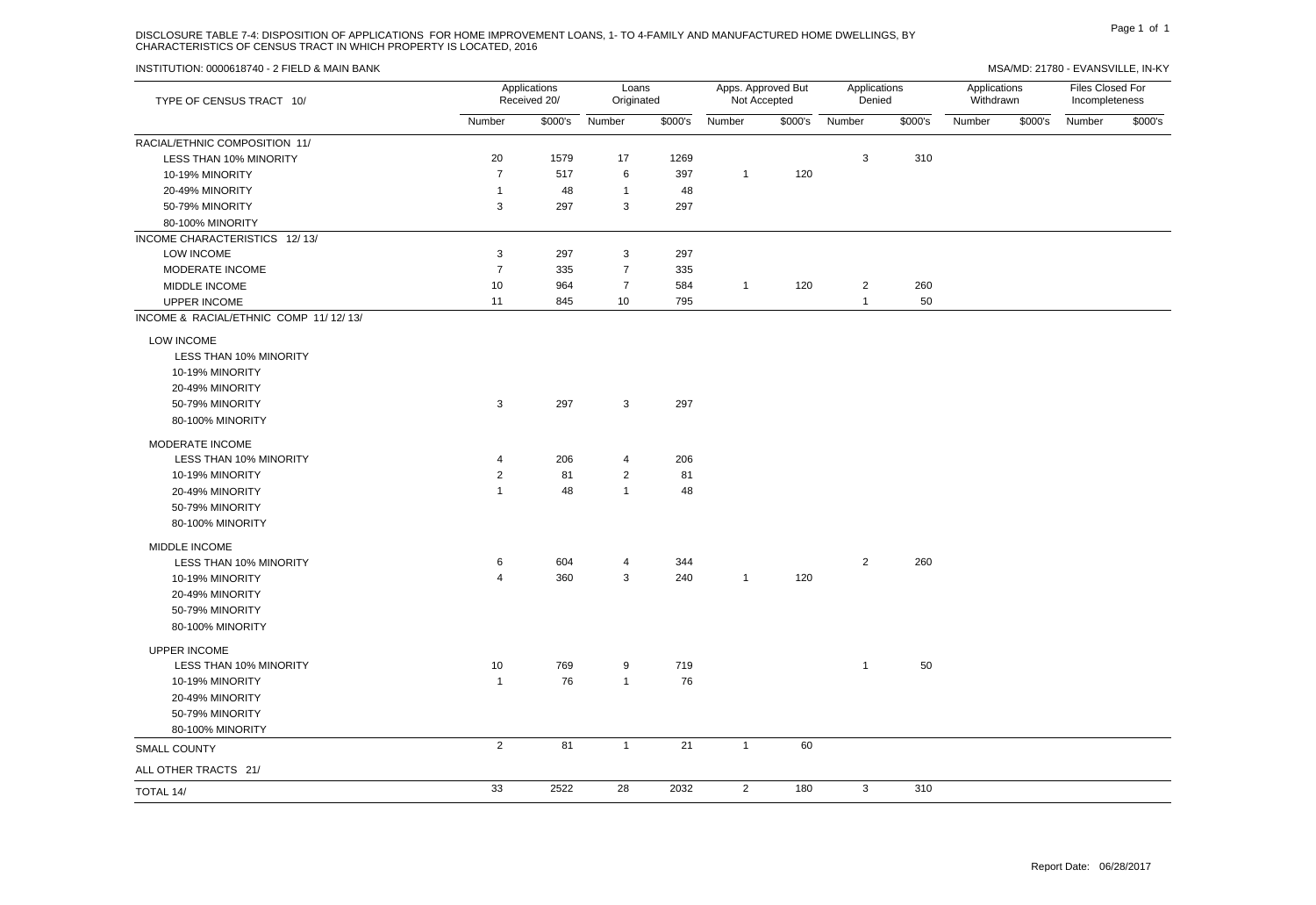# Page 1 of 1 DISCLOSURE TABLE 7-5: DISPOSITION OF APPLICATIONS FOR LOANS ON DWELLINGS FOR 5 OR MORE FAMILIES, BY CHARACTERISTICS OF CENSUS TRACT IN WHICH PROPERTY IS LOCATED, 2016

| TYPE OF CENSUS TRACT 10/              |                | Applications<br>Received 20/ | Loans<br>Originated |         | Apps. Approved But<br>Not Accepted |         | Applications<br>Denied |         | Applications<br>Withdrawn |         | Files Closed For<br>Incompleteness |         |
|---------------------------------------|----------------|------------------------------|---------------------|---------|------------------------------------|---------|------------------------|---------|---------------------------|---------|------------------------------------|---------|
|                                       | Number         | \$000's                      | Number              | \$000's | Number                             | \$000's | Number                 | \$000's | Number                    | \$000's | Number                             | \$000's |
| RACIAL/ETHNIC COMPOSITION 11/         |                |                              |                     |         |                                    |         |                        |         |                           |         |                                    |         |
| LESS THAN 10% MINORITY                | $\mathbf{1}$   | 265                          |                     |         | $\mathbf{1}$                       | 265     |                        |         |                           |         |                                    |         |
| 10-19% MINORITY                       |                |                              |                     |         |                                    |         |                        |         |                           |         |                                    |         |
| 20-49% MINORITY                       |                |                              |                     |         |                                    |         |                        |         |                           |         |                                    |         |
| 50-79% MINORITY                       | $\overline{2}$ | 298                          | $\overline{1}$      | 50      |                                    |         |                        |         | $\mathbf{1}$              | 248     |                                    |         |
| 80-100% MINORITY                      |                |                              |                     |         |                                    |         |                        |         |                           |         |                                    |         |
| INCOME CHARACTERISTICS 12/13/         |                |                              |                     |         |                                    |         |                        |         |                           |         |                                    |         |
| LOW INCOME                            | $\overline{2}$ | 298                          | $\overline{1}$      | 50      |                                    |         |                        |         | $\overline{1}$            | 248     |                                    |         |
| MODERATE INCOME                       |                |                              |                     |         |                                    |         |                        |         |                           |         |                                    |         |
| MIDDLE INCOME                         |                |                              |                     |         |                                    |         |                        |         |                           |         |                                    |         |
| <b>UPPER INCOME</b>                   | $\mathbf{1}$   | 265                          |                     |         | $\mathbf{1}$                       | 265     |                        |         |                           |         |                                    |         |
| INCOME & RACIAL/ETHNIC COMP 11/12/13/ |                |                              |                     |         |                                    |         |                        |         |                           |         |                                    |         |
| <b>LOW INCOME</b>                     |                |                              |                     |         |                                    |         |                        |         |                           |         |                                    |         |
| LESS THAN 10% MINORITY                |                |                              |                     |         |                                    |         |                        |         |                           |         |                                    |         |
| 10-19% MINORITY                       |                |                              |                     |         |                                    |         |                        |         |                           |         |                                    |         |
| 20-49% MINORITY                       |                |                              |                     |         |                                    |         |                        |         |                           |         |                                    |         |
| 50-79% MINORITY                       | $\overline{2}$ | 298                          | $\overline{1}$      | 50      |                                    |         |                        |         | $\mathbf{1}$              | 248     |                                    |         |
| 80-100% MINORITY                      |                |                              |                     |         |                                    |         |                        |         |                           |         |                                    |         |
| MODERATE INCOME                       |                |                              |                     |         |                                    |         |                        |         |                           |         |                                    |         |
| LESS THAN 10% MINORITY                |                |                              |                     |         |                                    |         |                        |         |                           |         |                                    |         |
| 10-19% MINORITY                       |                |                              |                     |         |                                    |         |                        |         |                           |         |                                    |         |
| 20-49% MINORITY                       |                |                              |                     |         |                                    |         |                        |         |                           |         |                                    |         |
| 50-79% MINORITY                       |                |                              |                     |         |                                    |         |                        |         |                           |         |                                    |         |
| 80-100% MINORITY                      |                |                              |                     |         |                                    |         |                        |         |                           |         |                                    |         |
| MIDDLE INCOME                         |                |                              |                     |         |                                    |         |                        |         |                           |         |                                    |         |
| LESS THAN 10% MINORITY                |                |                              |                     |         |                                    |         |                        |         |                           |         |                                    |         |
| 10-19% MINORITY                       |                |                              |                     |         |                                    |         |                        |         |                           |         |                                    |         |
| 20-49% MINORITY                       |                |                              |                     |         |                                    |         |                        |         |                           |         |                                    |         |
| 50-79% MINORITY                       |                |                              |                     |         |                                    |         |                        |         |                           |         |                                    |         |
| 80-100% MINORITY                      |                |                              |                     |         |                                    |         |                        |         |                           |         |                                    |         |
|                                       |                |                              |                     |         |                                    |         |                        |         |                           |         |                                    |         |
| <b>UPPER INCOME</b>                   |                |                              |                     |         |                                    |         |                        |         |                           |         |                                    |         |
| LESS THAN 10% MINORITY                | $\mathbf{1}$   | 265                          |                     |         | $\mathbf{1}$                       | 265     |                        |         |                           |         |                                    |         |
| 10-19% MINORITY                       |                |                              |                     |         |                                    |         |                        |         |                           |         |                                    |         |
| 20-49% MINORITY                       |                |                              |                     |         |                                    |         |                        |         |                           |         |                                    |         |
| 50-79% MINORITY                       |                |                              |                     |         |                                    |         |                        |         |                           |         |                                    |         |
| 80-100% MINORITY                      |                |                              |                     |         |                                    |         |                        |         |                           |         |                                    |         |
| <b>SMALL COUNTY</b>                   |                |                              |                     |         |                                    |         |                        |         |                           |         |                                    |         |
| ALL OTHER TRACTS 21/                  |                |                              |                     |         |                                    |         |                        |         |                           |         |                                    |         |
| TOTAL 14/                             | $\mathbf{3}$   | 563                          | $\mathbf{1}$        | 50      | $\mathbf{1}$                       | 265     |                        |         | $\mathbf{1}$              | 248     |                                    |         |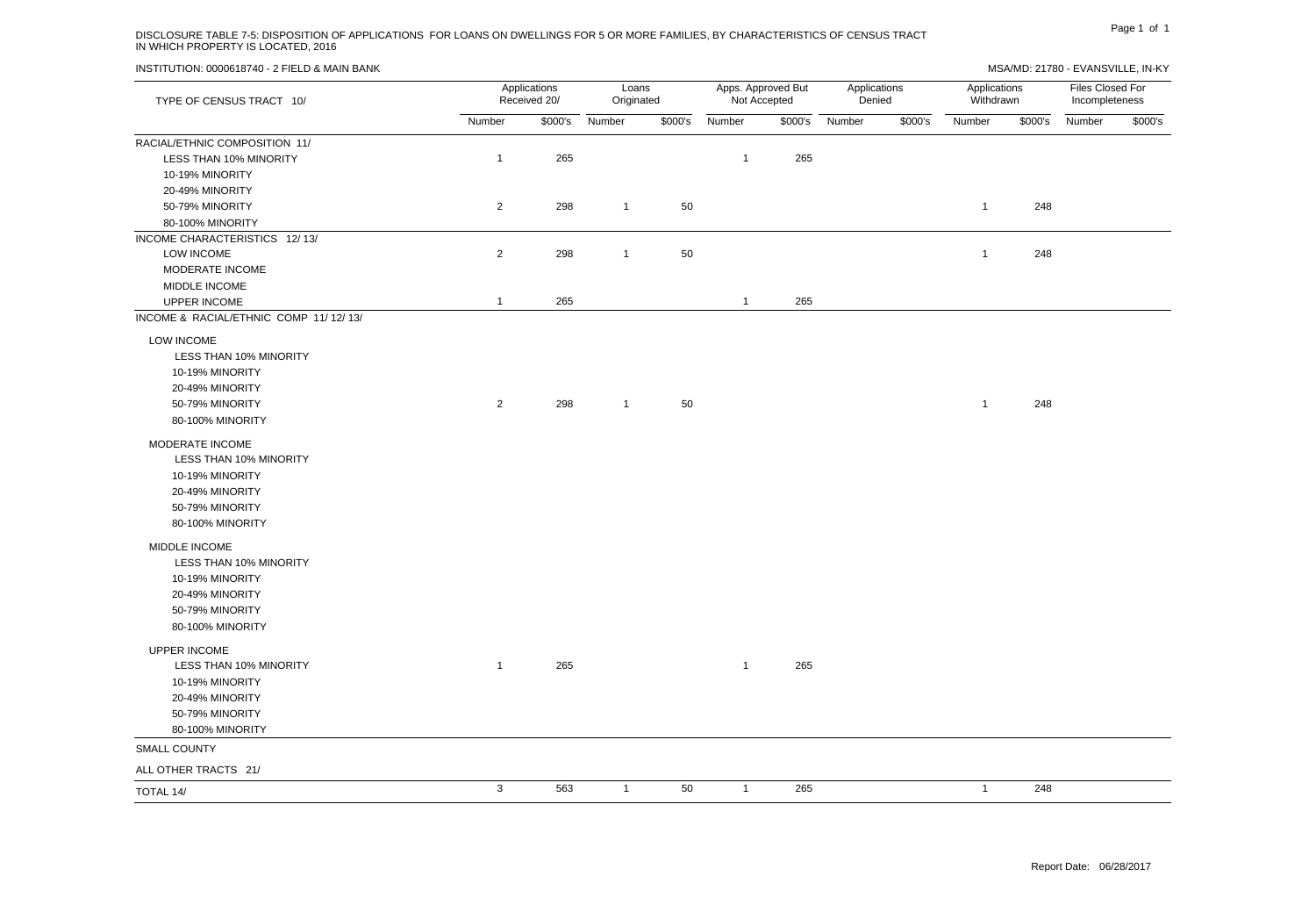# DISCLOSURE TABLE 7-6: DISPOSITION OF APPLICATIONS FROM NONOCCUPANTS FOR HOME-PURCHASE, HOME IMPROVEMENT, OR REFINANCING LOANS, 1- TO 4-FAMILY AND MANUFACTURED HOME DWELLINGS, BY CHARACTERISTICS OF CENSUS TRACT IN WHICH PROPERTY IS LOCATED, 2016

| TYPE OF CENSUS TRACT 10/              |                | Applications<br>Received 20/ | Loans<br>Originated |                 |                | Apps. Approved But<br>Not Accepted | Applications<br>Denied |         | Applications<br>Withdrawn |         | Files Closed For<br>Incompleteness |         |
|---------------------------------------|----------------|------------------------------|---------------------|-----------------|----------------|------------------------------------|------------------------|---------|---------------------------|---------|------------------------------------|---------|
|                                       | Number         | \$000's                      | Number              | \$000's         | Number         | \$000's                            | Number                 | \$000's | Number                    | \$000's | Number                             | \$000's |
| RACIAL/ETHNIC COMPOSITION 11/         |                |                              |                     |                 |                |                                    |                        |         |                           |         |                                    |         |
| <b>LESS THAN 10% MINORITY</b>         | 41             | 3177                         | 36                  | 2779            | $\mathbf{1}$   | 22                                 | $\mathbf{1}$           | 42      | 3                         | 334     |                                    |         |
| 10-19% MINORITY                       | 32             | 3086                         | 23                  | 1967            | 4              | 402                                | 2                      | 579     | 3                         | 138     |                                    |         |
| 20-49% MINORITY                       | 23             | 1291                         | 18                  | 842             | $\overline{2}$ | 110                                |                        |         | 3                         | 339     |                                    |         |
| 50-79% MINORITY                       | 8              | 696                          | $\overline{7}$      | 676             |                |                                    | $\mathbf{1}$           | 20      |                           |         |                                    |         |
| 80-100% MINORITY                      |                |                              |                     |                 |                |                                    |                        |         |                           |         |                                    |         |
| INCOME CHARACTERISTICS 12/13/         |                |                              |                     |                 |                |                                    |                        |         |                           |         |                                    |         |
| LOW INCOME                            | 18             | 1856                         | 14                  | 1495            | $\overline{2}$ | 77                                 | $\sqrt{2}$             | 284     |                           |         |                                    |         |
| MODERATE INCOME                       | 34             | 2028                         | 29                  | 1416            | $\mathbf{1}$   | 22                                 | $\mathbf{1}$           | 315     | 3                         | 275     |                                    |         |
| MIDDLE INCOME                         | 25             | 1859                         | 19                  | 1419            | $\overline{2}$ | 175                                |                        |         | $\overline{4}$            | 265     |                                    |         |
| <b>UPPER INCOME</b>                   | 27             | 2507                         | 22                  | 1934            | $\overline{2}$ | 260                                | $\mathbf{1}$           | 42      | 2                         | 271     |                                    |         |
| INCOME & RACIAL/ETHNIC COMP 11/12/13/ |                |                              |                     |                 |                |                                    |                        |         |                           |         |                                    |         |
| LOW INCOME                            |                |                              |                     |                 |                |                                    |                        |         |                           |         |                                    |         |
| LESS THAN 10% MINORITY                |                |                              |                     |                 |                |                                    |                        |         |                           |         |                                    |         |
| 10-19% MINORITY                       | 3              | 798                          | $\overline{1}$      | 512             | $\mathbf{1}$   | 22                                 | $\mathbf{1}$           | 264     |                           |         |                                    |         |
| 20-49% MINORITY                       | 8              | 410                          | $\overline{7}$      | 355             | $\mathbf{1}$   | 55                                 |                        |         |                           |         |                                    |         |
| 50-79% MINORITY                       | $\overline{7}$ | 648                          | 6                   | 628             |                |                                    | $\mathbf{1}$           | 20      |                           |         |                                    |         |
| 80-100% MINORITY                      |                |                              |                     |                 |                |                                    |                        |         |                           |         |                                    |         |
| MODERATE INCOME                       |                |                              |                     |                 |                |                                    |                        |         |                           |         |                                    |         |
| LESS THAN 10% MINORITY                | 9              | 476                          | 8                   | 454             | $\mathbf{1}$   | 22                                 |                        |         |                           |         |                                    |         |
| 10-19% MINORITY                       | 12             | 822                          | 10                  | 463             |                |                                    | $\mathbf{1}$           | 315     | $\mathbf{1}$              | 44      |                                    |         |
| 20-49% MINORITY                       | 12             | 682                          | 10                  | 451             |                |                                    |                        |         | $\overline{2}$            | 231     |                                    |         |
| 50-79% MINORITY                       | $\overline{1}$ | 48                           | $\overline{1}$      | 48              |                |                                    |                        |         |                           |         |                                    |         |
| 80-100% MINORITY                      |                |                              |                     |                 |                |                                    |                        |         |                           |         |                                    |         |
| <b>MIDDLE INCOME</b>                  |                |                              |                     |                 |                |                                    |                        |         |                           |         |                                    |         |
| LESS THAN 10% MINORITY                | 15             | 1177                         | 13                  | 1043            |                |                                    |                        |         | $\overline{2}$            | 134     |                                    |         |
| 10-19% MINORITY                       | $\overline{7}$ | 483                          | 5                   | 340             | $\mathbf{1}$   | 120                                |                        |         | $\overline{1}$            | 23      |                                    |         |
| 20-49% MINORITY                       | 3              | 199                          | $\overline{1}$      | 36              | $\mathbf{1}$   | 55                                 |                        |         | $\mathbf{1}$              | 108     |                                    |         |
| 50-79% MINORITY                       |                |                              |                     |                 |                |                                    |                        |         |                           |         |                                    |         |
| 80-100% MINORITY                      |                |                              |                     |                 |                |                                    |                        |         |                           |         |                                    |         |
| <b>UPPER INCOME</b>                   |                |                              |                     |                 |                |                                    |                        |         |                           |         |                                    |         |
| LESS THAN 10% MINORITY                | 17             | 1524                         | 15                  | 1282            |                |                                    | $\overline{1}$         | 42      | $\overline{1}$            | 200     |                                    |         |
| 10-19% MINORITY                       | 10             | 983                          | $\overline{7}$      | 652             | $\overline{2}$ | 260                                |                        |         | $\mathbf{1}$              | 71      |                                    |         |
| 20-49% MINORITY                       |                |                              |                     |                 |                |                                    |                        |         |                           |         |                                    |         |
| 50-79% MINORITY                       |                |                              |                     |                 |                |                                    |                        |         |                           |         |                                    |         |
| 80-100% MINORITY                      |                |                              |                     |                 |                |                                    |                        |         |                           |         |                                    |         |
| <b>SMALL COUNTY</b>                   | $\overline{2}$ | 81                           | $\mathbf{1}$        | $\overline{21}$ | $\mathbf{1}$   | 60                                 |                        |         |                           |         |                                    |         |
| ALL OTHER TRACTS 21/                  |                |                              |                     |                 |                |                                    |                        |         |                           |         |                                    |         |
| TOTAL 14/                             | 106            | 8331                         | 85                  | 6285            | 8              | 594                                | $\overline{4}$         | 641     | 9                         | 811     |                                    |         |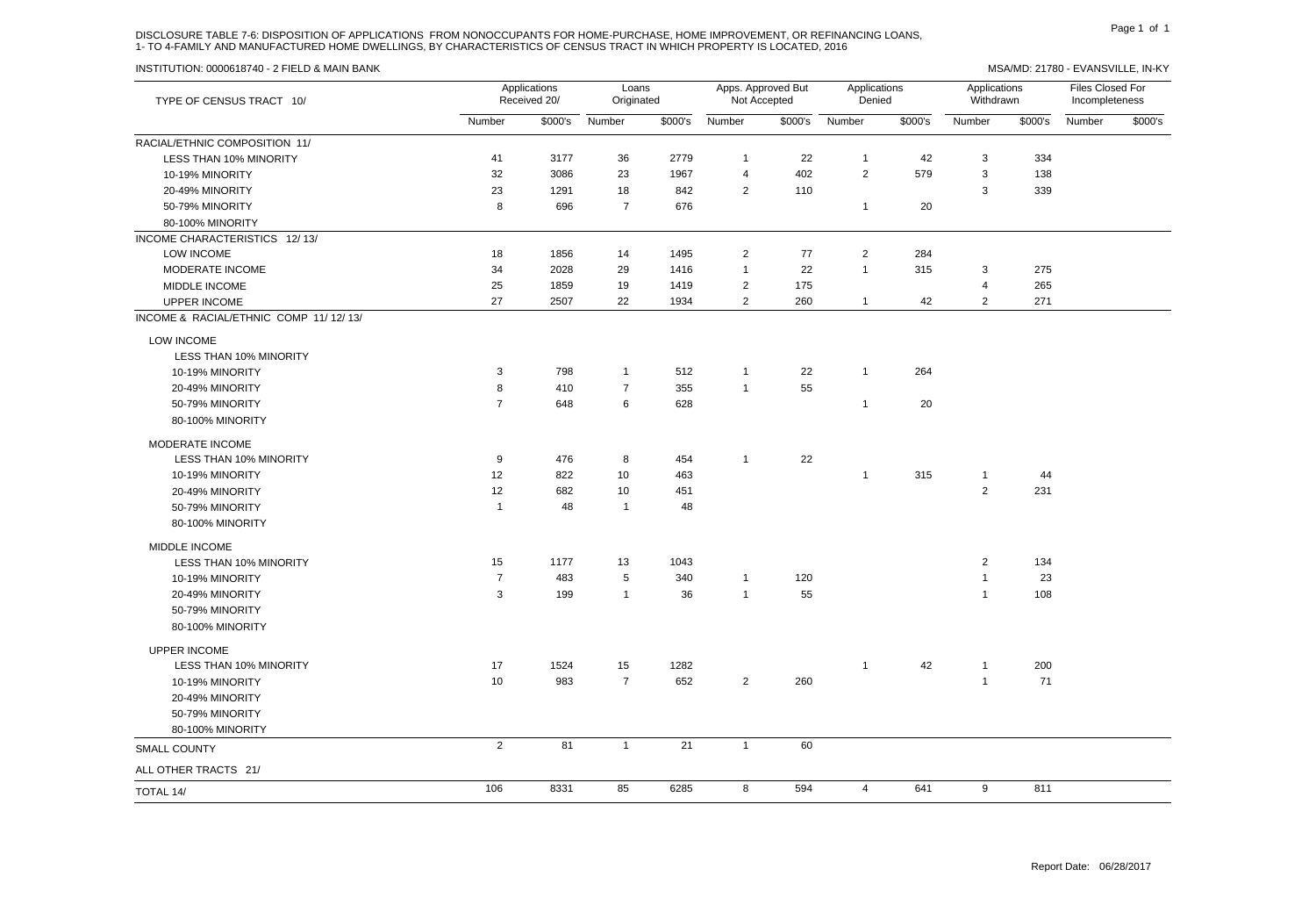### DISCLOSURE TABLE 7-7: DISPOSITION OF APPLICATIONS FOR HOME-PURCHASE, HOME IMPROVEMENT, OR REFINANCING LOANS, MANUFACTURED HOME DWELLINGS, BY CHARACTERISTICS OF CENSUS TRACT IN WHICH PROPERTY IS LOCATED, 2016

| TYPE OF CENSUS TRACT 10/                                                                                                 | Applications<br>Received 20/ | Loans<br>Originated |                | Apps. Approved But<br>Not Accepted |        | Applications<br>Denied |                | Applications<br>Withdrawn |                |         | Files Closed For<br>Incompleteness |         |
|--------------------------------------------------------------------------------------------------------------------------|------------------------------|---------------------|----------------|------------------------------------|--------|------------------------|----------------|---------------------------|----------------|---------|------------------------------------|---------|
|                                                                                                                          | Number                       |                     | \$000's Number | \$000's                            | Number |                        | \$000's Number | \$000's                   | Number         | \$000's | Number                             | \$000's |
| RACIAL/ETHNIC COMPOSITION 11/<br><b>LESS THAN 10% MINORITY</b>                                                           |                              |                     |                |                                    |        |                        |                |                           |                |         |                                    |         |
| 10-19% MINORITY                                                                                                          | $\mathbf{3}$                 | 77                  | $\overline{1}$ | 25                                 |        |                        | $\overline{1}$ | 15                        | $\overline{1}$ | 37      |                                    |         |
| 20-49% MINORITY                                                                                                          |                              |                     |                |                                    |        |                        |                |                           |                |         |                                    |         |
| 50-79% MINORITY                                                                                                          |                              |                     |                |                                    |        |                        |                |                           |                |         |                                    |         |
| 80-100% MINORITY                                                                                                         |                              |                     |                |                                    |        |                        |                |                           |                |         |                                    |         |
| INCOME CHARACTERISTICS 12/13/                                                                                            |                              |                     |                |                                    |        |                        |                |                           |                |         |                                    |         |
| LOW INCOME                                                                                                               |                              |                     |                |                                    |        |                        |                |                           |                |         |                                    |         |
| MODERATE INCOME                                                                                                          |                              |                     |                |                                    |        |                        |                |                           |                |         |                                    |         |
| MIDDLE INCOME                                                                                                            | $\mathbf{3}$                 | 77                  | $\overline{1}$ | 25                                 |        |                        | $\overline{1}$ | 15                        | $\overline{1}$ | 37      |                                    |         |
| <b>UPPER INCOME</b>                                                                                                      |                              |                     |                |                                    |        |                        |                |                           |                |         |                                    |         |
| INCOME & RACIAL/ETHNIC COMP 11/12/13/                                                                                    |                              |                     |                |                                    |        |                        |                |                           |                |         |                                    |         |
| <b>LOW INCOME</b><br>LESS THAN 10% MINORITY<br>10-19% MINORITY<br>20-49% MINORITY<br>50-79% MINORITY<br>80-100% MINORITY |                              |                     |                |                                    |        |                        |                |                           |                |         |                                    |         |
| MODERATE INCOME<br>LESS THAN 10% MINORITY<br>10-19% MINORITY<br>20-49% MINORITY<br>50-79% MINORITY<br>80-100% MINORITY   |                              |                     |                |                                    |        |                        |                |                           |                |         |                                    |         |
| MIDDLE INCOME<br>LESS THAN 10% MINORITY<br>10-19% MINORITY<br>20-49% MINORITY<br>50-79% MINORITY<br>80-100% MINORITY     | $\mathbf{3}$                 | 77                  | $\overline{1}$ | 25                                 |        |                        | $\overline{1}$ | 15                        | $\overline{1}$ | 37      |                                    |         |
| UPPER INCOME<br>LESS THAN 10% MINORITY<br>10-19% MINORITY<br>20-49% MINORITY<br>50-79% MINORITY<br>80-100% MINORITY      |                              |                     |                |                                    |        |                        |                |                           |                |         |                                    |         |
| <b>SMALL COUNTY</b>                                                                                                      |                              |                     |                |                                    |        |                        |                |                           |                |         |                                    |         |
| ALL OTHER TRACTS 21/                                                                                                     |                              |                     |                |                                    |        |                        |                |                           |                |         |                                    |         |
| TOTAL 14/                                                                                                                | $\mathbf{3}$                 | 77                  | $\overline{1}$ | 25                                 |        |                        | $\overline{1}$ | 15                        | $\overline{1}$ | 37      |                                    |         |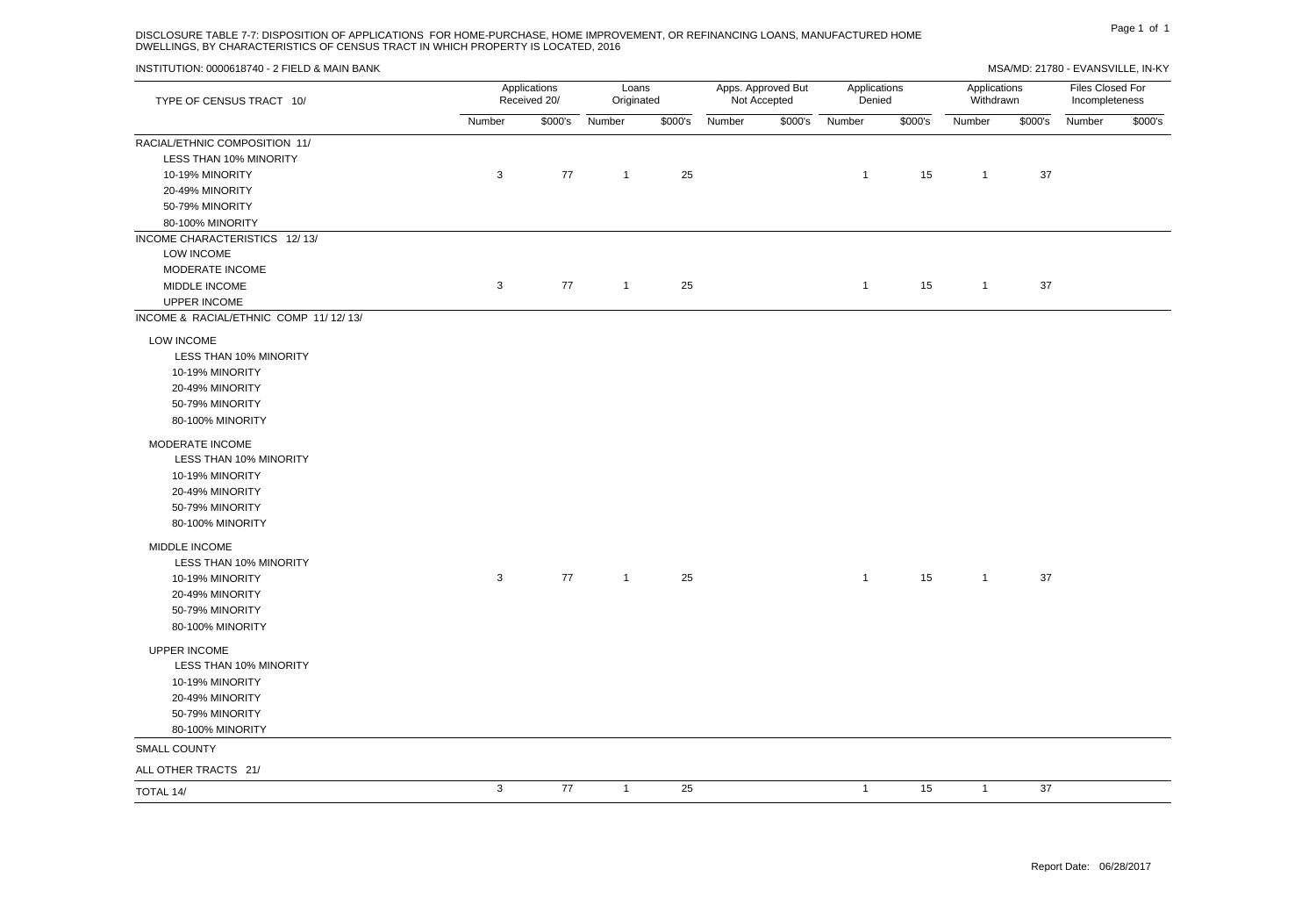# DISCLOSURE TABLE 8-2: REASONS FOR DENIAL OF APPLICATIONS FOR CONVENTIONAL HOME-PURCHASE LOANS, 1- TO 4-FAMILY AND MANUFACTURED HOME DWELLINGS, BY <sup>Page 1</sup> <sup>of 1</sup><br>RACE, ETHNICITY, GENDER AND INCOME OF APPLICANT, 2016

MSA/MD: 21780 - EVANSVILLE, IN-KY

| APPLICANT CHARACTERISTICS                             | Debt-to- Income<br>Ratio |      | Employment<br>History |      | <b>Credit History</b> |       | Collateral |             | Insufficient<br>Unverifiable<br>Cash<br>Information |              | Mortgage<br>Credit App.<br>Insurance<br>Incomplete<br>Denied |               | Other    |          | Total /22 |   |        |        |
|-------------------------------------------------------|--------------------------|------|-----------------------|------|-----------------------|-------|------------|-------------|-----------------------------------------------------|--------------|--------------------------------------------------------------|---------------|----------|----------|-----------|---|--------|--------|
|                                                       | Number                   | %    | Number                | $\%$ | Number                | %     | Number %   |             | Number                                              | $\%$         | Number                                                       | $\frac{0}{0}$ | Number % | Number % | Number    | % | Number | $\%$   |
| RACE 5/                                               |                          |      |                       |      |                       |       |            |             |                                                     |              |                                                              |               |          |          |           |   |        |        |
| AMERICAN INDIAN/ALASKA NATIVE                         |                          |      |                       |      |                       |       |            |             |                                                     |              |                                                              |               |          |          |           |   |        |        |
| <b>ASIAN</b>                                          |                          |      |                       |      |                       |       |            | 1 100       |                                                     |              |                                                              |               |          |          |           |   |        | 1 100  |
| BLACK OR AFRICAN AMERICAN                             |                          |      |                       |      |                       |       |            |             |                                                     |              |                                                              |               |          |          |           |   |        |        |
| NATIVE HAWAIIAN/OTHER PACIFIC ISLND                   |                          |      |                       |      |                       |       |            |             |                                                     |              |                                                              |               |          |          |           |   |        |        |
| <b>WHITE</b>                                          |                          | 2 15 |                       |      |                       | 10 77 |            |             | $\overline{1}$                                      | 8            |                                                              |               |          |          |           |   |        | 13 100 |
| 2 OR MORE MINORITY RACES                              |                          |      |                       |      |                       |       |            |             |                                                     |              |                                                              |               |          |          |           |   |        |        |
| JOINT (WHITE/MINORITY RACE)                           |                          |      |                       |      |                       |       |            |             |                                                     |              |                                                              |               |          |          |           |   |        |        |
| RACE NOT AVAILABLE 6/                                 |                          |      |                       |      |                       |       |            |             |                                                     |              |                                                              |               |          |          |           |   |        |        |
| ETHNICITY 7/                                          |                          |      |                       |      |                       |       |            |             |                                                     |              |                                                              |               |          |          |           |   |        |        |
| HISPANIC OR LATINO                                    |                          |      |                       |      |                       |       |            |             |                                                     |              |                                                              |               |          |          |           |   |        |        |
| NOT HISPANIC OR LATINO                                | $\overline{2}$           | 14   |                       |      | 10 <sup>1</sup>       | 71    |            | $1 \quad 7$ |                                                     | $1 \quad 7$  |                                                              |               |          |          |           |   |        | 14 100 |
| JOINT (HISPANIC OR LATINO/ NOT HISPANIC<br>OR LATINO) |                          |      |                       |      |                       |       |            |             |                                                     |              |                                                              |               |          |          |           |   |        |        |
| ETHNICITY NOT AVAILABLE 6/                            |                          |      |                       |      |                       |       |            |             |                                                     |              |                                                              |               |          |          |           |   |        |        |
| <b>MINORITY STATUS 8/</b>                             |                          |      |                       |      |                       |       |            |             |                                                     |              |                                                              |               |          |          |           |   |        |        |
| WHITE NON-HISPANIC                                    | $\overline{2}$           | 15   |                       |      | 10 <sup>1</sup>       | 77    |            |             | $\mathbf{1}$                                        | 8            |                                                              |               |          |          |           |   |        | 13 100 |
| OTHERS, INCL. HISPANIC                                |                          |      |                       |      |                       |       |            | 1 100       |                                                     |              |                                                              |               |          |          |           |   |        | 1 100  |
| GENDER 19/                                            |                          |      |                       |      |                       |       |            |             |                                                     |              |                                                              |               |          |          |           |   |        |        |
| MALE                                                  | $\overline{1}$           | 20   |                       |      | 3                     | 60    | 1          | 20          |                                                     |              |                                                              |               |          |          |           |   |        | 5 100  |
| <b>FEMALE</b>                                         | $\overline{1}$           | 33   |                       |      | $\overline{2}$        | 67    |            |             |                                                     |              |                                                              |               |          |          |           |   |        | 3 100  |
| JOINT (MALE/FEMALE)                                   |                          |      |                       |      | 5                     | 83    |            |             |                                                     | $1 \quad 17$ |                                                              |               |          |          |           |   |        | 6 100  |
| GENDER NOT AVAILABLE 6/                               |                          |      |                       |      |                       |       |            |             |                                                     |              |                                                              |               |          |          |           |   |        |        |
| INCOME 9/                                             |                          |      |                       |      |                       |       |            |             |                                                     |              |                                                              |               |          |          |           |   |        |        |
| LESS THAN 50% OF MSA/MD MEDIAN                        | $\overline{1}$           | 33   |                       |      | $\overline{2}$        | 67    |            |             |                                                     |              |                                                              |               |          |          |           |   |        | 3 100  |
| 50-79% OF MSA/MD MEDIAN                               |                          |      |                       |      |                       | 4 100 |            |             |                                                     |              |                                                              |               |          |          |           |   |        | 4 100  |
| 80-99% OF MSA/MD MEDIAN                               |                          |      |                       |      |                       | 50    | 1          | 50          |                                                     |              |                                                              |               |          |          |           |   |        | 2 100  |
| 100-119% OF MSA/MD MEDIAN                             |                          |      |                       |      |                       | 1 100 |            |             |                                                     |              |                                                              |               |          |          |           |   |        | 1 100  |
| 120% OR MORE OF MSA/MD MEDIAN                         | $\mathbf{1}$             | 25   |                       |      | $\overline{2}$        | 50    |            |             | $\mathbf{1}$                                        | 25           |                                                              |               |          |          |           |   |        | 4 100  |
| INCOME NOT AVAILABLE 6/                               |                          |      |                       |      |                       |       |            |             |                                                     |              |                                                              |               |          |          |           |   |        |        |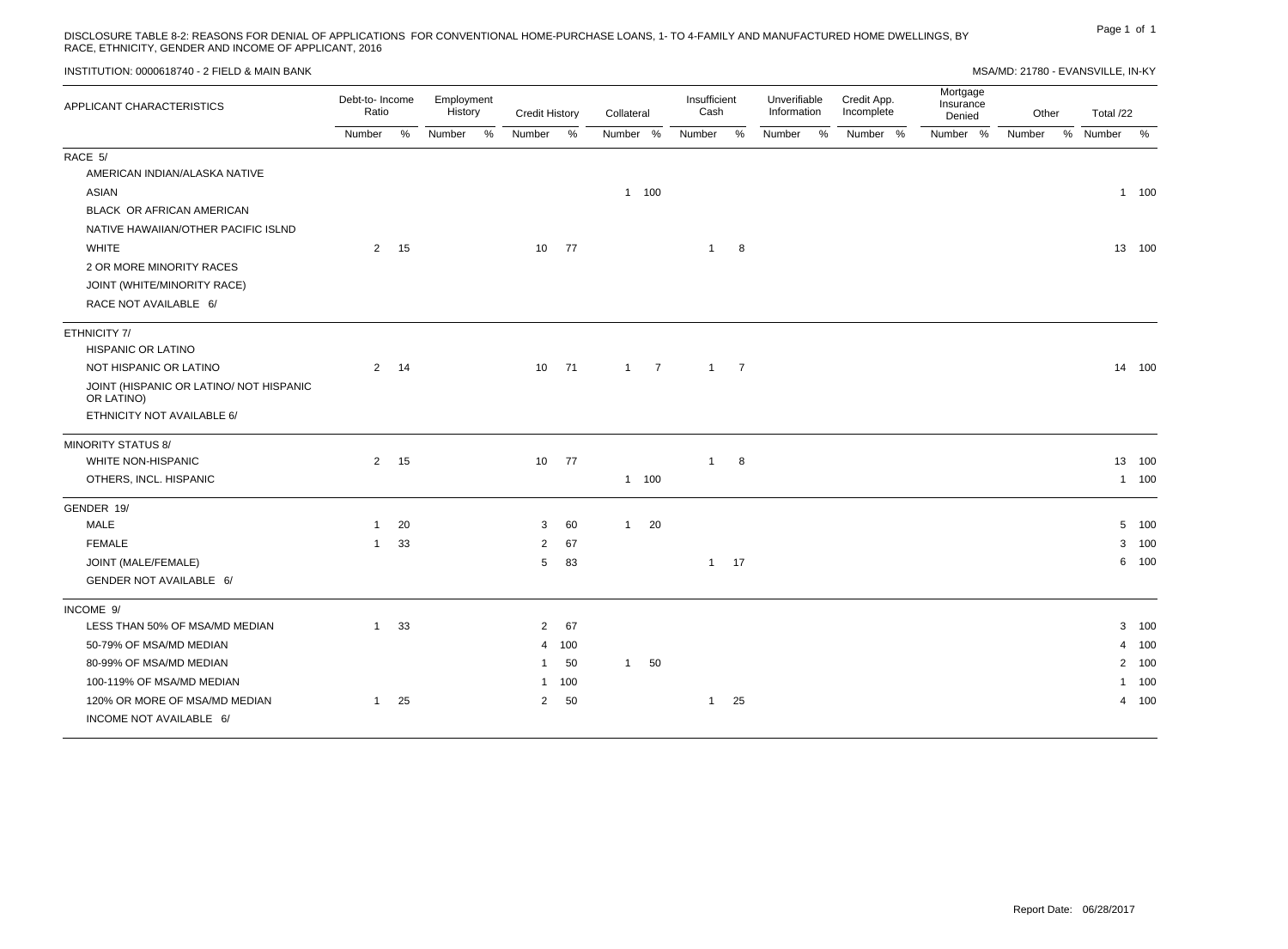DISCLOSURE TABLE 8-3: REASONS FOR DENIAL OF APPLICATIONS TO REFINANCE LOANS ON 1- TO 4-FAMILY AND MANUFACTURED HOME DWELLINGS, BY RACE, ETHNICITY, PARE AND INCOME OF APPLICANT, 2016<br>GENDER AND INCOME OF APPLICANT, 2016

| INSTITUTION: 0000618740 - 2 FIELD & MAIN BANK |  |  |  |
|-----------------------------------------------|--|--|--|
|-----------------------------------------------|--|--|--|

MSA/MD: 21780 - EVANSVILLE, IN-KY

| APPLICANT CHARACTERISTICS                             | Debt-to-Income<br>Ratio |       | Employment<br>History | <b>Credit History</b> |                 | Collateral   |                | Insufficient<br>Cash |   | Unverifiable<br>Information |   | Credit App.<br>Incomplete | Mortgage<br>Insurance<br>Denied | Other  |      | Total /22      |        |
|-------------------------------------------------------|-------------------------|-------|-----------------------|-----------------------|-----------------|--------------|----------------|----------------------|---|-----------------------------|---|---------------------------|---------------------------------|--------|------|----------------|--------|
|                                                       | Number                  | %     | Number                | %<br>Number           | %               | Number %     |                | Number               | % | Number                      | % | Number %                  | Number %                        | Number | $\%$ | Number         | $\%$   |
| RACE 5/                                               |                         |       |                       |                       |                 |              |                |                      |   |                             |   |                           |                                 |        |      |                |        |
| AMERICAN INDIAN/ALASKA NATIVE                         |                         |       |                       |                       |                 |              |                |                      |   |                             |   |                           |                                 |        |      |                |        |
| <b>ASIAN</b>                                          |                         |       |                       |                       |                 |              |                |                      |   |                             |   |                           |                                 |        |      |                |        |
| BLACK OR AFRICAN AMERICAN                             |                         |       |                       |                       |                 |              |                |                      |   |                             |   |                           |                                 |        |      |                |        |
| NATIVE HAWAIIAN/OTHER PACIFIC ISLND                   |                         |       |                       |                       |                 |              |                |                      |   |                             |   |                           |                                 |        |      |                |        |
| <b>WHITE</b>                                          | 5                       | 22    |                       |                       | 17 74           | $\mathbf{1}$ | $\overline{4}$ |                      |   |                             |   |                           |                                 |        |      |                | 23 100 |
| 2 OR MORE MINORITY RACES                              |                         |       |                       |                       |                 |              |                |                      |   |                             |   |                           |                                 |        |      |                |        |
| JOINT (WHITE/MINORITY RACE)                           |                         |       |                       |                       |                 |              |                |                      |   |                             |   |                           |                                 |        |      |                |        |
| RACE NOT AVAILABLE 6/                                 |                         |       |                       |                       | 33<br>$1 \quad$ | 1            | 33             |                      |   |                             |   | $1 \quad 33$              |                                 |        |      |                | 3 100  |
| ETHNICITY 7/                                          |                         |       |                       |                       |                 |              |                |                      |   |                             |   |                           |                                 |        |      |                |        |
| HISPANIC OR LATINO                                    | $\mathbf{1}$            | 100   |                       |                       |                 |              |                |                      |   |                             |   |                           |                                 |        |      |                | 1 100  |
| NOT HISPANIC OR LATINO                                | 4                       | 18    |                       | 17                    | 77              | $\mathbf{1}$ | 5              |                      |   |                             |   |                           |                                 |        |      |                | 22 100 |
| JOINT (HISPANIC OR LATINO/ NOT HISPANIC<br>OR LATINO) |                         |       |                       |                       |                 |              |                |                      |   |                             |   |                           |                                 |        |      |                |        |
| ETHNICITY NOT AVAILABLE 6/                            |                         |       |                       | 1                     | 33              | $\mathbf{1}$ | 33             |                      |   |                             |   | 33<br>$\mathbf{1}$        |                                 |        |      |                | 3 100  |
| <b>MINORITY STATUS 8/</b>                             |                         |       |                       |                       |                 |              |                |                      |   |                             |   |                           |                                 |        |      |                |        |
| WHITE NON-HISPANIC                                    | $\overline{4}$          | 18    |                       |                       | 17 77           | $\mathbf{1}$ | 5              |                      |   |                             |   |                           |                                 |        |      |                | 22 100 |
| OTHERS, INCL. HISPANIC                                |                         | 1 100 |                       |                       |                 |              |                |                      |   |                             |   |                           |                                 |        |      |                | 1 100  |
| GENDER 19/                                            |                         |       |                       |                       |                 |              |                |                      |   |                             |   |                           |                                 |        |      |                |        |
| MALE                                                  |                         |       |                       | 5                     | 83              |              | $1 \qquad 17$  |                      |   |                             |   |                           |                                 |        |      |                | 6 100  |
| <b>FEMALE</b>                                         | $\mathbf{1}$            | 17    |                       | 5                     | 83              |              |                |                      |   |                             |   |                           |                                 |        |      | 6              | 100    |
| JOINT (MALE/FEMALE)                                   | $\overline{4}$          | 36    |                       | 7                     | 64              |              |                |                      |   |                             |   |                           |                                 |        |      | 11             | 100    |
| GENDER NOT AVAILABLE 6/                               |                         |       |                       | $\mathbf{1}$          | 33              | $\mathbf{1}$ | 33             |                      |   |                             |   | $\mathbf{1}$<br>33        |                                 |        |      |                | 3 100  |
| INCOME 9/                                             |                         |       |                       |                       |                 |              |                |                      |   |                             |   |                           |                                 |        |      |                |        |
| LESS THAN 50% OF MSA/MD MEDIAN                        |                         |       |                       | $\overline{2}$        | 67              | $\mathbf{1}$ | 33             |                      |   |                             |   |                           |                                 |        |      |                | 3 100  |
| 50-79% OF MSA/MD MEDIAN                               | $\overline{2}$          | 50    |                       | 2                     | 50              |              |                |                      |   |                             |   |                           |                                 |        |      | 4              | 100    |
| 80-99% OF MSA/MD MEDIAN                               |                         |       |                       | 2                     | 100             |              |                |                      |   |                             |   |                           |                                 |        |      | $\overline{2}$ | 100    |
| 100-119% OF MSA/MD MEDIAN                             | 1                       | 20    |                       | 4                     | 80              |              |                |                      |   |                             |   |                           |                                 |        |      | 5              | 100    |
| 120% OR MORE OF MSA/MD MEDIAN                         | $\overline{2}$          | 20    |                       | 8                     | 80              |              |                |                      |   |                             |   |                           |                                 |        |      | 10             | 100    |
| INCOME NOT AVAILABLE 6/                               |                         |       |                       |                       |                 | $\mathbf{1}$ | 50             |                      |   |                             |   | 50<br>$\mathbf{1}$        |                                 |        |      |                | 2 100  |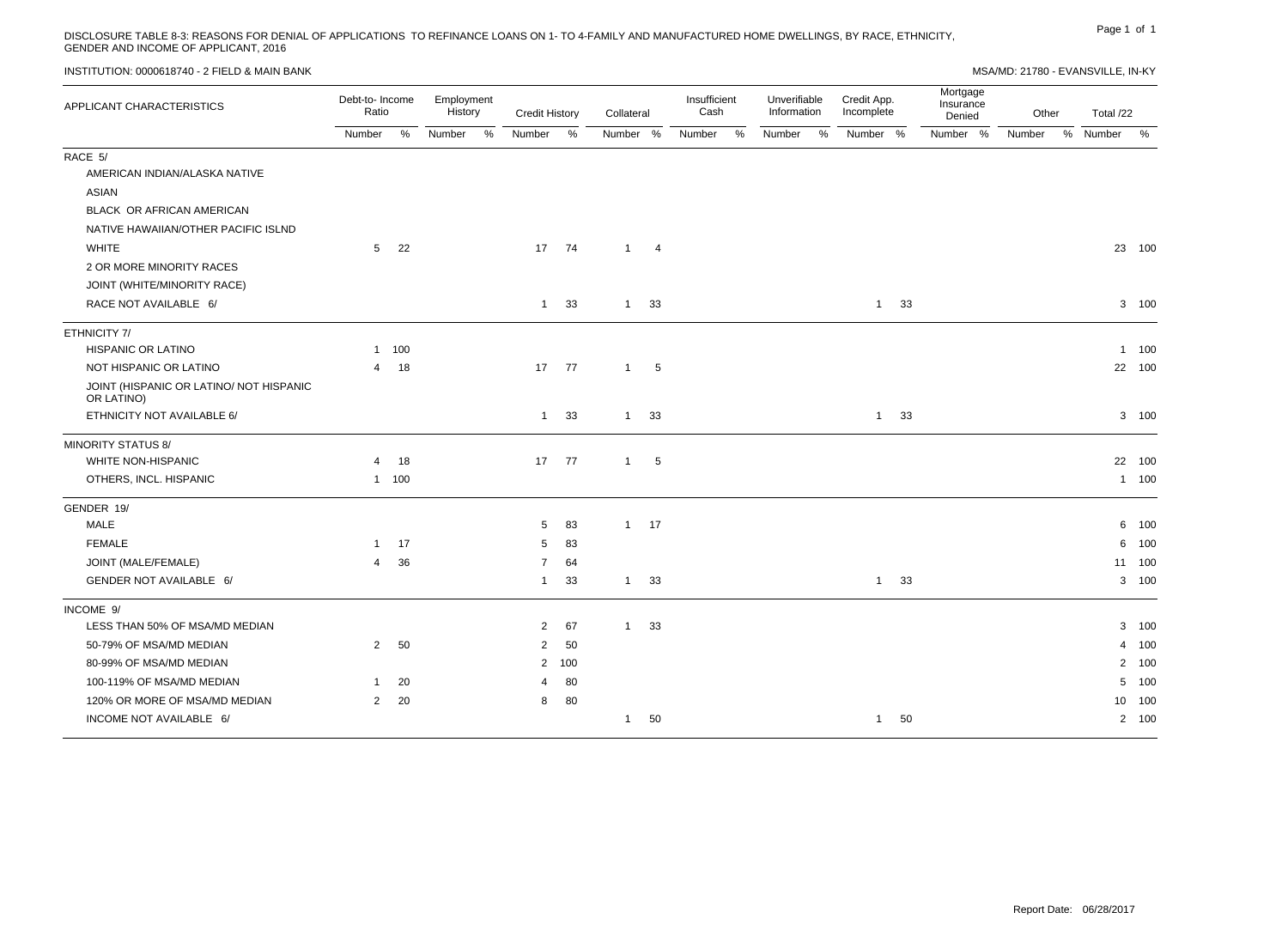# Page 1 of 1 DISCLOSURE TABLE 8-4: REASONS FOR DENIAL OF APPLICATIONS FOR HOME IMPROVEMENT LOANS, 1- TO 4-FAMILY AND MANUFACTURED HOME DWELLINGS, BY RACE, ETHNICITY, GENDER AND INCOME OF APPLICANT, 2016

| INSTITUTION: 0000618740 - 2 FIELD & MAIN BANK         |                          |   |                       |      |                       |       |            |                      |   |                             |   |                           |                                 | MSA/MD: 21780 - EVANSVILLE, IN-KY |       |           |       |  |
|-------------------------------------------------------|--------------------------|---|-----------------------|------|-----------------------|-------|------------|----------------------|---|-----------------------------|---|---------------------------|---------------------------------|-----------------------------------|-------|-----------|-------|--|
| APPLICANT CHARACTERISTICS                             | Debt-to- Income<br>Ratio |   | Employment<br>History |      | <b>Credit History</b> |       | Collateral | Insufficient<br>Cash |   | Unverifiable<br>Information |   | Credit App.<br>Incomplete | Mortgage<br>Insurance<br>Denied | Other                             |       | Total /22 |       |  |
|                                                       | Number                   | % | Number                | $\%$ | Number                | %     | Number %   | Number               | % | Number                      | % | Number %                  | Number %                        | Number                            |       | % Number  | %     |  |
| RACE 5/                                               |                          |   |                       |      |                       |       |            |                      |   |                             |   |                           |                                 |                                   |       |           |       |  |
| AMERICAN INDIAN/ALASKA NATIVE                         |                          |   |                       |      |                       |       |            |                      |   |                             |   |                           |                                 |                                   |       |           |       |  |
| ASIAN                                                 |                          |   |                       |      |                       |       |            |                      |   |                             |   |                           |                                 |                                   |       |           |       |  |
| BLACK OR AFRICAN AMERICAN                             |                          |   |                       |      |                       |       |            |                      |   |                             |   |                           |                                 |                                   |       |           |       |  |
| NATIVE HAWAIIAN/OTHER PACIFIC ISLND                   |                          |   |                       |      |                       |       |            |                      |   |                             |   |                           |                                 |                                   |       |           |       |  |
| <b>WHITE</b>                                          |                          |   |                       |      |                       | 2 67  |            |                      |   |                             |   |                           |                                 | 1                                 | 33    |           | 3 100 |  |
| 2 OR MORE MINORITY RACES                              |                          |   |                       |      |                       |       |            |                      |   |                             |   |                           |                                 |                                   |       |           |       |  |
| JOINT (WHITE/MINORITY RACE)                           |                          |   |                       |      |                       |       |            |                      |   |                             |   |                           |                                 |                                   |       |           |       |  |
| RACE NOT AVAILABLE 6/                                 |                          |   |                       |      |                       |       |            |                      |   |                             |   |                           |                                 |                                   |       |           |       |  |
| ETHNICITY 7/                                          |                          |   |                       |      |                       |       |            |                      |   |                             |   |                           |                                 |                                   |       |           |       |  |
| <b>HISPANIC OR LATINO</b>                             |                          |   |                       |      |                       |       |            |                      |   |                             |   |                           |                                 |                                   |       |           |       |  |
| NOT HISPANIC OR LATINO                                |                          |   |                       |      |                       | 2 67  |            |                      |   |                             |   |                           |                                 | 1                                 | 33    |           | 3 100 |  |
| JOINT (HISPANIC OR LATINO/ NOT HISPANIC<br>OR LATINO) |                          |   |                       |      |                       |       |            |                      |   |                             |   |                           |                                 |                                   |       |           |       |  |
| ETHNICITY NOT AVAILABLE 6/                            |                          |   |                       |      |                       |       |            |                      |   |                             |   |                           |                                 |                                   |       |           |       |  |
| <b>MINORITY STATUS 8/</b>                             |                          |   |                       |      |                       |       |            |                      |   |                             |   |                           |                                 |                                   |       |           |       |  |
| WHITE NON-HISPANIC                                    |                          |   |                       |      |                       | 2 67  |            |                      |   |                             |   |                           |                                 | 1                                 | 33    |           | 3 100 |  |
| OTHERS, INCL. HISPANIC                                |                          |   |                       |      |                       |       |            |                      |   |                             |   |                           |                                 |                                   |       |           |       |  |
| GENDER 19/                                            |                          |   |                       |      |                       |       |            |                      |   |                             |   |                           |                                 |                                   |       |           |       |  |
| MALE                                                  |                          |   |                       |      |                       | 1 100 |            |                      |   |                             |   |                           |                                 |                                   |       |           | 1 100 |  |
| <b>FEMALE</b>                                         |                          |   |                       |      |                       | 1 100 |            |                      |   |                             |   |                           |                                 |                                   |       |           | 1 100 |  |
| JOINT (MALE/FEMALE)                                   |                          |   |                       |      |                       |       |            |                      |   |                             |   |                           |                                 |                                   | 1 100 |           | 1 100 |  |
| GENDER NOT AVAILABLE 6/                               |                          |   |                       |      |                       |       |            |                      |   |                             |   |                           |                                 |                                   |       |           |       |  |
| INCOME 9/                                             |                          |   |                       |      |                       |       |            |                      |   |                             |   |                           |                                 |                                   |       |           |       |  |
| LESS THAN 50% OF MSA/MD MEDIAN                        |                          |   |                       |      |                       |       |            |                      |   |                             |   |                           |                                 |                                   |       |           |       |  |
| 50-79% OF MSA/MD MEDIAN                               |                          |   |                       |      |                       | 2 100 |            |                      |   |                             |   |                           |                                 |                                   |       |           | 2 100 |  |
| 80-99% OF MSA/MD MEDIAN                               |                          |   |                       |      |                       |       |            |                      |   |                             |   |                           |                                 |                                   |       |           |       |  |
| 100-119% OF MSA/MD MEDIAN                             |                          |   |                       |      |                       |       |            |                      |   |                             |   |                           |                                 |                                   |       |           |       |  |
| 120% OR MORE OF MSA/MD MEDIAN                         |                          |   |                       |      |                       |       |            |                      |   |                             |   |                           |                                 |                                   | 1 100 |           | 1 100 |  |
| INCOME NOT AVAILABLE 6/                               |                          |   |                       |      |                       |       |            |                      |   |                             |   |                           |                                 |                                   |       |           |       |  |

Report Date: 06/28/2017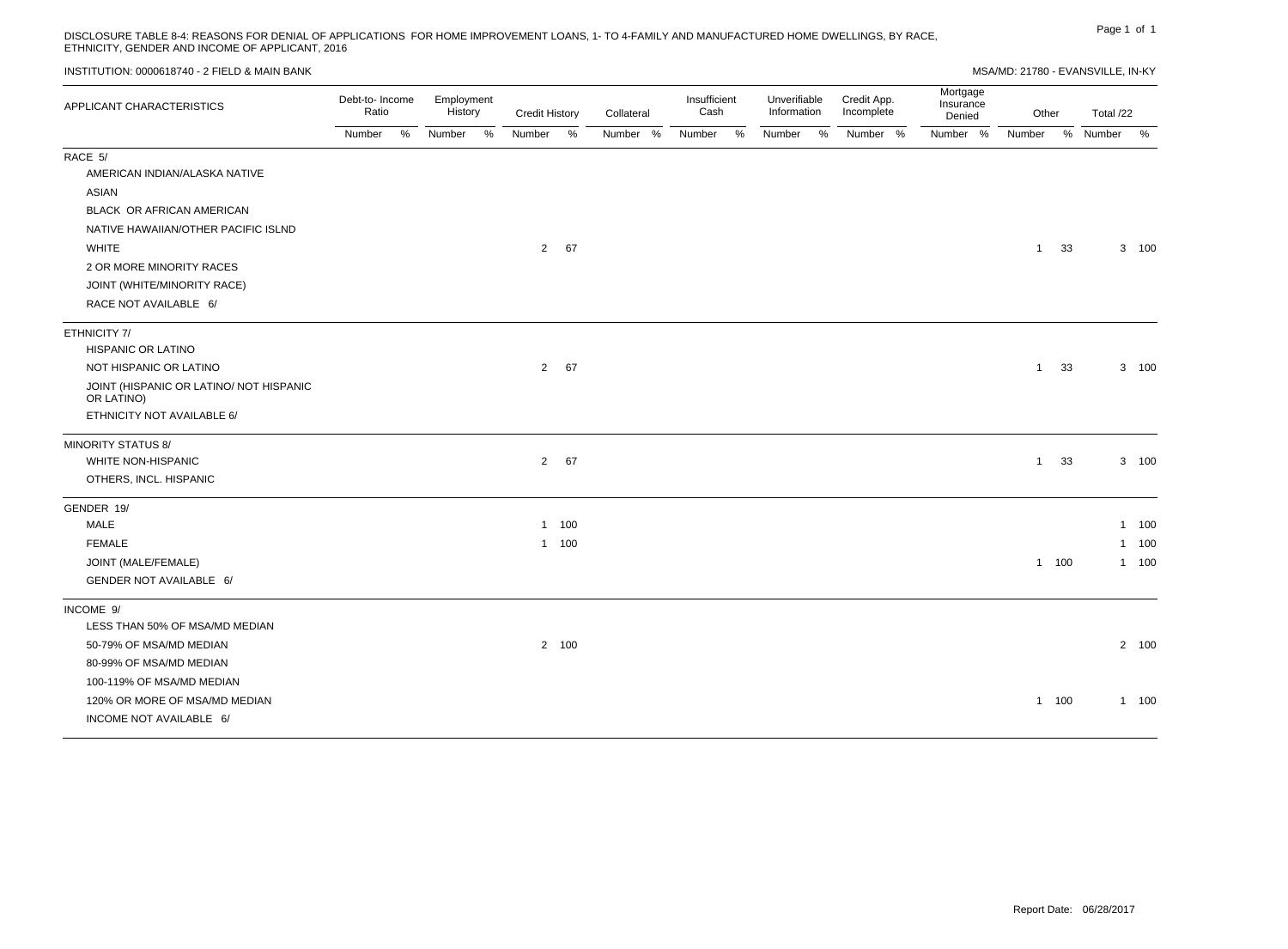Page 1 of 1 DISCLOSURE TABLE 8-6: REASONS FOR DENIAL OF APPLICATIONS FROM NONOCCUPANTS FOR HOME-PURCHASE, HOME IMPROVEMENT, OR REFINANCING LOANS, 1- TO 4-FAMILY AND MANUFACTURED HOME DWELLINGS, BY RACE, ETHNICITY, GENDER AND INCOME OF APPLICANT, 2016

Total /22 Number %

1 100

1 100

3 100

3 100

#### INSTITUTION: 0000618740 - 2 FIELD & MAIN BANK MSA/MD: 21780 - EVANSVILLE, IN-KY APPLICANT CHARACTERISTICS<br>Petic Potio Ratio Number % Employment **History** Number % Credit History Number % Collateral Number % Insufficient Cash Number % Unverifiable Information Number % Credit App. Incomplete Number % Mortgage Insurance Denied Number % Other **Number** RACE 5/ AMERICAN INDIAN/ALASKA NATIVE ASIAN BLACK OR AFRICAN AMERICAN NATIVE HAWAIIAN/OTHER PACIFIC ISLND WHITE 2 OR MORE MINORITY RACES JOINT (WHITE/MINORITY RACE) RACE NOT AVAILABLE 6/ 2 67 1 100  $1 \quad 33$  3 ETHNICITY 7/ HISPANIC OR LATINO NOT HISPANIC OR LATINO JOINT (HISPANIC OR LATINO/ NOT HISPANIC OR LATINO) ETHNICITY NOT AVAILABLE 6/ 2 67 1 100  $1 \quad 33$  3 MINORITY STATUS 8/ WHITE NON-HISPANIC 2 67 3 100

| 1 100   |     |    | 1 100 |
|---------|-----|----|-------|
|         |     |    |       |
| 50<br>1 |     | 50 | 2 100 |
|         | 100 |    | 100   |
|         |     |    |       |
|         |     |    |       |
|         |     |    |       |
|         |     |    |       |
|         |     |    |       |
| 1 100   |     |    | 1 100 |
| 50<br>1 |     | 50 | 2 100 |
|         |     |    |       |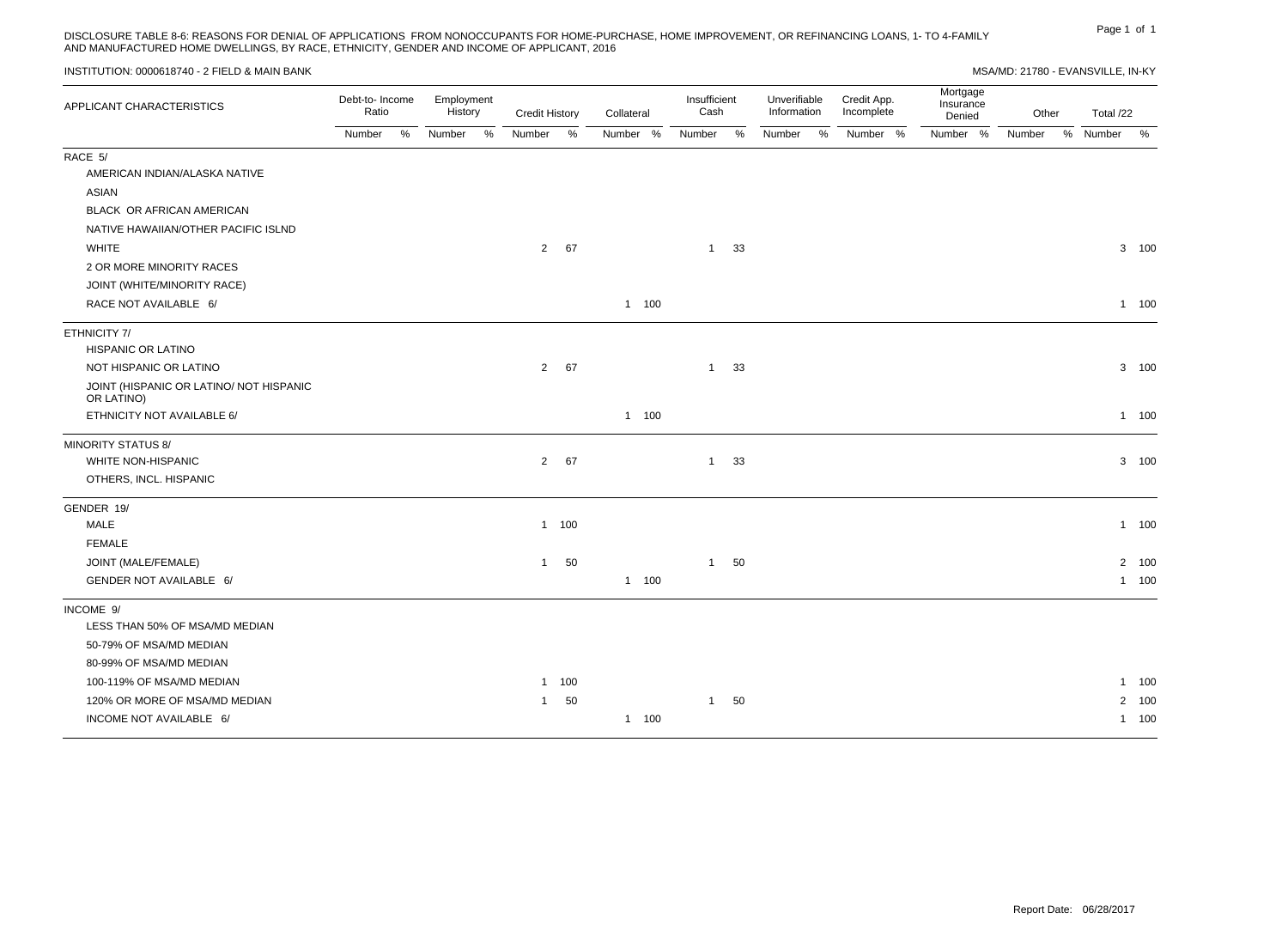# Page 1 of 1 DISCLOSURE TABLE 8-7: REASONS FOR DENIAL OF APPLICATIONS FOR HOME-PURCHASE, HOME IMPROVEMENT, OR REFINANCING LOANS, MANUFACTURED HOME DWELLINGS, BY RACE, ETHNICITY, GENDER AND INCOME OF APPLICANT, 2016

| INSTITUTION: 0000618740 - 2 FIELD & MAIN BANK         |                          |   |                       |      |                       |       |            |                      |      |                             |   |                           |                                 | MSA/MD: 21780 - EVANSVILLE, IN-KY |           |         |
|-------------------------------------------------------|--------------------------|---|-----------------------|------|-----------------------|-------|------------|----------------------|------|-----------------------------|---|---------------------------|---------------------------------|-----------------------------------|-----------|---------|
| APPLICANT CHARACTERISTICS                             | Debt-to- Income<br>Ratio |   | Employment<br>History |      | <b>Credit History</b> |       | Collateral | Insufficient<br>Cash |      | Unverifiable<br>Information |   | Credit App.<br>Incomplete | Mortgage<br>Insurance<br>Denied | Other                             | Total /22 |         |
|                                                       | Number                   | % | Number                | $\%$ | Number                | %     | Number %   | Number               | $\%$ | Number                      | % | Number %                  | Number %                        | Number                            | % Number  | %       |
| RACE 5/                                               |                          |   |                       |      |                       |       |            |                      |      |                             |   |                           |                                 |                                   |           |         |
| AMERICAN INDIAN/ALASKA NATIVE                         |                          |   |                       |      |                       |       |            |                      |      |                             |   |                           |                                 |                                   |           |         |
| <b>ASIAN</b>                                          |                          |   |                       |      |                       |       |            |                      |      |                             |   |                           |                                 |                                   |           |         |
| BLACK OR AFRICAN AMERICAN                             |                          |   |                       |      |                       |       |            |                      |      |                             |   |                           |                                 |                                   |           |         |
| NATIVE HAWAIIAN/OTHER PACIFIC ISLND                   |                          |   |                       |      |                       |       |            |                      |      |                             |   |                           |                                 |                                   |           |         |
| <b>WHITE</b>                                          |                          |   |                       |      |                       | 1 100 |            |                      |      |                             |   |                           |                                 |                                   |           | 1 100   |
| 2 OR MORE MINORITY RACES                              |                          |   |                       |      |                       |       |            |                      |      |                             |   |                           |                                 |                                   |           |         |
| JOINT (WHITE/MINORITY RACE)                           |                          |   |                       |      |                       |       |            |                      |      |                             |   |                           |                                 |                                   |           |         |
| RACE NOT AVAILABLE 6/                                 |                          |   |                       |      |                       |       |            |                      |      |                             |   |                           |                                 |                                   |           |         |
| ETHNICITY 7/                                          |                          |   |                       |      |                       |       |            |                      |      |                             |   |                           |                                 |                                   |           |         |
| HISPANIC OR LATINO                                    |                          |   |                       |      |                       |       |            |                      |      |                             |   |                           |                                 |                                   |           |         |
| NOT HISPANIC OR LATINO                                |                          |   |                       |      |                       | 1 100 |            |                      |      |                             |   |                           |                                 |                                   |           | $1 100$ |
| JOINT (HISPANIC OR LATINO/ NOT HISPANIC<br>OR LATINO) |                          |   |                       |      |                       |       |            |                      |      |                             |   |                           |                                 |                                   |           |         |
| ETHNICITY NOT AVAILABLE 6/                            |                          |   |                       |      |                       |       |            |                      |      |                             |   |                           |                                 |                                   |           |         |
| <b>MINORITY STATUS 8/</b>                             |                          |   |                       |      |                       |       |            |                      |      |                             |   |                           |                                 |                                   |           |         |
| WHITE NON-HISPANIC                                    |                          |   |                       |      |                       | 1 100 |            |                      |      |                             |   |                           |                                 |                                   |           | $1 100$ |
| OTHERS, INCL. HISPANIC                                |                          |   |                       |      |                       |       |            |                      |      |                             |   |                           |                                 |                                   |           |         |
| GENDER 19/                                            |                          |   |                       |      |                       |       |            |                      |      |                             |   |                           |                                 |                                   |           |         |
| MALE                                                  |                          |   |                       |      |                       |       |            |                      |      |                             |   |                           |                                 |                                   |           |         |
| <b>FEMALE</b>                                         |                          |   |                       |      |                       |       |            |                      |      |                             |   |                           |                                 |                                   |           |         |
| JOINT (MALE/FEMALE)                                   |                          |   |                       |      |                       | 1 100 |            |                      |      |                             |   |                           |                                 |                                   |           | 1 100   |
| GENDER NOT AVAILABLE 6/                               |                          |   |                       |      |                       |       |            |                      |      |                             |   |                           |                                 |                                   |           |         |
| INCOME 9/                                             |                          |   |                       |      |                       |       |            |                      |      |                             |   |                           |                                 |                                   |           |         |
| LESS THAN 50% OF MSA/MD MEDIAN                        |                          |   |                       |      |                       |       |            |                      |      |                             |   |                           |                                 |                                   |           |         |
| 50-79% OF MSA/MD MEDIAN                               |                          |   |                       |      |                       | 1 100 |            |                      |      |                             |   |                           |                                 |                                   |           | $1 100$ |
| 80-99% OF MSA/MD MEDIAN                               |                          |   |                       |      |                       |       |            |                      |      |                             |   |                           |                                 |                                   |           |         |
| 100-119% OF MSA/MD MEDIAN                             |                          |   |                       |      |                       |       |            |                      |      |                             |   |                           |                                 |                                   |           |         |
| 120% OR MORE OF MSA/MD MEDIAN                         |                          |   |                       |      |                       |       |            |                      |      |                             |   |                           |                                 |                                   |           |         |
| INCOME NOT AVAILABLE 6/                               |                          |   |                       |      |                       |       |            |                      |      |                             |   |                           |                                 |                                   |           |         |
|                                                       |                          |   |                       |      |                       |       |            |                      |      |                             |   |                           |                                 |                                   |           |         |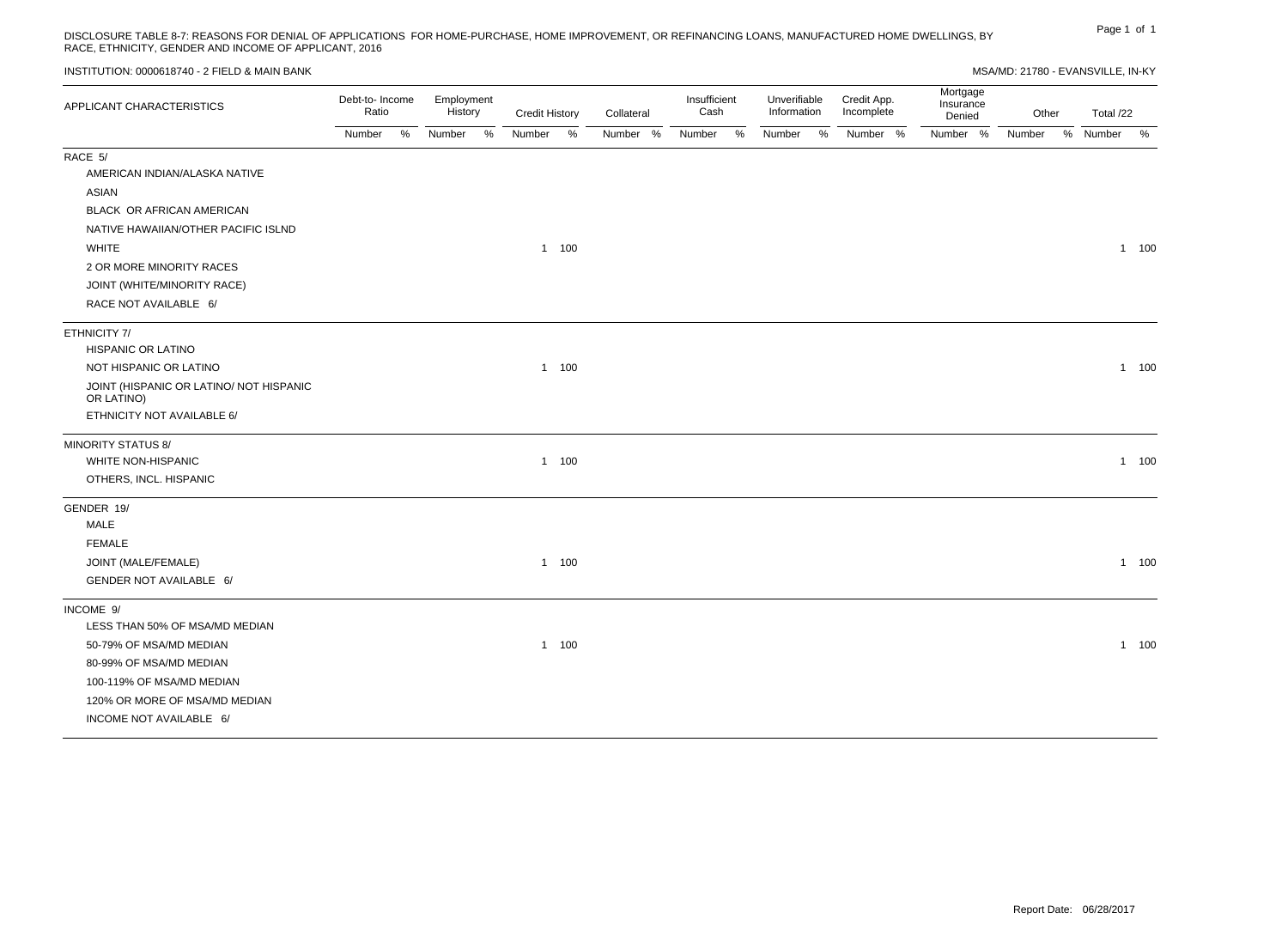DISCLOSURE TABLE 11 - 3: PRICING INFORMATION FOR CONVENTIONAL HOME-PURCHASE LOANS, FIRST LIEN, 1- TO 4-FAMILY OWNER-OCCUPIED DWELLING (EXCLUDES MANUFACTURED Page 1 of 2<br>HOMES), BY BORROWER OR CENSUS TRACT CHAR

UPPER INCOME 5

| INSTITUTION: 0000618740 - 2 FIELD & MAIN BANK         |                                  |                               |                    |                    |                              |                       |                    |                                                                                                        |             | MSA/MD: 21780 - EVANSVILLE, IN-KY |                                       |
|-------------------------------------------------------|----------------------------------|-------------------------------|--------------------|--------------------|------------------------------|-----------------------|--------------------|--------------------------------------------------------------------------------------------------------|-------------|-----------------------------------|---------------------------------------|
| BORROWER OR CENSUS TRACT                              | 15/                              |                               |                    |                    |                              |                       |                    | PERCENTAGE POINTS ABOVE AVERAGE PRIME OFFER RATE: ONLY INCLUDES LOANS WITH APR ABOVE THE THRESHOLD 16/ |             |                                   |                                       |
| <b>CHARACTERISTICS</b>                                | NO REPORTED<br>PRICING DATA<br># | REPORTED<br>PRICING DATA<br># | $1.50 - 1.99$<br># | $2.00 - 2.49$<br># | $2.50 - 2.99$<br>#           | $3.00 - 3.99$<br>$\#$ | $4.00 - 4.99$<br># | 5 OR MORE<br>#                                                                                         | <b>MEAN</b> | MEDIAN                            | <b>HOEPA</b><br><b>LOANS 17/</b><br># |
| BORROWER CHARACTERISTICS                              |                                  |                               |                    |                    |                              |                       |                    |                                                                                                        |             |                                   |                                       |
| RACE 5/                                               |                                  |                               |                    |                    |                              |                       |                    |                                                                                                        |             |                                   |                                       |
| AMERICAN INDIAN/ALASKA NATIVE                         |                                  |                               |                    |                    |                              |                       |                    |                                                                                                        |             |                                   |                                       |
| <b>ASIAN</b>                                          |                                  |                               |                    |                    |                              |                       |                    |                                                                                                        |             |                                   |                                       |
| <b>BLACK OR AFRICAN AMERICAN</b>                      |                                  |                               |                    |                    |                              |                       |                    |                                                                                                        |             |                                   |                                       |
| NATIVE HAWAIIAN/OTHER PACIFIC<br><b>ISLND</b>         |                                  |                               |                    |                    |                              |                       |                    |                                                                                                        |             |                                   |                                       |
| <b>WHITE</b>                                          | 30                               | $\overline{2}$                | $\overline{1}$     |                    | $\overline{1}$               |                       |                    |                                                                                                        | 2.00        | 2.00                              |                                       |
| 2 OR MORE MINORITY RACES                              |                                  |                               |                    |                    |                              |                       |                    |                                                                                                        |             |                                   |                                       |
| JOINT (WHITE/MINORITY RACE)                           | $\overline{c}$                   |                               |                    |                    |                              |                       |                    |                                                                                                        |             |                                   |                                       |
| RACE NOT AVAILABLE 6/                                 | $\overline{1}$                   | $\mathbf{1}$                  |                    |                    | $\overline{1}$               |                       |                    |                                                                                                        | 2.66        | 2.66                              |                                       |
| ETHNICITY 7/                                          |                                  |                               |                    |                    |                              |                       |                    |                                                                                                        |             |                                   |                                       |
| HISPANIC OR LATINO                                    |                                  |                               |                    |                    |                              |                       |                    |                                                                                                        |             |                                   |                                       |
| NOT HISPANIC OR LATINO                                | 32                               | 2                             | $\overline{1}$     | $\overline{1}$     |                              |                       |                    |                                                                                                        | 2.00        | 2.00                              |                                       |
| JOINT (HISPANIC OR LATINO/ NOT<br>HISPANIC OR LATINO) |                                  |                               |                    |                    |                              |                       |                    |                                                                                                        |             |                                   |                                       |
| ETHNICITY NOT AVAILABLE 6/                            | $\overline{1}$                   | $\mathbf{1}$                  |                    |                    | $\overline{1}$               |                       |                    |                                                                                                        | 2.66        | 2.66                              |                                       |
| <b>MINORITY STATUS 8/</b>                             |                                  |                               |                    |                    |                              |                       |                    |                                                                                                        |             |                                   |                                       |
| WHITE NON-HISPANIC                                    | 30                               | $\overline{2}$                | $\overline{1}$     | $\overline{1}$     |                              |                       |                    |                                                                                                        | 2.00        | 2.00                              |                                       |
| OTHERS, INCLUDING HISPANIC                            | $\overline{2}$                   |                               |                    |                    |                              |                       |                    |                                                                                                        |             |                                   |                                       |
| INCOME 9/                                             |                                  |                               |                    |                    |                              |                       |                    |                                                                                                        |             |                                   |                                       |
| LESS THAN 50% OF MSA/MD MEDIAN                        | $\overline{2}$                   |                               |                    |                    |                              |                       |                    |                                                                                                        |             |                                   |                                       |
| 50-79% OF MSA/MD MEDIAN                               | 8                                | $\mathbf{1}$                  |                    | $\overline{1}$     |                              |                       |                    |                                                                                                        | 2.49        | 2.49                              |                                       |
| 80-99% OF MSA/MD MEDIAN                               | $\overline{4}$                   |                               |                    |                    |                              |                       |                    |                                                                                                        |             |                                   |                                       |
| 100-119% OF MSA/MD MEDIAN                             | 3                                |                               |                    |                    |                              |                       |                    |                                                                                                        |             |                                   |                                       |
| 120% OR MORE OF MSA/MD MEDIAN                         | 12                               | $\overline{2}$                | $\overline{1}$     |                    | $\overline{1}$               |                       |                    |                                                                                                        | 2.09        | 2.09                              |                                       |
| INCOME NOT AVAILABLE 6/                               | $\overline{4}$                   |                               |                    |                    |                              |                       |                    |                                                                                                        |             |                                   |                                       |
| GENDER 19/                                            |                                  |                               |                    |                    |                              |                       |                    |                                                                                                        |             |                                   |                                       |
| MALE                                                  | 8                                |                               |                    |                    |                              |                       |                    |                                                                                                        |             |                                   |                                       |
| <b>FEMALE</b>                                         | 5                                | $\mathbf{1}$                  |                    |                    | $\overline{1}$               |                       |                    |                                                                                                        | 2.49        | 2.49                              |                                       |
| JOINT (MALE/FEMALE)                                   | 19                               | $\mathbf{1}$                  | $\overline{1}$     |                    |                              |                       |                    |                                                                                                        | 1.51        | 1.51                              |                                       |
| GENDER NOT AVAILABLE 6/                               | $\overline{1}$                   | $\mathbf{1}$                  |                    |                    | $\mathbf{1}$                 |                       |                    |                                                                                                        | 2.66        | 2.66                              |                                       |
| CENSUS TRACT CHARACTERISTICS 10/                      |                                  |                               |                    |                    |                              |                       |                    |                                                                                                        |             |                                   |                                       |
| RACIAL/ETHNIC COMPOSITION 11/                         |                                  |                               |                    |                    |                              |                       |                    |                                                                                                        |             |                                   |                                       |
| LESS THAN 10% MINORITY                                | 16                               | $\overline{2}$                | $\overline{1}$     |                    | $\overline{1}$               |                       |                    |                                                                                                        | 2.00        | 2.00                              |                                       |
| 10-19% MINORITY                                       | 13                               | $\mathbf{1}$                  |                    |                    |                              |                       |                    |                                                                                                        | 2.66        | 2.66                              |                                       |
| 20-49% MINORITY                                       | $\overline{4}$                   |                               |                    |                    |                              |                       |                    |                                                                                                        |             |                                   |                                       |
| 50-79% MINORITY                                       |                                  |                               |                    |                    |                              |                       |                    |                                                                                                        |             |                                   |                                       |
| 80-100% MINORITY                                      |                                  |                               |                    |                    |                              |                       |                    |                                                                                                        |             |                                   |                                       |
| INCOME CHARACTERISTICS 12/13/                         |                                  |                               |                    |                    |                              |                       |                    |                                                                                                        |             |                                   |                                       |
| <b>LOW INCOME</b>                                     | $5\phantom{.0}$                  |                               |                    |                    |                              |                       |                    |                                                                                                        |             |                                   |                                       |
| MODERATE INCOME                                       | 6                                |                               |                    |                    |                              |                       |                    |                                                                                                        |             |                                   |                                       |
| MIDDLE INCOME                                         | 17                               | 3                             | $\overline{1}$     |                    | $\mathbf{1}$<br>$\mathbf{1}$ |                       |                    |                                                                                                        | 2.22        | 2.49                              |                                       |
|                                                       |                                  |                               |                    |                    |                              |                       |                    |                                                                                                        |             |                                   |                                       |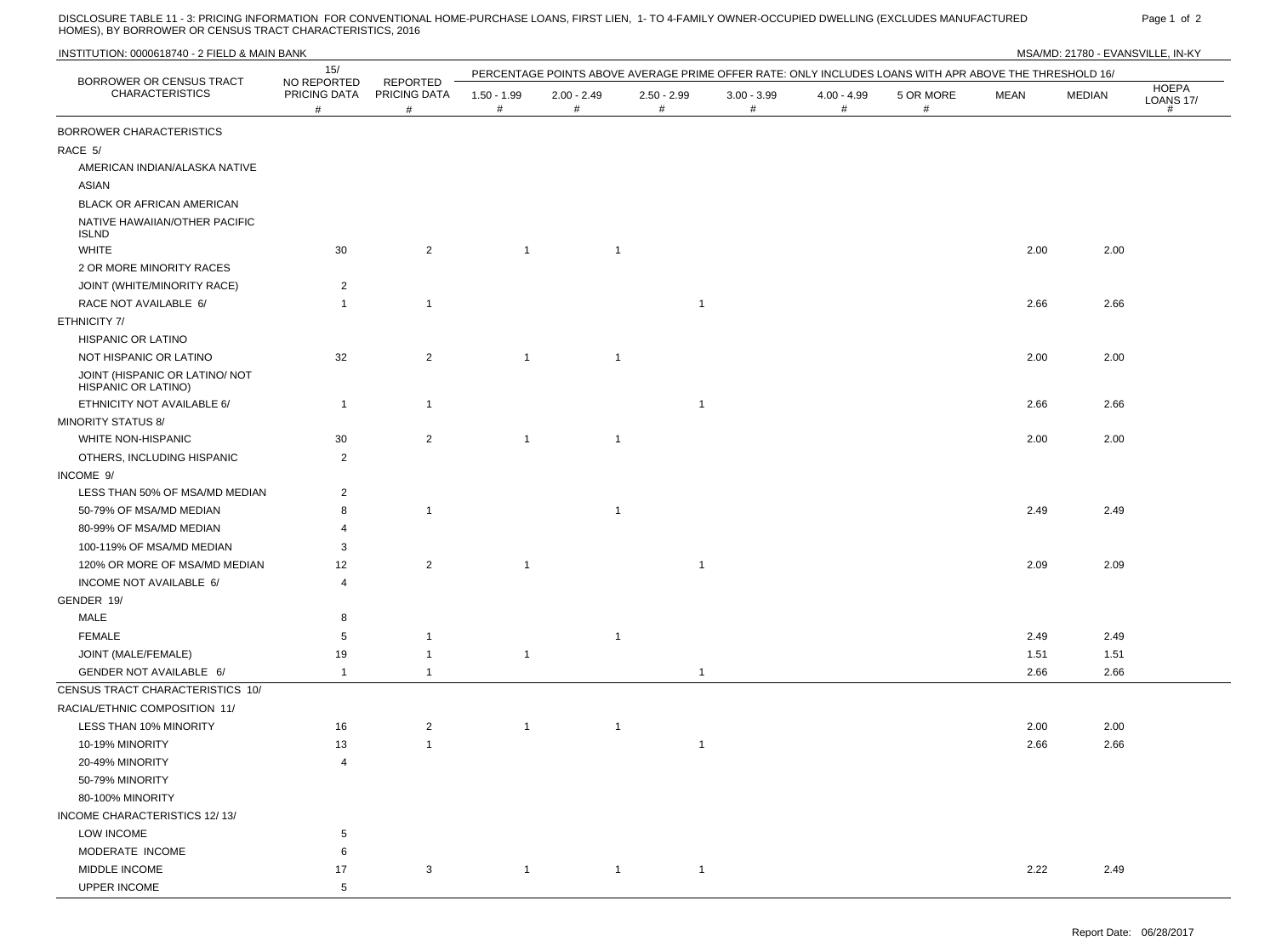DISCLOSURE TABLE 11 - 3: PRICING INFORMATION FOR CONVENTIONAL HOME-PURCHASE LOANS, FIRST LIEN, 1- TO 4-FAMILY OWNER-OCCUPIED DWELLING (EXCLUDES MANUFACTURED PARED Page 2 of 2 <br>HOMES), BY BORROWER OR CENSUS TRACT

UPPER INCOME 900

|                                                       | 15/                                    |                                            |                          |                          | PERCENTAGE POINTS ABOVE AVERAGE PRIME OFFER RATE: ONLY INCLUDES LOANS WITH APR ABOVE THE THRESHOLD 16/ |                          |                          |                      |          |            |                                      |
|-------------------------------------------------------|----------------------------------------|--------------------------------------------|--------------------------|--------------------------|--------------------------------------------------------------------------------------------------------|--------------------------|--------------------------|----------------------|----------|------------|--------------------------------------|
| BORROWER OR CENSUS TRACT<br><b>CHARACTERISTICS</b>    | NO REPORTED<br>PRICING DATA<br>\$000's | <b>REPORTED</b><br>PRICING DATA<br>\$000's | $1.50 - 1.99$<br>\$000's | $2.00 - 2.49$<br>\$000's | $2.50 - 2.99$<br>\$000's                                                                               | $3.00 - 3.99$<br>\$000's | $4.00 - 4.99$<br>\$000's | 5 OR MORE<br>\$000's | MEAN 30/ | MEDIAN 31/ | <b>HOEPA</b><br>LOANS 17/<br>\$000's |
| BORROWER CHARACTERISTICS                              |                                        |                                            |                          |                          |                                                                                                        |                          |                          |                      |          |            |                                      |
| RACE 5/                                               |                                        |                                            |                          |                          |                                                                                                        |                          |                          |                      |          |            |                                      |
| AMERICAN INDIAN/ALASKA NATIVE                         |                                        |                                            |                          |                          |                                                                                                        |                          |                          |                      |          |            |                                      |
| ASIAN                                                 |                                        |                                            |                          |                          |                                                                                                        |                          |                          |                      |          |            |                                      |
| BLACK OR AFRICAN AMERICAN                             |                                        |                                            |                          |                          |                                                                                                        |                          |                          |                      |          |            |                                      |
| NATIVE HAWAIIAN/OTHER PACIFIC<br><b>ISLND</b>         |                                        |                                            |                          |                          |                                                                                                        |                          |                          |                      |          |            |                                      |
| <b>WHITE</b>                                          | 3930                                   | 230                                        | 173                      | 57                       |                                                                                                        |                          |                          |                      | 1.75     | 1.51       |                                      |
| 2 OR MORE MINORITY RACES                              |                                        |                                            |                          |                          |                                                                                                        |                          |                          |                      |          |            |                                      |
| JOINT (WHITE/MINORITY RACE)                           | 369                                    |                                            |                          |                          |                                                                                                        |                          |                          |                      |          |            |                                      |
| RACE NOT AVAILABLE 6/                                 | 119                                    | 179                                        |                          |                          | 179                                                                                                    |                          |                          |                      | 2.66     | 2.66       |                                      |
| ETHNICITY 7/                                          |                                        |                                            |                          |                          |                                                                                                        |                          |                          |                      |          |            |                                      |
| HISPANIC OR LATINO                                    |                                        |                                            |                          |                          |                                                                                                        |                          |                          |                      |          |            |                                      |
| NOT HISPANIC OR LATINO                                | 4299                                   | 230                                        | 173                      | 57                       |                                                                                                        |                          |                          |                      | 1.75     | 1.51       |                                      |
| JOINT (HISPANIC OR LATINO/ NOT<br>HISPANIC OR LATINO) |                                        |                                            |                          |                          |                                                                                                        |                          |                          |                      |          |            |                                      |
| ETHNICITY NOT AVAILABLE 6/                            | 119                                    | 179                                        |                          |                          | 179                                                                                                    |                          |                          |                      | 2.66     | 2.66       |                                      |
| <b>MINORITY STATUS 8/</b>                             |                                        |                                            |                          |                          |                                                                                                        |                          |                          |                      |          |            |                                      |
| <b>WHITE NON-HISPANIC</b>                             | 3930                                   | 230                                        | 173                      | 57                       |                                                                                                        |                          |                          |                      | 1.75     | 1.51       |                                      |
| OTHERS, INCLUDING HISPANIC                            | 369                                    |                                            |                          |                          |                                                                                                        |                          |                          |                      |          |            |                                      |
| INCOME 9/                                             |                                        |                                            |                          |                          |                                                                                                        |                          |                          |                      |          |            |                                      |
| LESS THAN 50% OF MSA/MD MEDIAN                        | 107                                    |                                            |                          |                          |                                                                                                        |                          |                          |                      |          |            |                                      |
| 50-79% OF MSA/MD MEDIAN                               | 682                                    | 57                                         |                          | 57                       |                                                                                                        |                          |                          |                      | 2.49     | 2.49       |                                      |
| 80-99% OF MSA/MD MEDIAN                               | 397                                    |                                            |                          |                          |                                                                                                        |                          |                          |                      |          |            |                                      |
| 100-119% OF MSA/MD MEDIAN                             | 302                                    |                                            |                          |                          |                                                                                                        |                          |                          |                      |          |            |                                      |
| 120% OR MORE OF MSA/MD MEDIAN                         | 2482                                   | 352                                        | 173                      |                          | 179                                                                                                    |                          |                          |                      | 2.09     | 2.66       |                                      |
| INCOME NOT AVAILABLE 6/                               | 448                                    |                                            |                          |                          |                                                                                                        |                          |                          |                      |          |            |                                      |
| GENDER 19/                                            |                                        |                                            |                          |                          |                                                                                                        |                          |                          |                      |          |            |                                      |
| <b>MALE</b>                                           | 689                                    |                                            |                          |                          |                                                                                                        |                          |                          |                      |          |            |                                      |
| FEMALE                                                | 412                                    | 57                                         |                          | 57                       |                                                                                                        |                          |                          |                      | 2.49     | 2.49       |                                      |
| JOINT (MALE/FEMALE)                                   | 3198                                   | 173                                        | 173                      |                          |                                                                                                        |                          |                          |                      | 1.51     | 1.51       |                                      |
| GENDER NOT AVAILABLE 6/                               | 119                                    | 179                                        |                          |                          | 179                                                                                                    |                          |                          |                      | 2.66     | 2.66       |                                      |
| CENSUS TRACT CHARACTERISTICS 10/                      |                                        |                                            |                          |                          |                                                                                                        |                          |                          |                      |          |            |                                      |
| RACIAL/ETHNIC COMPOSITION 11/                         |                                        |                                            |                          |                          |                                                                                                        |                          |                          |                      |          |            |                                      |
| LESS THAN 10% MINORITY                                | 2500                                   | 230                                        | 173                      | 57                       |                                                                                                        |                          |                          |                      | 1.75     | 1.51       |                                      |
| 10-19% MINORITY                                       | 1444                                   | 179                                        |                          |                          | 179                                                                                                    |                          |                          |                      | 2.66     | 2.66       |                                      |
| 20-49% MINORITY                                       | 474                                    |                                            |                          |                          |                                                                                                        |                          |                          |                      |          |            |                                      |
| 50-79% MINORITY                                       |                                        |                                            |                          |                          |                                                                                                        |                          |                          |                      |          |            |                                      |
| 80-100% MINORITY                                      |                                        |                                            |                          |                          |                                                                                                        |                          |                          |                      |          |            |                                      |
| INCOME CHARACTERISTICS 12/13/                         |                                        |                                            |                          |                          |                                                                                                        |                          |                          |                      |          |            |                                      |
| <b>LOW INCOME</b>                                     | 679                                    |                                            |                          |                          |                                                                                                        |                          |                          |                      |          |            |                                      |
| MODERATE INCOME                                       | 514                                    |                                            |                          |                          |                                                                                                        |                          |                          |                      |          |            |                                      |
|                                                       |                                        |                                            |                          |                          |                                                                                                        |                          |                          |                      |          |            |                                      |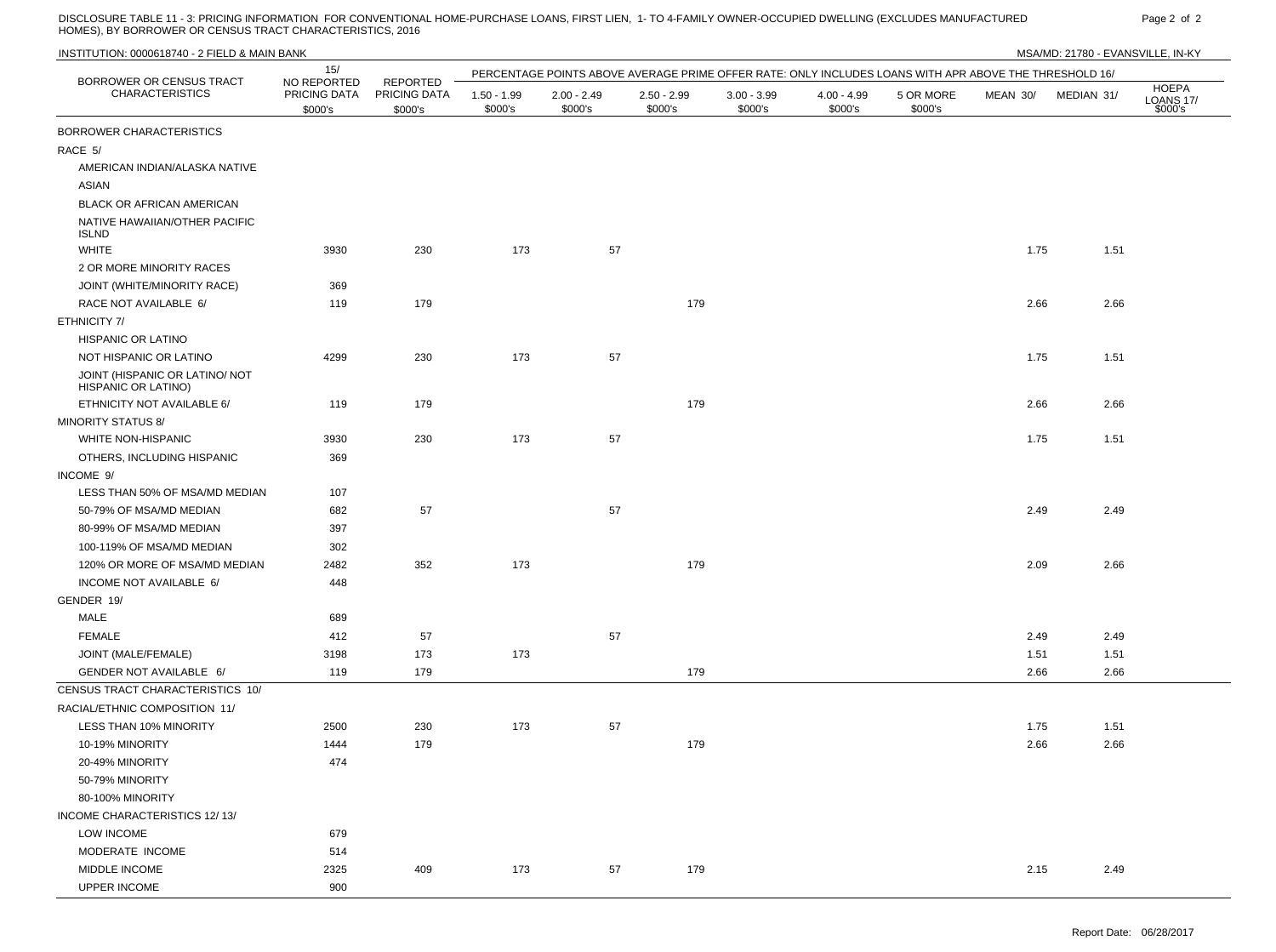DISCLOSURE TABLE 11 - 7: PRICING INFORMATION FOR CONVENTIONAL REFINANCING LOANS, FIRST LIEN, 1- TO 4-FAMILY OWNER-OCCUPIED DWELLING (EXCLUDES MANUFACTURED HOMES), BY Page 1 of 2<br>BORROWER OR CENSUS TRACT CHARACTERI

| INSTITUTION: 0000618740 - 2 FIELD & MAIN BANK               |                                  |                                      |                          |                    |                    |                    |                       |                                                                                                        |             | MSA/MD: 21780 - EVANSVILLE, IN-KY |                                       |
|-------------------------------------------------------------|----------------------------------|--------------------------------------|--------------------------|--------------------|--------------------|--------------------|-----------------------|--------------------------------------------------------------------------------------------------------|-------------|-----------------------------------|---------------------------------------|
|                                                             | 15/                              |                                      |                          |                    |                    |                    |                       | PERCENTAGE POINTS ABOVE AVERAGE PRIME OFFER RATE: ONLY INCLUDES LOANS WITH APR ABOVE THE THRESHOLD 16/ |             |                                   |                                       |
| BORROWER OR CENSUS TRACT<br><b>CHARACTERISTICS</b>          | NO REPORTED<br>PRICING DATA<br># | <b>REPORTED</b><br>PRICING DATA<br># | $1.50 - 1.99$<br>$^{\#}$ | $2.00 - 2.49$<br># | $2.50 - 2.99$<br># | $3.00 - 3.99$<br># | $4.00 - 4.99$<br>$\#$ | 5 OR MORE<br>#                                                                                         | <b>MEAN</b> | MEDIAN                            | <b>HOEPA</b><br><b>LOANS 17/</b><br># |
| BORROWER CHARACTERISTICS                                    |                                  |                                      |                          |                    |                    |                    |                       |                                                                                                        |             |                                   |                                       |
| RACE 5/<br>AMERICAN INDIAN/ALASKA NATIVE<br>ASIAN           |                                  |                                      |                          |                    |                    |                    |                       |                                                                                                        |             |                                   |                                       |
| BLACK OR AFRICAN AMERICAN<br>NATIVE HAWAIIAN/OTHER PACIFIC  |                                  |                                      |                          |                    |                    |                    |                       |                                                                                                        |             |                                   |                                       |
| <b>ISLND</b><br><b>WHITE</b>                                | 47                               | $5\phantom{.0}$                      |                          | $\overline{2}$     | $\overline{2}$     | $\overline{1}$     |                       |                                                                                                        | 2.66        | 2.56                              |                                       |
| 2 OR MORE MINORITY RACES<br>JOINT (WHITE/MINORITY RACE)     |                                  |                                      |                          |                    |                    |                    |                       |                                                                                                        |             |                                   |                                       |
| RACE NOT AVAILABLE 6/                                       | $\mathbf{1}$                     |                                      |                          |                    |                    |                    |                       |                                                                                                        |             |                                   |                                       |
| ETHNICITY 7/<br>HISPANIC OR LATINO                          |                                  |                                      |                          |                    |                    |                    |                       |                                                                                                        |             |                                   |                                       |
| NOT HISPANIC OR LATINO                                      | 47                               | 5                                    |                          | $\overline{2}$     | $\overline{2}$     | $\overline{1}$     |                       |                                                                                                        | 2.66        | 2.56                              |                                       |
| JOINT (HISPANIC OR LATINO/ NOT<br>HISPANIC OR LATINO)       |                                  |                                      |                          |                    |                    |                    |                       |                                                                                                        |             |                                   |                                       |
| ETHNICITY NOT AVAILABLE 6/                                  | $\mathbf{1}$                     |                                      |                          |                    |                    |                    |                       |                                                                                                        |             |                                   |                                       |
| <b>MINORITY STATUS 8/</b><br><b>WHITE NON-HISPANIC</b>      | 47                               | 5                                    |                          | $\overline{2}$     | $\overline{2}$     | $\overline{1}$     |                       |                                                                                                        | 2.66        | 2.56                              |                                       |
| OTHERS, INCLUDING HISPANIC                                  |                                  |                                      |                          |                    |                    |                    |                       |                                                                                                        |             |                                   |                                       |
| INCOME 9/<br>LESS THAN 50% OF MSA/MD MEDIAN                 |                                  |                                      |                          |                    |                    |                    |                       |                                                                                                        |             |                                   |                                       |
| 50-79% OF MSA/MD MEDIAN                                     | 5                                | -1                                   |                          |                    |                    | $\mathbf{1}$       |                       |                                                                                                        | 3.83        | 3.83                              |                                       |
| 80-99% OF MSA/MD MEDIAN                                     | 3                                | $\mathbf{1}$                         |                          |                    |                    |                    |                       |                                                                                                        | 2.58        | 2.58                              |                                       |
| 100-119% OF MSA/MD MEDIAN                                   | 6                                | $\overline{1}$                       |                          |                    |                    |                    |                       |                                                                                                        | 2.56        | 2.56                              |                                       |
| 120% OR MORE OF MSA/MD MEDIAN                               | 26                               | $\overline{2}$                       |                          | $\overline{2}$     |                    |                    |                       |                                                                                                        | 2.16        | 2.16                              |                                       |
| INCOME NOT AVAILABLE 6/                                     | 8                                |                                      |                          |                    |                    |                    |                       |                                                                                                        |             |                                   |                                       |
| GENDER 19/                                                  |                                  |                                      |                          |                    |                    |                    |                       |                                                                                                        |             |                                   |                                       |
| MALE                                                        | $\overline{7}$                   | $\overline{1}$                       |                          |                    | -1                 |                    |                       |                                                                                                        | 2.56        | 2.56                              |                                       |
| FEMALE                                                      | 8                                |                                      |                          |                    |                    |                    |                       |                                                                                                        |             |                                   |                                       |
| JOINT (MALE/FEMALE)                                         | 32                               | $\overline{4}$                       |                          | $\overline{2}$     | $\overline{1}$     | $\overline{1}$     |                       |                                                                                                        | 2.68        | 2.38                              |                                       |
| GENDER NOT AVAILABLE 6/<br>CENSUS TRACT CHARACTERISTICS 10/ | $\mathbf{1}$                     |                                      |                          |                    |                    |                    |                       |                                                                                                        |             |                                   |                                       |
|                                                             |                                  |                                      |                          |                    |                    |                    |                       |                                                                                                        |             |                                   |                                       |
| RACIAL/ETHNIC COMPOSITION 11/<br>LESS THAN 10% MINORITY     | 35                               | 3                                    |                          |                    |                    |                    |                       |                                                                                                        | 2.86        | 2.58                              |                                       |
| 10-19% MINORITY                                             | 13                               | $\overline{2}$                       |                          | 1                  |                    |                    |                       |                                                                                                        | 2.35        | 2.35                              |                                       |
| 20-49% MINORITY<br>50-79% MINORITY                          |                                  |                                      |                          |                    |                    |                    |                       |                                                                                                        |             |                                   |                                       |
| 80-100% MINORITY                                            |                                  |                                      |                          |                    |                    |                    |                       |                                                                                                        |             |                                   |                                       |
| INCOME CHARACTERISTICS 12/13/<br>LOW INCOME                 | $\mathbf 1$                      |                                      |                          |                    |                    |                    |                       |                                                                                                        |             |                                   |                                       |
| MODERATE INCOME                                             | 4                                | $\mathbf{1}$                         |                          |                    | $\mathbf{1}$       |                    |                       |                                                                                                        | 2.56        | 2.56                              |                                       |
| MIDDLE INCOME                                               | 25                               | $\overline{2}$                       |                          | $\overline{a}$     |                    |                    |                       |                                                                                                        | 2.16        | 2.16                              |                                       |
| UPPER INCOME                                                | 18                               | $\overline{2}$                       |                          |                    |                    |                    |                       |                                                                                                        | 3.21        | 3.21                              |                                       |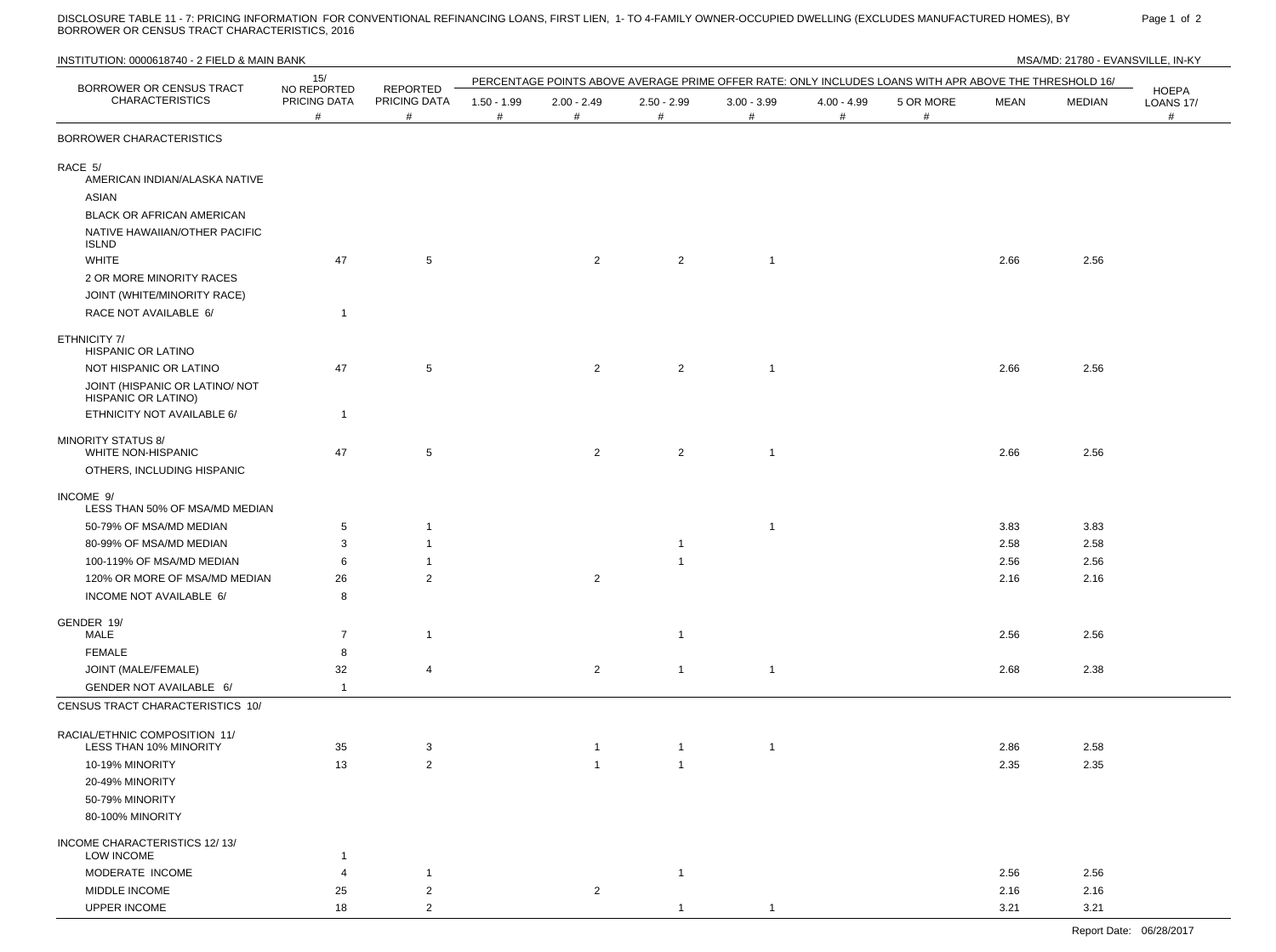DISCLOSURE TABLE 11 - 7: PRICING INFORMATION FOR CONVENTIONAL REFINANCING LOANS, FIRST LIEN, 1- TO 4-FAMILY OWNER-OCCUPIED DWELLING (EXCLUDES MANUFACTURED HOMES), BY Page 2 of 2<br>BORROWER OR CENSUS TRACT CHARACTERI

| INSTITUTION: 0000618740 - 2 FIELD & MAIN BANK<br>MSA/MD: 21780 - EVANSVILLE, IN-KY   |                                        |                         |                          |                          |                          |                                                                                                        |                          |                      |          |            |                                             |
|--------------------------------------------------------------------------------------|----------------------------------------|-------------------------|--------------------------|--------------------------|--------------------------|--------------------------------------------------------------------------------------------------------|--------------------------|----------------------|----------|------------|---------------------------------------------|
| BORROWER OR CENSUS TRACT                                                             | 15/                                    | <b>REPORTED</b>         |                          |                          |                          | PERCENTAGE POINTS ABOVE AVERAGE PRIME OFFER RATE: ONLY INCLUDES LOANS WITH APR ABOVE THE THRESHOLD 16/ |                          |                      |          |            |                                             |
| <b>CHARACTERISTICS</b>                                                               | NO REPORTED<br>PRICING DATA<br>\$000's | PRICING DATA<br>\$000's | $1.50 - 1.99$<br>\$000's | $2.00 - 2.49$<br>\$000's | $2.50 - 2.99$<br>\$000's | $3.00 - 3.99$<br>\$000's                                                                               | $4.00 - 4.99$<br>\$000's | 5 OR MORE<br>\$000's | MEAN 30/ | MEDIAN 31/ | <b>HOEPA</b><br><b>LOANS 17/</b><br>\$000's |
| BORROWER CHARACTERISTICS                                                             |                                        |                         |                          |                          |                          |                                                                                                        |                          |                      |          |            |                                             |
| RACE 5/<br>AMERICAN INDIAN/ALASKA NATIVE<br>ASIAN                                    |                                        |                         |                          |                          |                          |                                                                                                        |                          |                      |          |            |                                             |
| BLACK OR AFRICAN AMERICAN<br>NATIVE HAWAIIAN/OTHER PACIFIC                           |                                        |                         |                          |                          |                          |                                                                                                        |                          |                      |          |            |                                             |
| <b>ISLND</b><br><b>WHITE</b>                                                         | 6792                                   | 669                     |                          | 328                      | 180                      | 161                                                                                                    |                          |                      | 2.67     | 2.56       |                                             |
| 2 OR MORE MINORITY RACES                                                             |                                        |                         |                          |                          |                          |                                                                                                        |                          |                      |          |            |                                             |
| JOINT (WHITE/MINORITY RACE)<br>RACE NOT AVAILABLE 6/                                 | 282                                    |                         |                          |                          |                          |                                                                                                        |                          |                      |          |            |                                             |
| ETHNICITY 7/<br>HISPANIC OR LATINO                                                   |                                        |                         |                          |                          |                          |                                                                                                        |                          |                      |          |            |                                             |
| NOT HISPANIC OR LATINO                                                               | 6792                                   | 669                     |                          | 328                      | 180                      | 161                                                                                                    |                          |                      | 2.67     | 2.56       |                                             |
| JOINT (HISPANIC OR LATINO/ NOT<br>HISPANIC OR LATINO)                                |                                        |                         |                          |                          |                          |                                                                                                        |                          |                      |          |            |                                             |
| ETHNICITY NOT AVAILABLE 6/                                                           | 282                                    |                         |                          |                          |                          |                                                                                                        |                          |                      |          |            |                                             |
| <b>MINORITY STATUS 8/</b><br><b>WHITE NON-HISPANIC</b><br>OTHERS, INCLUDING HISPANIC | 6792                                   | 669                     |                          | 328                      | 180                      | 161                                                                                                    |                          |                      | 2.67     | 2.56       |                                             |
| INCOME 9/<br>LESS THAN 50% OF MSA/MD MEDIAN                                          |                                        |                         |                          |                          |                          |                                                                                                        |                          |                      |          |            |                                             |
| 50-79% OF MSA/MD MEDIAN                                                              | 440                                    | 161                     |                          |                          |                          | 161                                                                                                    |                          |                      | 3.83     | 3.83       |                                             |
| 80-99% OF MSA/MD MEDIAN                                                              | 329                                    | 98                      |                          |                          | 98                       |                                                                                                        |                          |                      | 2.58     | 2.58       |                                             |
| 100-119% OF MSA/MD MEDIAN                                                            | 499                                    | 82                      |                          |                          | 82                       |                                                                                                        |                          |                      | 2.56     | 2.56       |                                             |
| 120% OR MORE OF MSA/MD MEDIAN<br>INCOME NOT AVAILABLE 6/                             | 4132<br>1674                           | 328                     |                          | 328                      |                          |                                                                                                        |                          |                      | 2.16     | 2.18       |                                             |
|                                                                                      |                                        |                         |                          |                          |                          |                                                                                                        |                          |                      |          |            |                                             |
| GENDER 19/<br>MALE                                                                   | 686                                    | 82                      |                          |                          | 82                       |                                                                                                        |                          |                      | 2.56     | 2.56       |                                             |
| <b>FEMALE</b>                                                                        | 1285                                   |                         |                          |                          |                          |                                                                                                        |                          |                      |          |            |                                             |
| JOINT (MALE/FEMALE)                                                                  | 4821                                   | 587                     |                          | 328                      | 98                       | 161                                                                                                    |                          |                      | 2.69     | 2.18       |                                             |
| GENDER NOT AVAILABLE 6/                                                              | 282                                    |                         |                          |                          |                          |                                                                                                        |                          |                      |          |            |                                             |
| CENSUS TRACT CHARACTERISTICS 10/                                                     |                                        |                         |                          |                          |                          |                                                                                                        |                          |                      |          |            |                                             |
| RACIAL/ETHNIC COMPOSITION 11/<br>LESS THAN 10% MINORITY                              | 5477                                   | 455                     |                          | 196                      | 98                       | 161                                                                                                    |                          |                      | 2.85     | 2.58       |                                             |
| 10-19% MINORITY                                                                      | 1597                                   | 214                     |                          | 132                      | 82                       |                                                                                                        |                          |                      | 2.29     | 2.13       |                                             |
| 20-49% MINORITY                                                                      |                                        |                         |                          |                          |                          |                                                                                                        |                          |                      |          |            |                                             |
| 50-79% MINORITY                                                                      |                                        |                         |                          |                          |                          |                                                                                                        |                          |                      |          |            |                                             |
| 80-100% MINORITY                                                                     |                                        |                         |                          |                          |                          |                                                                                                        |                          |                      |          |            |                                             |
| INCOME CHARACTERISTICS 12/13/<br>LOW INCOME                                          | 177                                    |                         |                          |                          |                          |                                                                                                        |                          |                      |          |            |                                             |
| MODERATE INCOME                                                                      | 438                                    | 82                      |                          |                          | 82                       |                                                                                                        |                          |                      | 2.56     | 2.56       |                                             |
| MIDDLE INCOME                                                                        | 3568                                   | 328                     |                          | 328                      |                          |                                                                                                        |                          |                      | 2.16     | 2.18       |                                             |
| UPPER INCOME                                                                         | 2891                                   | 259                     |                          |                          | 98                       | 161                                                                                                    |                          |                      | 3.36     | 3.83       |                                             |

Report Date: 06/28/2017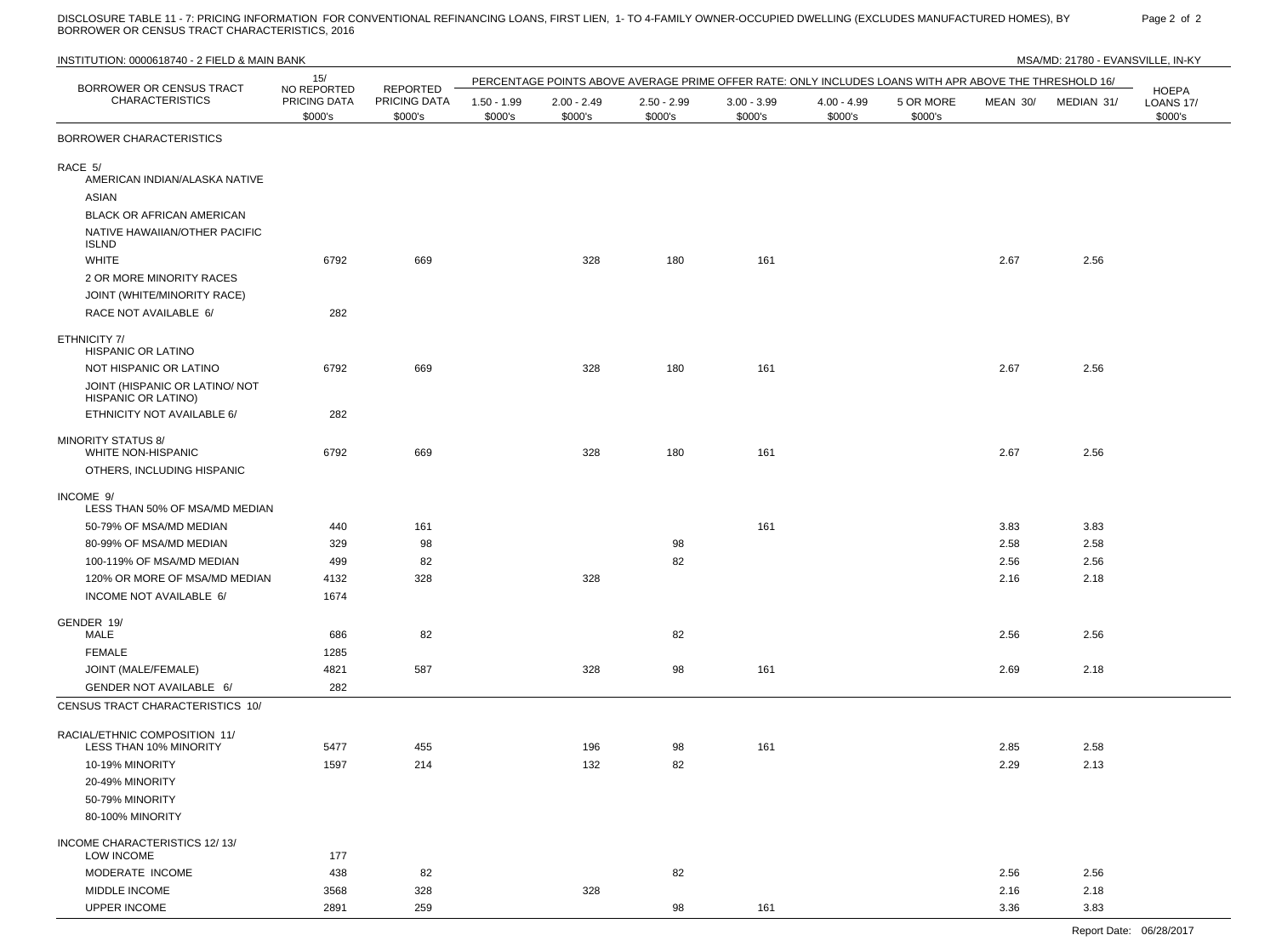DISCLOSURE TABLE 11 - 8: PRICING INFORMATION FOR CONVENTIONAL REFINANCING LOANS, JUNIOR LIEN, 1- TO 4-FAMILY OWNER-OCCUPIED DWELLING (EXCLUDES MANUFACTURED HOMES), BY Page 1 of 2<br>BORROWER OR CENSUS TRACT CHARACTERI

|                                                         | 15/                              |                                         |                    |                    |                          |                    |                    | PERCENTAGE POINTS ABOVE AVERAGE PRIME OFFER RATE: ONLY INCLUDES LOANS WITH APR ABOVE THE THRESHOLD 16/ |             |        |                                |
|---------------------------------------------------------|----------------------------------|-----------------------------------------|--------------------|--------------------|--------------------------|--------------------|--------------------|--------------------------------------------------------------------------------------------------------|-------------|--------|--------------------------------|
| BORROWER OR CENSUS TRACT<br><b>CHARACTERISTICS</b>      | NO REPORTED<br>PRICING DATA<br># | <b>REPORTED</b><br>PRICING DATA<br>$\#$ | $3.50 - 3.99$<br># | $4.00 - 4.49$<br># | $4.50 - 4.99$<br>$^{\#}$ | $5.00 - 5.99$<br># | $6.00 - 6.99$<br># | 7 OR MORE<br>#                                                                                         | <b>MEAN</b> | MEDIAN | HOEPA<br><b>LOANS 17/</b><br># |
| BORROWER CHARACTERISTICS                                |                                  |                                         |                    |                    |                          |                    |                    |                                                                                                        |             |        |                                |
| RACE 5/                                                 |                                  |                                         |                    |                    |                          |                    |                    |                                                                                                        |             |        |                                |
| AMERICAN INDIAN/ALASKA NATIVE                           |                                  |                                         |                    |                    |                          |                    |                    |                                                                                                        |             |        |                                |
| ASIAN                                                   |                                  |                                         |                    |                    |                          |                    |                    |                                                                                                        |             |        |                                |
| BLACK OR AFRICAN AMERICAN                               |                                  |                                         |                    |                    |                          |                    |                    |                                                                                                        |             |        |                                |
| NATIVE HAWAIIAN/OTHER PACIFIC<br><b>ISLND</b>           |                                  |                                         |                    |                    |                          |                    |                    |                                                                                                        |             |        |                                |
| <b>WHITE</b>                                            | $\mathbf{1}$                     |                                         |                    |                    |                          |                    |                    |                                                                                                        |             |        |                                |
| 2 OR MORE MINORITY RACES                                |                                  |                                         |                    |                    |                          |                    |                    |                                                                                                        |             |        |                                |
| JOINT (WHITE/MINORITY RACE)                             |                                  |                                         |                    |                    |                          |                    |                    |                                                                                                        |             |        |                                |
| RACE NOT AVAILABLE 6/                                   |                                  |                                         |                    |                    |                          |                    |                    |                                                                                                        |             |        |                                |
| ETHNICITY 7/<br><b>HISPANIC OR LATINO</b>               |                                  |                                         |                    |                    |                          |                    |                    |                                                                                                        |             |        |                                |
| NOT HISPANIC OR LATINO                                  | $\overline{1}$                   |                                         |                    |                    |                          |                    |                    |                                                                                                        |             |        |                                |
| JOINT (HISPANIC OR LATINO/ NOT<br>HISPANIC OR LATINO)   |                                  |                                         |                    |                    |                          |                    |                    |                                                                                                        |             |        |                                |
| ETHNICITY NOT AVAILABLE 6/                              |                                  |                                         |                    |                    |                          |                    |                    |                                                                                                        |             |        |                                |
| <b>MINORITY STATUS 8/</b><br>WHITE NON-HISPANIC         | $\mathbf{1}$                     |                                         |                    |                    |                          |                    |                    |                                                                                                        |             |        |                                |
| OTHERS, INCLUDING HISPANIC                              |                                  |                                         |                    |                    |                          |                    |                    |                                                                                                        |             |        |                                |
| INCOME 9/<br>LESS THAN 50% OF MSA/MD MEDIAN             |                                  |                                         |                    |                    |                          |                    |                    |                                                                                                        |             |        |                                |
| 50-79% OF MSA/MD MEDIAN                                 |                                  |                                         |                    |                    |                          |                    |                    |                                                                                                        |             |        |                                |
| 80-99% OF MSA/MD MEDIAN                                 |                                  |                                         |                    |                    |                          |                    |                    |                                                                                                        |             |        |                                |
| 100-119% OF MSA/MD MEDIAN                               | $\mathbf{1}$                     |                                         |                    |                    |                          |                    |                    |                                                                                                        |             |        |                                |
| 120% OR MORE OF MSA/MD MEDIAN                           |                                  |                                         |                    |                    |                          |                    |                    |                                                                                                        |             |        |                                |
| INCOME NOT AVAILABLE 6/                                 |                                  |                                         |                    |                    |                          |                    |                    |                                                                                                        |             |        |                                |
| GENDER 19/                                              |                                  |                                         |                    |                    |                          |                    |                    |                                                                                                        |             |        |                                |
| MALE                                                    | $\mathbf{1}$                     |                                         |                    |                    |                          |                    |                    |                                                                                                        |             |        |                                |
| <b>FEMALE</b>                                           |                                  |                                         |                    |                    |                          |                    |                    |                                                                                                        |             |        |                                |
| JOINT (MALE/FEMALE)                                     |                                  |                                         |                    |                    |                          |                    |                    |                                                                                                        |             |        |                                |
| GENDER NOT AVAILABLE 6/                                 |                                  |                                         |                    |                    |                          |                    |                    |                                                                                                        |             |        |                                |
| CENSUS TRACT CHARACTERISTICS 10/                        |                                  |                                         |                    |                    |                          |                    |                    |                                                                                                        |             |        |                                |
| RACIAL/ETHNIC COMPOSITION 11/<br>LESS THAN 10% MINORITY |                                  |                                         |                    |                    |                          |                    |                    |                                                                                                        |             |        |                                |
| 10-19% MINORITY                                         | $\mathbf{1}$                     |                                         |                    |                    |                          |                    |                    |                                                                                                        |             |        |                                |
| 20-49% MINORITY                                         |                                  |                                         |                    |                    |                          |                    |                    |                                                                                                        |             |        |                                |
| 50-79% MINORITY                                         |                                  |                                         |                    |                    |                          |                    |                    |                                                                                                        |             |        |                                |
| 80-100% MINORITY                                        |                                  |                                         |                    |                    |                          |                    |                    |                                                                                                        |             |        |                                |
| INCOME CHARACTERISTICS 12/13/<br>LOW INCOME             |                                  |                                         |                    |                    |                          |                    |                    |                                                                                                        |             |        |                                |
| MODERATE INCOME                                         |                                  |                                         |                    |                    |                          |                    |                    |                                                                                                        |             |        |                                |
| MIDDLE INCOME                                           |                                  |                                         |                    |                    |                          |                    |                    |                                                                                                        |             |        |                                |
| UPPER INCOME                                            | $\mathbf{1}$                     |                                         |                    |                    |                          |                    |                    |                                                                                                        |             |        |                                |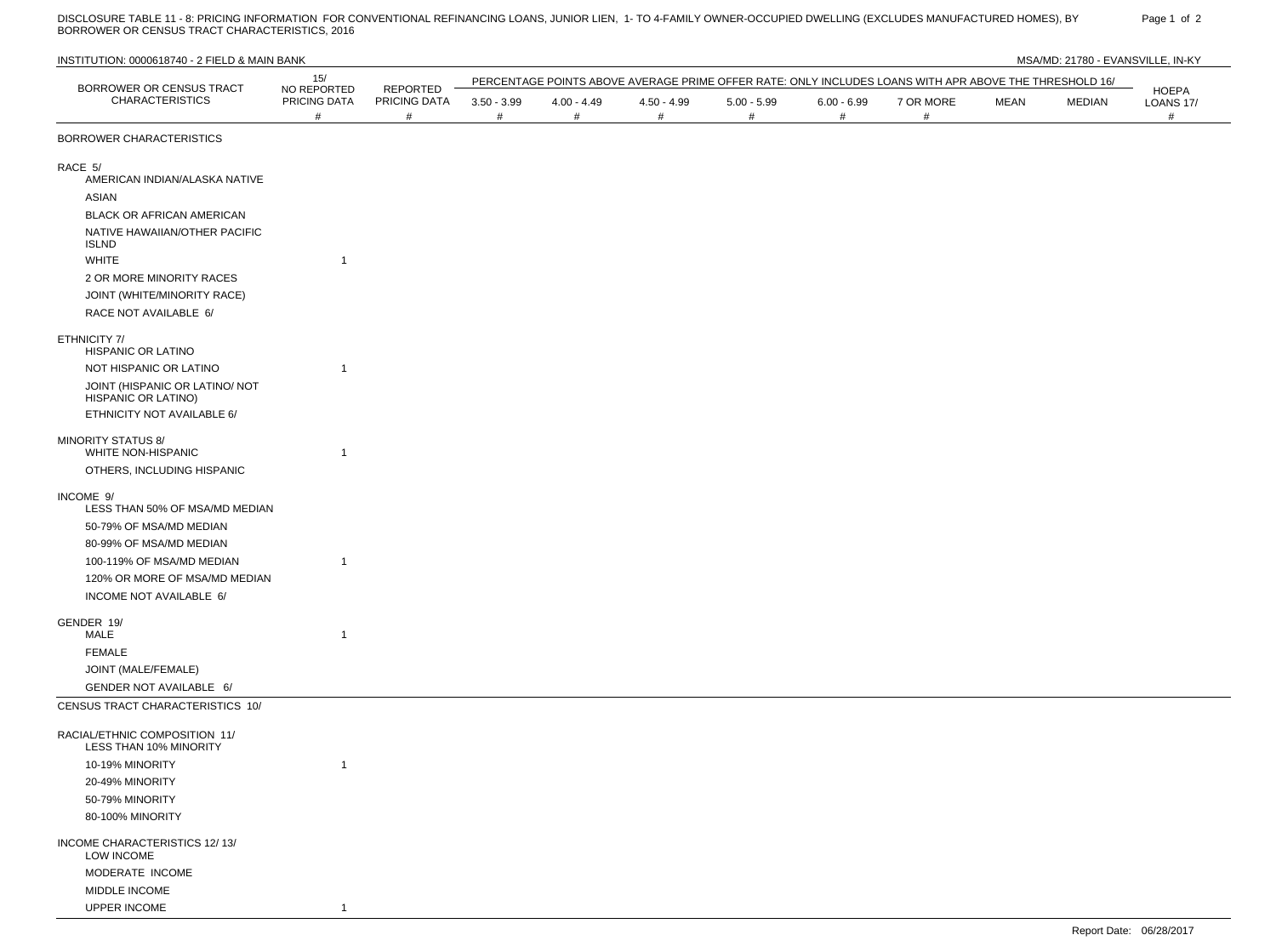DISCLOSURE TABLE 11 - 8: PRICING INFORMATION FOR CONVENTIONAL REFINANCING LOANS, JUNIOR LIEN, 1- TO 4-FAMILY OWNER-OCCUPIED DWELLING (EXCLUDES MANUFACTURED HOMES), BY Page 2 of 2<br>BORROWER OR CENSUS TRACT CHARACTERI

| INSTITUTION: 0000618740 - 2 FIELD & MAIN BANK                |                         |                         |                          |                          |                          |                                                                                                        |                          |                      |          | MSA/MD: 21780 - EVANSVILLE, IN-KY |                                             |
|--------------------------------------------------------------|-------------------------|-------------------------|--------------------------|--------------------------|--------------------------|--------------------------------------------------------------------------------------------------------|--------------------------|----------------------|----------|-----------------------------------|---------------------------------------------|
| BORROWER OR CENSUS TRACT                                     | 15/<br>NO REPORTED      | REPORTED                |                          |                          |                          | PERCENTAGE POINTS ABOVE AVERAGE PRIME OFFER RATE: ONLY INCLUDES LOANS WITH APR ABOVE THE THRESHOLD 16/ |                          |                      |          |                                   |                                             |
| <b>CHARACTERISTICS</b>                                       | PRICING DATA<br>\$000's | PRICING DATA<br>\$000's | $3.50 - 3.99$<br>\$000's | $4.00 - 4.49$<br>\$000's | $4.50 - 4.99$<br>\$000's | $5.00 - 5.99$<br>\$000's                                                                               | $6.00 - 6.99$<br>\$000's | 7 OR MORE<br>\$000's | MEAN 30/ | MEDIAN 31/                        | <b>HOEPA</b><br><b>LOANS 17/</b><br>\$000's |
| BORROWER CHARACTERISTICS                                     |                         |                         |                          |                          |                          |                                                                                                        |                          |                      |          |                                   |                                             |
| RACE 5/<br>AMERICAN INDIAN/ALASKA NATIVE<br>ASIAN            |                         |                         |                          |                          |                          |                                                                                                        |                          |                      |          |                                   |                                             |
| BLACK OR AFRICAN AMERICAN                                    |                         |                         |                          |                          |                          |                                                                                                        |                          |                      |          |                                   |                                             |
| NATIVE HAWAIIAN/OTHER PACIFIC<br><b>ISLND</b>                |                         |                         |                          |                          |                          |                                                                                                        |                          |                      |          |                                   |                                             |
| <b>WHITE</b>                                                 | 25                      |                         |                          |                          |                          |                                                                                                        |                          |                      |          |                                   |                                             |
| 2 OR MORE MINORITY RACES                                     |                         |                         |                          |                          |                          |                                                                                                        |                          |                      |          |                                   |                                             |
| JOINT (WHITE/MINORITY RACE)                                  |                         |                         |                          |                          |                          |                                                                                                        |                          |                      |          |                                   |                                             |
| RACE NOT AVAILABLE 6/                                        |                         |                         |                          |                          |                          |                                                                                                        |                          |                      |          |                                   |                                             |
| ETHNICITY 7/<br>HISPANIC OR LATINO                           |                         |                         |                          |                          |                          |                                                                                                        |                          |                      |          |                                   |                                             |
| NOT HISPANIC OR LATINO                                       | 25                      |                         |                          |                          |                          |                                                                                                        |                          |                      |          |                                   |                                             |
| JOINT (HISPANIC OR LATINO/ NOT<br><b>HISPANIC OR LATINO)</b> |                         |                         |                          |                          |                          |                                                                                                        |                          |                      |          |                                   |                                             |
| ETHNICITY NOT AVAILABLE 6/                                   |                         |                         |                          |                          |                          |                                                                                                        |                          |                      |          |                                   |                                             |
| <b>MINORITY STATUS 8/</b><br><b>WHITE NON-HISPANIC</b>       | 25                      |                         |                          |                          |                          |                                                                                                        |                          |                      |          |                                   |                                             |
| OTHERS, INCLUDING HISPANIC                                   |                         |                         |                          |                          |                          |                                                                                                        |                          |                      |          |                                   |                                             |
| INCOME 9/<br>LESS THAN 50% OF MSA/MD MEDIAN                  |                         |                         |                          |                          |                          |                                                                                                        |                          |                      |          |                                   |                                             |
| 50-79% OF MSA/MD MEDIAN                                      |                         |                         |                          |                          |                          |                                                                                                        |                          |                      |          |                                   |                                             |
| 80-99% OF MSA/MD MEDIAN                                      |                         |                         |                          |                          |                          |                                                                                                        |                          |                      |          |                                   |                                             |
| 100-119% OF MSA/MD MEDIAN                                    | 25                      |                         |                          |                          |                          |                                                                                                        |                          |                      |          |                                   |                                             |
| 120% OR MORE OF MSA/MD MEDIAN                                |                         |                         |                          |                          |                          |                                                                                                        |                          |                      |          |                                   |                                             |
| INCOME NOT AVAILABLE 6/                                      |                         |                         |                          |                          |                          |                                                                                                        |                          |                      |          |                                   |                                             |
| GENDER 19/<br>MALE                                           | 25                      |                         |                          |                          |                          |                                                                                                        |                          |                      |          |                                   |                                             |
| FEMALE                                                       |                         |                         |                          |                          |                          |                                                                                                        |                          |                      |          |                                   |                                             |
| JOINT (MALE/FEMALE)                                          |                         |                         |                          |                          |                          |                                                                                                        |                          |                      |          |                                   |                                             |
| GENDER NOT AVAILABLE 6/                                      |                         |                         |                          |                          |                          |                                                                                                        |                          |                      |          |                                   |                                             |
| CENSUS TRACT CHARACTERISTICS 10/                             |                         |                         |                          |                          |                          |                                                                                                        |                          |                      |          |                                   |                                             |
| RACIAL/ETHNIC COMPOSITION 11/<br>LESS THAN 10% MINORITY      |                         |                         |                          |                          |                          |                                                                                                        |                          |                      |          |                                   |                                             |
| 10-19% MINORITY                                              | 25                      |                         |                          |                          |                          |                                                                                                        |                          |                      |          |                                   |                                             |
| 20-49% MINORITY                                              |                         |                         |                          |                          |                          |                                                                                                        |                          |                      |          |                                   |                                             |
| 50-79% MINORITY                                              |                         |                         |                          |                          |                          |                                                                                                        |                          |                      |          |                                   |                                             |
| 80-100% MINORITY                                             |                         |                         |                          |                          |                          |                                                                                                        |                          |                      |          |                                   |                                             |
| INCOME CHARACTERISTICS 12/13/<br>LOW INCOME                  |                         |                         |                          |                          |                          |                                                                                                        |                          |                      |          |                                   |                                             |
| MODERATE INCOME                                              |                         |                         |                          |                          |                          |                                                                                                        |                          |                      |          |                                   |                                             |
| MIDDLE INCOME                                                |                         |                         |                          |                          |                          |                                                                                                        |                          |                      |          |                                   |                                             |
| UPPER INCOME                                                 | 25                      |                         |                          |                          |                          |                                                                                                        |                          |                      |          |                                   |                                             |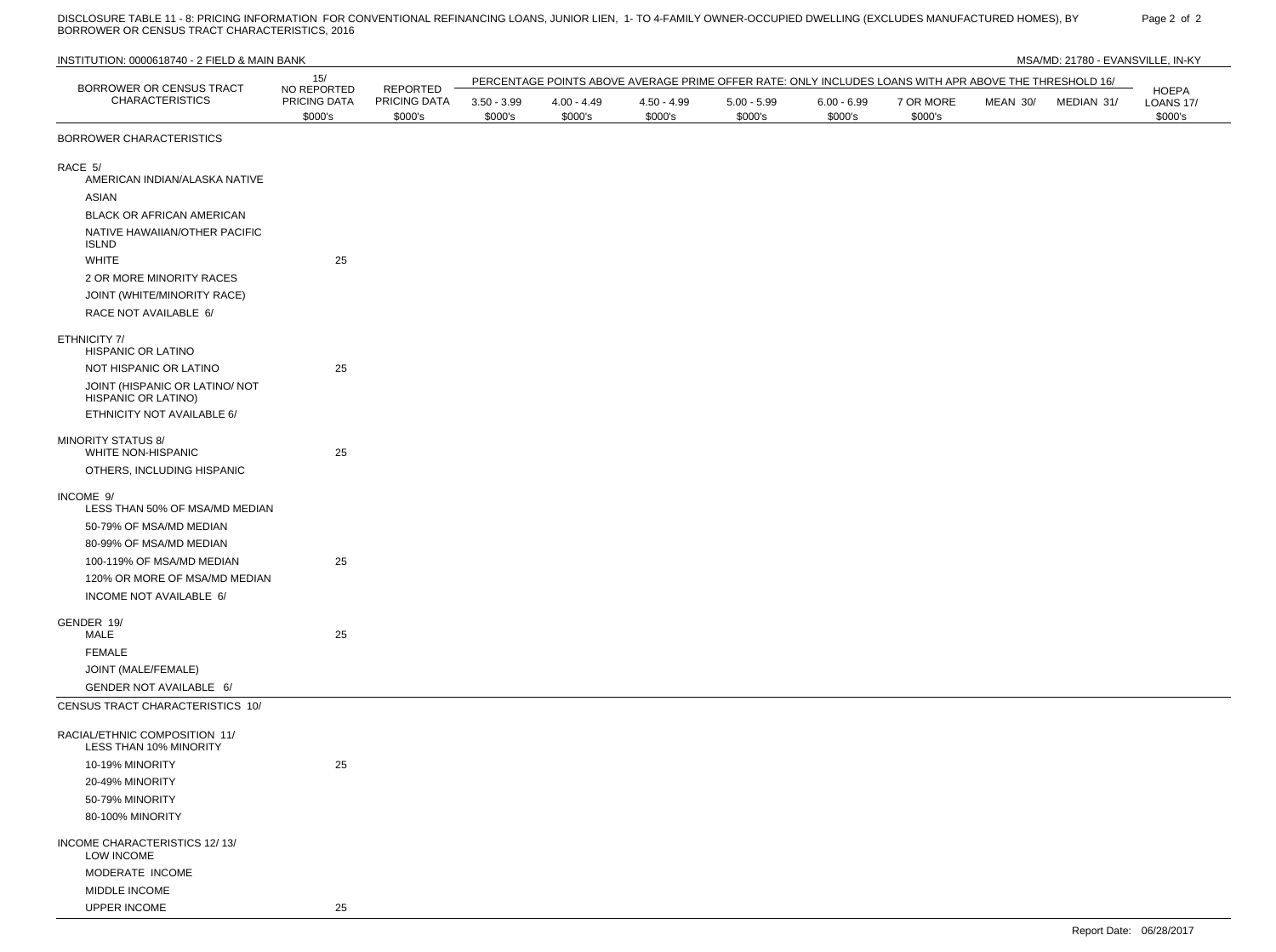DISCLOSURE TABLE 11 - 9: PRICING INFORMATION FOR CONVENTIONAL HOME IMPROVEMENT LOANS, FIRST LIEN, 1- TO 4-FAMILY OWNER-OCCUPIED DWELLING (EXCLUDES MANUFACTURED HOMES), BY Page 1 of 2 BORROWER OR CENSUS TRACT CHARACTERISTICS, 2016

| INSTITUTION: 0000618740 - 2 FIELD & MAIN BANK                                                                 |                                  |                   |                       |                    |                    |                    |                  |                                                                                                        |      | MSA/MD: 21780 - EVANSVILLE, IN-KY |                                |
|---------------------------------------------------------------------------------------------------------------|----------------------------------|-------------------|-----------------------|--------------------|--------------------|--------------------|------------------|--------------------------------------------------------------------------------------------------------|------|-----------------------------------|--------------------------------|
| BORROWER OR CENSUS TRACT                                                                                      | 15/<br>NO REPORTED               | <b>REPORTED</b>   |                       |                    |                    |                    |                  | PERCENTAGE POINTS ABOVE AVERAGE PRIME OFFER RATE: ONLY INCLUDES LOANS WITH APR ABOVE THE THRESHOLD 16/ |      |                                   |                                |
| <b>CHARACTERISTICS</b>                                                                                        | PRICING DATA<br>#                | PRICING DATA<br># | $1.50 - 1.99$<br>$\#$ | $2.00 - 2.49$<br># | $2.50 - 2.99$<br># | $3.00 - 3.99$<br># | 4.00 - 4.99<br># | 5 OR MORE<br>$\#$                                                                                      | MEAN | MEDIAN                            | HOEPA<br><b>LOANS 17/</b><br># |
| BORROWER CHARACTERISTICS                                                                                      |                                  |                   |                       |                    |                    |                    |                  |                                                                                                        |      |                                   |                                |
| RACE 5/<br>AMERICAN INDIAN/ALASKA NATIVE<br><b>ASIAN</b>                                                      |                                  |                   |                       |                    |                    |                    |                  |                                                                                                        |      |                                   |                                |
| BLACK OR AFRICAN AMERICAN<br>NATIVE HAWAIIAN/OTHER PACIFIC<br>ISLND                                           |                                  |                   |                       |                    |                    |                    |                  |                                                                                                        |      |                                   |                                |
| WHITE<br>2 OR MORE MINORITY RACES                                                                             | 3                                | $\mathbf{1}$      | $\overline{1}$        |                    |                    |                    |                  |                                                                                                        | 1.81 | 1.81                              |                                |
| JOINT (WHITE/MINORITY RACE)<br>RACE NOT AVAILABLE 6/                                                          |                                  |                   |                       |                    |                    |                    |                  |                                                                                                        |      |                                   |                                |
| ETHNICITY 7/<br>HISPANIC OR LATINO                                                                            |                                  |                   |                       |                    |                    |                    |                  |                                                                                                        |      |                                   |                                |
| NOT HISPANIC OR LATINO<br>JOINT (HISPANIC OR LATINO/ NOT<br>HISPANIC OR LATINO)<br>ETHNICITY NOT AVAILABLE 6/ | 3                                | $\overline{1}$    | $\overline{1}$        |                    |                    |                    |                  |                                                                                                        | 1.81 | 1.81                              |                                |
| <b>MINORITY STATUS 8/</b><br><b>WHITE NON-HISPANIC</b><br>OTHERS, INCLUDING HISPANIC                          | 3                                | $\overline{1}$    | $\mathbf{1}$          |                    |                    |                    |                  |                                                                                                        | 1.81 | 1.81                              |                                |
| INCOME 9/<br>LESS THAN 50% OF MSA/MD MEDIAN                                                                   |                                  | $\overline{1}$    | $\overline{1}$        |                    |                    |                    |                  |                                                                                                        | 1.81 | 1.81                              |                                |
| 50-79% OF MSA/MD MEDIAN<br>80-99% OF MSA/MD MEDIAN<br>100-119% OF MSA/MD MEDIAN                               | $\mathbf{1}$                     |                   |                       |                    |                    |                    |                  |                                                                                                        |      |                                   |                                |
| 120% OR MORE OF MSA/MD MEDIAN<br>INCOME NOT AVAILABLE 6/                                                      | $\mathbf{1}$<br>$\overline{1}$   |                   |                       |                    |                    |                    |                  |                                                                                                        |      |                                   |                                |
| GENDER 19/<br>MALE                                                                                            |                                  |                   |                       |                    |                    |                    |                  |                                                                                                        |      |                                   |                                |
| <b>FEMALE</b>                                                                                                 | $\mathbf{1}$                     | $\overline{1}$    | $\overline{1}$        |                    |                    |                    |                  |                                                                                                        | 1.81 | 1.81                              |                                |
| JOINT (MALE/FEMALE)                                                                                           | $\overline{2}$                   |                   |                       |                    |                    |                    |                  |                                                                                                        |      |                                   |                                |
| GENDER NOT AVAILABLE 6/<br>CENSUS TRACT CHARACTERISTICS 10/                                                   |                                  |                   |                       |                    |                    |                    |                  |                                                                                                        |      |                                   |                                |
|                                                                                                               |                                  |                   |                       |                    |                    |                    |                  |                                                                                                        |      |                                   |                                |
| RACIAL/ETHNIC COMPOSITION 11/<br>LESS THAN 10% MINORITY                                                       | 2                                |                   |                       |                    |                    |                    |                  |                                                                                                        |      |                                   |                                |
| 10-19% MINORITY                                                                                               | $\mathbf{1}$                     | $\overline{1}$    | $\mathbf{1}$          |                    |                    |                    |                  |                                                                                                        | 1.81 | 1.81                              |                                |
| 20-49% MINORITY<br>50-79% MINORITY                                                                            |                                  |                   |                       |                    |                    |                    |                  |                                                                                                        |      |                                   |                                |
| 80-100% MINORITY                                                                                              |                                  |                   |                       |                    |                    |                    |                  |                                                                                                        |      |                                   |                                |
| INCOME CHARACTERISTICS 12/13/<br>LOW INCOME                                                                   |                                  |                   |                       |                    |                    |                    |                  |                                                                                                        |      |                                   |                                |
| MODERATE INCOME                                                                                               |                                  | $\mathbf{1}$      | $\overline{1}$        |                    |                    |                    |                  |                                                                                                        | 1.81 | 1.81                              |                                |
| MIDDLE INCOME<br><b>UPPER INCOME</b>                                                                          | $\overline{c}$<br>$\overline{1}$ |                   |                       |                    |                    |                    |                  |                                                                                                        |      |                                   |                                |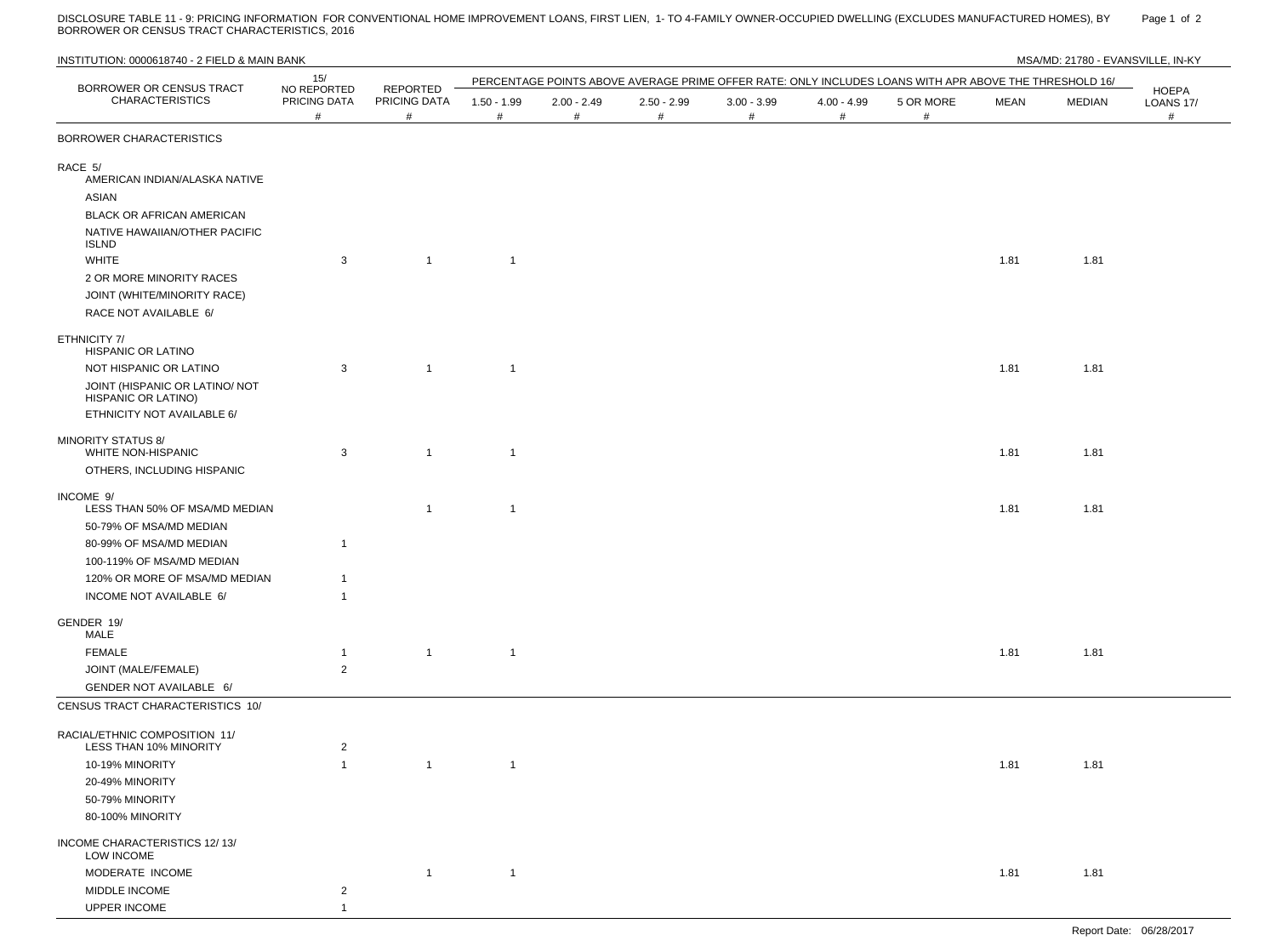DISCLOSURE TABLE 11 - 9: PRICING INFORMATION FOR CONVENTIONAL HOME IMPROVEMENT LOANS, FIRST LIEN, 1- TO 4-FAMILY OWNER-OCCUPIED DWELLING (EXCLUDES MANUFACTURED HOMES), BY Page 2 of 2 BORROWER OR CENSUS TRACT CHARACTERISTICS, 2016

| INSTITUTION: 0000618740 - 2 FIELD & MAIN BANK                     |                                        |                                     |                          |                          |                          |                                                                                                        |                          |                      |          | MSA/MD: 21780 - EVANSVILLE, IN-KY |                                      |
|-------------------------------------------------------------------|----------------------------------------|-------------------------------------|--------------------------|--------------------------|--------------------------|--------------------------------------------------------------------------------------------------------|--------------------------|----------------------|----------|-----------------------------------|--------------------------------------|
|                                                                   | 15/                                    |                                     |                          |                          |                          | PERCENTAGE POINTS ABOVE AVERAGE PRIME OFFER RATE: ONLY INCLUDES LOANS WITH APR ABOVE THE THRESHOLD 16/ |                          |                      |          |                                   |                                      |
| BORROWER OR CENSUS TRACT<br><b>CHARACTERISTICS</b>                | NO REPORTED<br>PRICING DATA<br>\$000's | REPORTED<br>PRICING DATA<br>\$000's | $1.50 - 1.99$<br>\$000's | $2.00 - 2.49$<br>\$000's | $2.50 - 2.99$<br>\$000's | $3.00 - 3.99$<br>\$000's                                                                               | $4.00 - 4.99$<br>\$000's | 5 OR MORE<br>\$000's | MEAN 30/ | MEDIAN 31/                        | HOEPA<br><b>LOANS 17/</b><br>\$000's |
| <b>BORROWER CHARACTERISTICS</b>                                   |                                        |                                     |                          |                          |                          |                                                                                                        |                          |                      |          |                                   |                                      |
| RACE 5/<br>AMERICAN INDIAN/ALASKA NATIVE<br>ASIAN                 |                                        |                                     |                          |                          |                          |                                                                                                        |                          |                      |          |                                   |                                      |
| <b>BLACK OR AFRICAN AMERICAN</b><br>NATIVE HAWAIIAN/OTHER PACIFIC |                                        |                                     |                          |                          |                          |                                                                                                        |                          |                      |          |                                   |                                      |
| ISLND<br><b>WHITE</b>                                             | 188                                    | 54                                  | 54                       |                          |                          |                                                                                                        |                          |                      | 1.81     | 1.81                              |                                      |
| 2 OR MORE MINORITY RACES                                          |                                        |                                     |                          |                          |                          |                                                                                                        |                          |                      |          |                                   |                                      |
| JOINT (WHITE/MINORITY RACE)                                       |                                        |                                     |                          |                          |                          |                                                                                                        |                          |                      |          |                                   |                                      |
| RACE NOT AVAILABLE 6/                                             |                                        |                                     |                          |                          |                          |                                                                                                        |                          |                      |          |                                   |                                      |
| ETHNICITY 7/<br>HISPANIC OR LATINO                                |                                        |                                     |                          |                          |                          |                                                                                                        |                          |                      |          |                                   |                                      |
| NOT HISPANIC OR LATINO                                            | 188                                    | 54                                  | 54                       |                          |                          |                                                                                                        |                          |                      | 1.81     | 1.81                              |                                      |
| JOINT (HISPANIC OR LATINO/ NOT<br>HISPANIC OR LATINO)             |                                        |                                     |                          |                          |                          |                                                                                                        |                          |                      |          |                                   |                                      |
| ETHNICITY NOT AVAILABLE 6/                                        |                                        |                                     |                          |                          |                          |                                                                                                        |                          |                      |          |                                   |                                      |
| <b>MINORITY STATUS 8/</b><br>WHITE NON-HISPANIC                   | 188                                    | 54                                  | 54                       |                          |                          |                                                                                                        |                          |                      | 1.81     | 1.81                              |                                      |
| OTHERS, INCLUDING HISPANIC                                        |                                        |                                     |                          |                          |                          |                                                                                                        |                          |                      |          |                                   |                                      |
| INCOME 9/<br>LESS THAN 50% OF MSA/MD MEDIAN                       |                                        | 54                                  | 54                       |                          |                          |                                                                                                        |                          |                      | 1.81     | 1.81                              |                                      |
| 50-79% OF MSA/MD MEDIAN                                           |                                        |                                     |                          |                          |                          |                                                                                                        |                          |                      |          |                                   |                                      |
| 80-99% OF MSA/MD MEDIAN                                           | 50                                     |                                     |                          |                          |                          |                                                                                                        |                          |                      |          |                                   |                                      |
| 100-119% OF MSA/MD MEDIAN                                         |                                        |                                     |                          |                          |                          |                                                                                                        |                          |                      |          |                                   |                                      |
| 120% OR MORE OF MSA/MD MEDIAN                                     | 64                                     |                                     |                          |                          |                          |                                                                                                        |                          |                      |          |                                   |                                      |
| INCOME NOT AVAILABLE 6/                                           | 74                                     |                                     |                          |                          |                          |                                                                                                        |                          |                      |          |                                   |                                      |
| GENDER 19/<br>MALE                                                |                                        |                                     |                          |                          |                          |                                                                                                        |                          |                      |          |                                   |                                      |
| <b>FEMALE</b>                                                     | 64                                     | 54                                  | 54                       |                          |                          |                                                                                                        |                          |                      | 1.81     | 1.81                              |                                      |
| JOINT (MALE/FEMALE)                                               | 124                                    |                                     |                          |                          |                          |                                                                                                        |                          |                      |          |                                   |                                      |
| GENDER NOT AVAILABLE 6/                                           |                                        |                                     |                          |                          |                          |                                                                                                        |                          |                      |          |                                   |                                      |
| CENSUS TRACT CHARACTERISTICS 10/                                  |                                        |                                     |                          |                          |                          |                                                                                                        |                          |                      |          |                                   |                                      |
| RACIAL/ETHNIC COMPOSITION 11/<br>LESS THAN 10% MINORITY           | 138                                    |                                     |                          |                          |                          |                                                                                                        |                          |                      |          |                                   |                                      |
| 10-19% MINORITY                                                   | 50                                     | 54                                  | 54                       |                          |                          |                                                                                                        |                          |                      | 1.81     | 1.81                              |                                      |
| 20-49% MINORITY                                                   |                                        |                                     |                          |                          |                          |                                                                                                        |                          |                      |          |                                   |                                      |
| 50-79% MINORITY                                                   |                                        |                                     |                          |                          |                          |                                                                                                        |                          |                      |          |                                   |                                      |
| 80-100% MINORITY                                                  |                                        |                                     |                          |                          |                          |                                                                                                        |                          |                      |          |                                   |                                      |
| INCOME CHARACTERISTICS 12/13/<br><b>LOW INCOME</b>                |                                        |                                     |                          |                          |                          |                                                                                                        |                          |                      |          |                                   |                                      |
| MODERATE INCOME                                                   |                                        | 54                                  | 54                       |                          |                          |                                                                                                        |                          |                      | 1.81     | 1.81                              |                                      |
| MIDDLE INCOME                                                     | 114                                    |                                     |                          |                          |                          |                                                                                                        |                          |                      |          |                                   |                                      |
| UPPER INCOME                                                      | 74                                     |                                     |                          |                          |                          |                                                                                                        |                          |                      |          |                                   |                                      |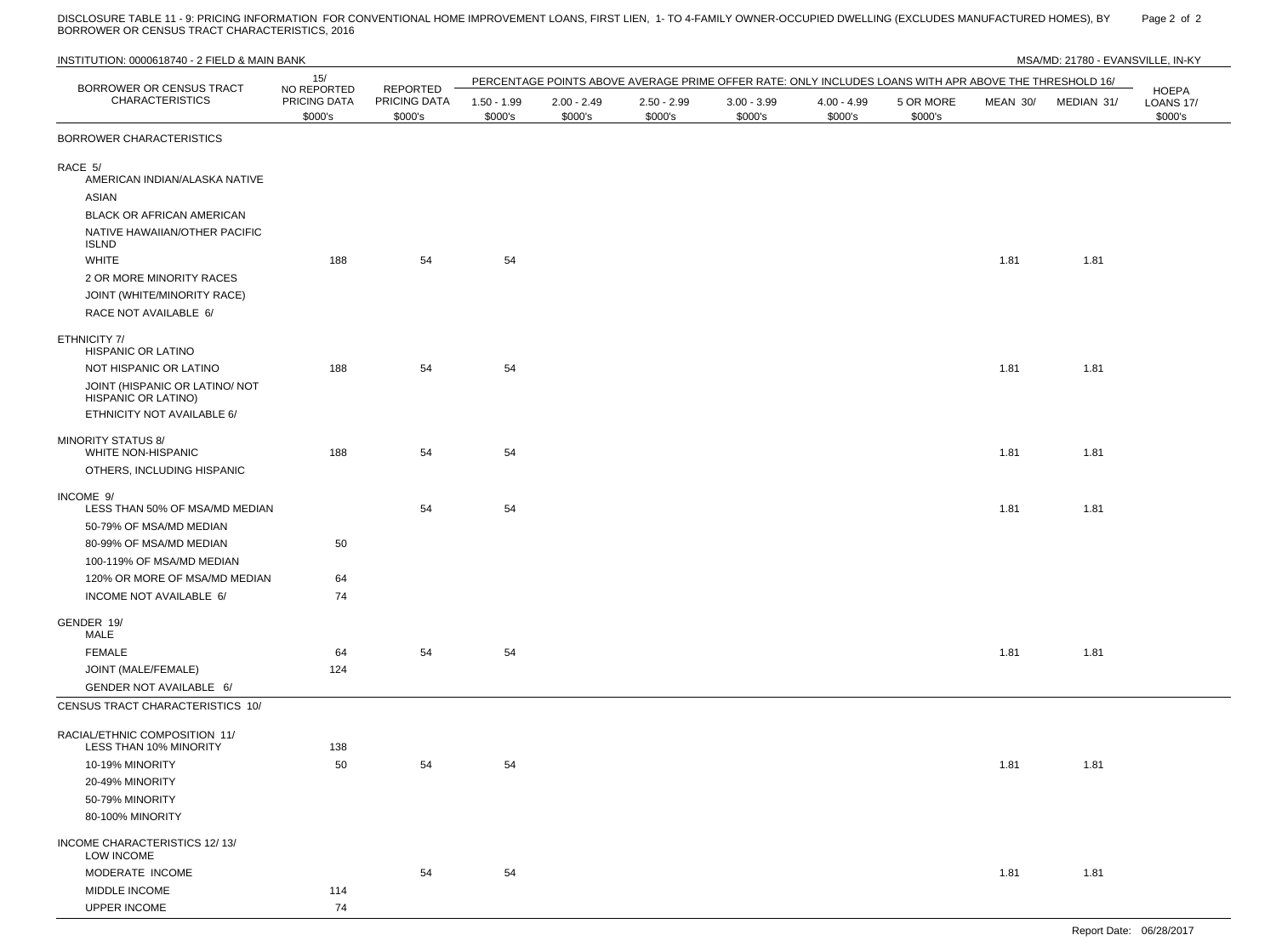DISCLOSURE TABLE 11 - 10: PRICING INFORMATION FOR CONVENTIONAL HOME IMPROVEMENT LOANS, JUNIOR LIEN, 1- TO 4-FAMILY OWNER-OCCUPIED DWELLING (EXCLUDES MANUFACTURED HOMES), Page 1 of 2<br>BY BORROWER OR CENSUS T

| INSTITUTION: 0000618740 - 2 FIELD & MAIN BANK           |                                  |                                      |                    |                    |                    |                    |                    |                                                                                                        |             | MSA/MD: 21780 - EVANSVILLE, IN-KY |                                |
|---------------------------------------------------------|----------------------------------|--------------------------------------|--------------------|--------------------|--------------------|--------------------|--------------------|--------------------------------------------------------------------------------------------------------|-------------|-----------------------------------|--------------------------------|
|                                                         | 15/                              |                                      |                    |                    |                    |                    |                    | PERCENTAGE POINTS ABOVE AVERAGE PRIME OFFER RATE: ONLY INCLUDES LOANS WITH APR ABOVE THE THRESHOLD 16/ |             |                                   |                                |
| BORROWER OR CENSUS TRACT<br><b>CHARACTERISTICS</b>      | NO REPORTED<br>PRICING DATA<br># | <b>REPORTED</b><br>PRICING DATA<br># | $3.50 - 3.99$<br># | $4.00 - 4.49$<br># | $4.50 - 4.99$<br># | $5.00 - 5.99$<br># | $6.00 - 6.99$<br># | 7 OR MORE<br>#                                                                                         | <b>MEAN</b> | MEDIAN                            | HOEPA<br><b>LOANS 17/</b><br># |
| BORROWER CHARACTERISTICS                                |                                  |                                      |                    |                    |                    |                    |                    |                                                                                                        |             |                                   |                                |
| RACE 5/<br>AMERICAN INDIAN/ALASKA NATIVE<br>ASIAN       |                                  |                                      |                    |                    |                    |                    |                    |                                                                                                        |             |                                   |                                |
| BLACK OR AFRICAN AMERICAN                               |                                  |                                      |                    |                    |                    |                    |                    |                                                                                                        |             |                                   |                                |
| NATIVE HAWAIIAN/OTHER PACIFIC<br><b>ISLND</b>           |                                  |                                      |                    |                    |                    |                    |                    |                                                                                                        |             |                                   |                                |
| <b>WHITE</b>                                            |                                  | $\overline{1}$                       | $\mathbf{1}$       |                    |                    |                    |                    |                                                                                                        | 3.58        | 3.58                              |                                |
| 2 OR MORE MINORITY RACES                                |                                  |                                      |                    |                    |                    |                    |                    |                                                                                                        |             |                                   |                                |
| JOINT (WHITE/MINORITY RACE)                             |                                  |                                      |                    |                    |                    |                    |                    |                                                                                                        |             |                                   |                                |
| RACE NOT AVAILABLE 6/                                   |                                  |                                      |                    |                    |                    |                    |                    |                                                                                                        |             |                                   |                                |
| ETHNICITY 7/<br><b>HISPANIC OR LATINO</b>               |                                  |                                      |                    |                    |                    |                    |                    |                                                                                                        |             |                                   |                                |
| NOT HISPANIC OR LATINO                                  |                                  | $\overline{1}$                       | $\mathbf{1}$       |                    |                    |                    |                    |                                                                                                        | 3.58        | 3.58                              |                                |
| JOINT (HISPANIC OR LATINO/ NOT<br>HISPANIC OR LATINO)   |                                  |                                      |                    |                    |                    |                    |                    |                                                                                                        |             |                                   |                                |
| ETHNICITY NOT AVAILABLE 6/                              |                                  |                                      |                    |                    |                    |                    |                    |                                                                                                        |             |                                   |                                |
| <b>MINORITY STATUS 8/</b><br><b>WHITE NON-HISPANIC</b>  |                                  | $\overline{1}$                       | $\mathbf{1}$       |                    |                    |                    |                    |                                                                                                        | 3.58        | 3.58                              |                                |
| OTHERS, INCLUDING HISPANIC                              |                                  |                                      |                    |                    |                    |                    |                    |                                                                                                        |             |                                   |                                |
| INCOME 9/<br>LESS THAN 50% OF MSA/MD MEDIAN             |                                  |                                      |                    |                    |                    |                    |                    |                                                                                                        |             |                                   |                                |
| 50-79% OF MSA/MD MEDIAN                                 |                                  |                                      |                    |                    |                    |                    |                    |                                                                                                        |             |                                   |                                |
| 80-99% OF MSA/MD MEDIAN                                 |                                  | $\overline{1}$                       | $\mathbf{1}$       |                    |                    |                    |                    |                                                                                                        | 3.58        | 3.58                              |                                |
| 100-119% OF MSA/MD MEDIAN                               |                                  |                                      |                    |                    |                    |                    |                    |                                                                                                        |             |                                   |                                |
| 120% OR MORE OF MSA/MD MEDIAN                           |                                  |                                      |                    |                    |                    |                    |                    |                                                                                                        |             |                                   |                                |
| INCOME NOT AVAILABLE 6/                                 |                                  |                                      |                    |                    |                    |                    |                    |                                                                                                        |             |                                   |                                |
| GENDER 19/<br>MALE                                      |                                  |                                      |                    |                    |                    |                    |                    |                                                                                                        |             |                                   |                                |
| FEMALE                                                  |                                  | $\overline{1}$                       | $\mathbf{1}$       |                    |                    |                    |                    |                                                                                                        | 3.58        | 3.58                              |                                |
| JOINT (MALE/FEMALE)                                     |                                  |                                      |                    |                    |                    |                    |                    |                                                                                                        |             |                                   |                                |
| GENDER NOT AVAILABLE 6/                                 |                                  |                                      |                    |                    |                    |                    |                    |                                                                                                        |             |                                   |                                |
| CENSUS TRACT CHARACTERISTICS 10/                        |                                  |                                      |                    |                    |                    |                    |                    |                                                                                                        |             |                                   |                                |
| RACIAL/ETHNIC COMPOSITION 11/<br>LESS THAN 10% MINORITY |                                  |                                      | 1                  |                    |                    |                    |                    |                                                                                                        | 3.58        | 3.58                              |                                |
| 10-19% MINORITY                                         |                                  |                                      |                    |                    |                    |                    |                    |                                                                                                        |             |                                   |                                |
| 20-49% MINORITY                                         |                                  |                                      |                    |                    |                    |                    |                    |                                                                                                        |             |                                   |                                |
| 50-79% MINORITY                                         |                                  |                                      |                    |                    |                    |                    |                    |                                                                                                        |             |                                   |                                |
| 80-100% MINORITY                                        |                                  |                                      |                    |                    |                    |                    |                    |                                                                                                        |             |                                   |                                |
| INCOME CHARACTERISTICS 12/13/<br><b>LOW INCOME</b>      |                                  |                                      |                    |                    |                    |                    |                    |                                                                                                        |             |                                   |                                |
| MODERATE INCOME                                         |                                  |                                      |                    |                    |                    |                    |                    |                                                                                                        |             |                                   |                                |
| MIDDLE INCOME                                           |                                  |                                      |                    |                    |                    |                    |                    |                                                                                                        |             |                                   |                                |
| UPPER INCOME                                            |                                  |                                      | -1                 |                    |                    |                    |                    |                                                                                                        | 3.58        | 3.58                              |                                |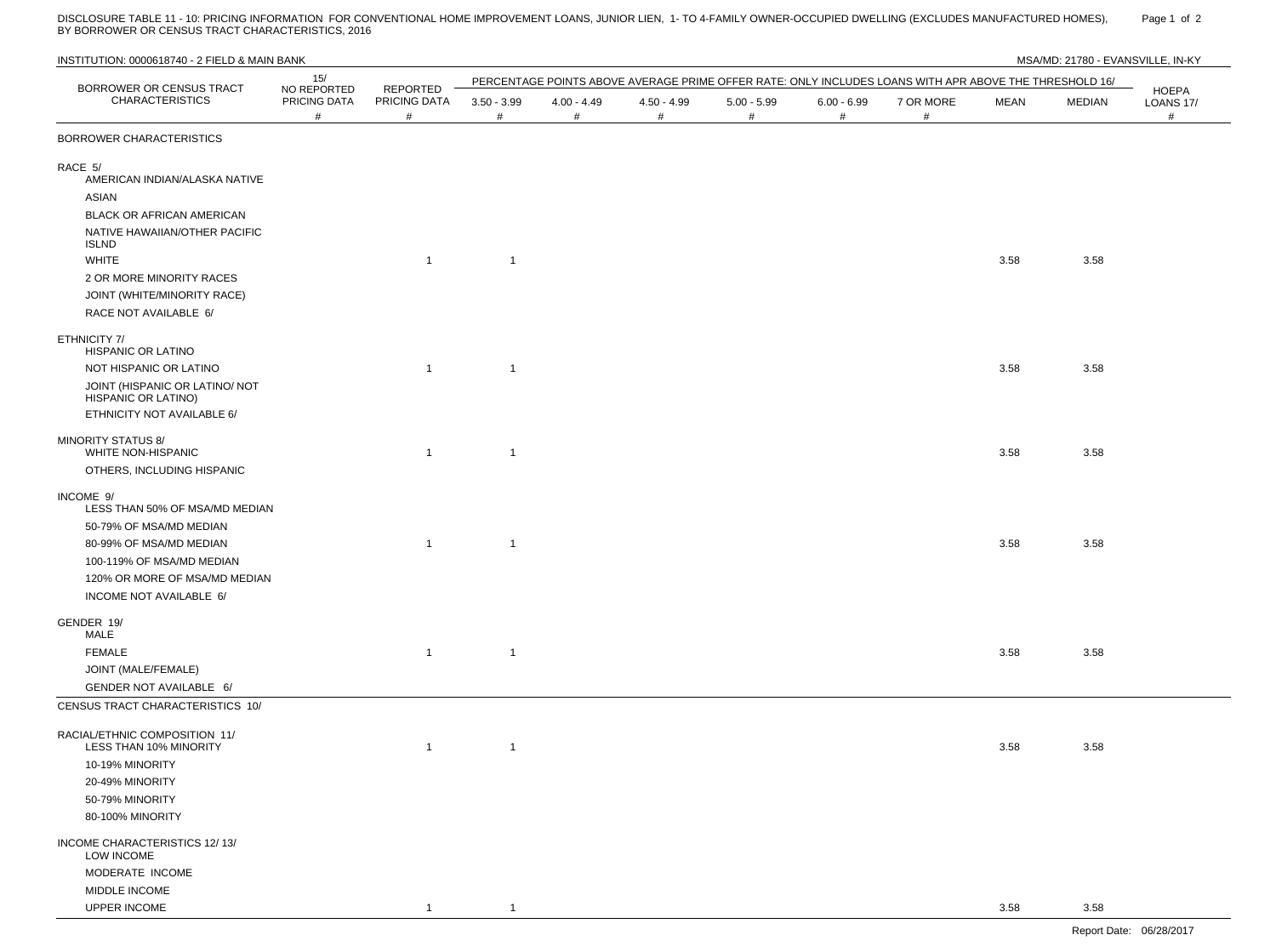DISCLOSURE TABLE 11 - 10: PRICING INFORMATION FOR CONVENTIONAL HOME IMPROVEMENT LOANS, JUNIOR LIEN, 1- TO 4-FAMILY OWNER-OCCUPIED DWELLING (EXCLUDES MANUFACTURED HOMES), Page 2\_of\_2<br>BY BORROWER OR CENSUS TRACT CHARACTERI

| INSTITUTION: 0000618740 - 2 FIELD & MAIN BANK                                       |                                        |                         |                          |                          |                          |                                                                                                        |                          |                      |          | MSA/MD: 21780 - EVANSVILLE, IN-KY |                                             |
|-------------------------------------------------------------------------------------|----------------------------------------|-------------------------|--------------------------|--------------------------|--------------------------|--------------------------------------------------------------------------------------------------------|--------------------------|----------------------|----------|-----------------------------------|---------------------------------------------|
| BORROWER OR CENSUS TRACT                                                            | 15/                                    | REPORTED                |                          |                          |                          | PERCENTAGE POINTS ABOVE AVERAGE PRIME OFFER RATE: ONLY INCLUDES LOANS WITH APR ABOVE THE THRESHOLD 16/ |                          |                      |          |                                   |                                             |
| <b>CHARACTERISTICS</b>                                                              | NO REPORTED<br>PRICING DATA<br>\$000's | PRICING DATA<br>\$000's | $3.50 - 3.99$<br>\$000's | $4.00 - 4.49$<br>\$000's | $4.50 - 4.99$<br>\$000's | $5.00 - 5.99$<br>\$000's                                                                               | $6.00 - 6.99$<br>\$000's | 7 OR MORE<br>\$000's | MEAN 30/ | MEDIAN 31/                        | <b>HOEPA</b><br><b>LOANS 17/</b><br>\$000's |
| BORROWER CHARACTERISTICS                                                            |                                        |                         |                          |                          |                          |                                                                                                        |                          |                      |          |                                   |                                             |
| RACE 5/<br>AMERICAN INDIAN/ALASKA NATIVE<br>ASIAN                                   |                                        |                         |                          |                          |                          |                                                                                                        |                          |                      |          |                                   |                                             |
| BLACK OR AFRICAN AMERICAN                                                           |                                        |                         |                          |                          |                          |                                                                                                        |                          |                      |          |                                   |                                             |
| NATIVE HAWAIIAN/OTHER PACIFIC<br><b>ISLND</b>                                       |                                        |                         |                          |                          |                          |                                                                                                        |                          |                      |          |                                   |                                             |
| <b>WHITE</b>                                                                        |                                        | 17                      | 17                       |                          |                          |                                                                                                        |                          |                      | 3.58     | 3.58                              |                                             |
| 2 OR MORE MINORITY RACES                                                            |                                        |                         |                          |                          |                          |                                                                                                        |                          |                      |          |                                   |                                             |
| JOINT (WHITE/MINORITY RACE)                                                         |                                        |                         |                          |                          |                          |                                                                                                        |                          |                      |          |                                   |                                             |
| RACE NOT AVAILABLE 6/                                                               |                                        |                         |                          |                          |                          |                                                                                                        |                          |                      |          |                                   |                                             |
| ETHNICITY 7/<br>HISPANIC OR LATINO                                                  |                                        |                         |                          |                          |                          |                                                                                                        |                          |                      |          |                                   |                                             |
| NOT HISPANIC OR LATINO                                                              |                                        | 17                      | 17                       |                          |                          |                                                                                                        |                          |                      | 3.58     | 3.58                              |                                             |
| JOINT (HISPANIC OR LATINO/ NOT<br>HISPANIC OR LATINO)<br>ETHNICITY NOT AVAILABLE 6/ |                                        |                         |                          |                          |                          |                                                                                                        |                          |                      |          |                                   |                                             |
| <b>MINORITY STATUS 8/</b><br>WHITE NON-HISPANIC                                     |                                        | 17                      | 17                       |                          |                          |                                                                                                        |                          |                      | 3.58     | 3.58                              |                                             |
| OTHERS, INCLUDING HISPANIC                                                          |                                        |                         |                          |                          |                          |                                                                                                        |                          |                      |          |                                   |                                             |
| INCOME 9/<br>LESS THAN 50% OF MSA/MD MEDIAN                                         |                                        |                         |                          |                          |                          |                                                                                                        |                          |                      |          |                                   |                                             |
| 50-79% OF MSA/MD MEDIAN                                                             |                                        |                         |                          |                          |                          |                                                                                                        |                          |                      |          |                                   |                                             |
| 80-99% OF MSA/MD MEDIAN                                                             |                                        | 17                      | 17                       |                          |                          |                                                                                                        |                          |                      | 3.58     | 3.58                              |                                             |
| 100-119% OF MSA/MD MEDIAN                                                           |                                        |                         |                          |                          |                          |                                                                                                        |                          |                      |          |                                   |                                             |
| 120% OR MORE OF MSA/MD MEDIAN                                                       |                                        |                         |                          |                          |                          |                                                                                                        |                          |                      |          |                                   |                                             |
| INCOME NOT AVAILABLE 6/                                                             |                                        |                         |                          |                          |                          |                                                                                                        |                          |                      |          |                                   |                                             |
| GENDER 19/<br>MALE                                                                  |                                        |                         |                          |                          |                          |                                                                                                        |                          |                      |          |                                   |                                             |
| <b>FEMALE</b>                                                                       |                                        | 17                      | 17                       |                          |                          |                                                                                                        |                          |                      | 3.58     | 3.58                              |                                             |
| JOINT (MALE/FEMALE)                                                                 |                                        |                         |                          |                          |                          |                                                                                                        |                          |                      |          |                                   |                                             |
| GENDER NOT AVAILABLE 6/                                                             |                                        |                         |                          |                          |                          |                                                                                                        |                          |                      |          |                                   |                                             |
| CENSUS TRACT CHARACTERISTICS 10/                                                    |                                        |                         |                          |                          |                          |                                                                                                        |                          |                      |          |                                   |                                             |
| RACIAL/ETHNIC COMPOSITION 11/<br>LESS THAN 10% MINORITY                             |                                        | 17                      | 17                       |                          |                          |                                                                                                        |                          |                      | 3.58     | 3.58                              |                                             |
| 10-19% MINORITY                                                                     |                                        |                         |                          |                          |                          |                                                                                                        |                          |                      |          |                                   |                                             |
| 20-49% MINORITY                                                                     |                                        |                         |                          |                          |                          |                                                                                                        |                          |                      |          |                                   |                                             |
| 50-79% MINORITY                                                                     |                                        |                         |                          |                          |                          |                                                                                                        |                          |                      |          |                                   |                                             |
| 80-100% MINORITY                                                                    |                                        |                         |                          |                          |                          |                                                                                                        |                          |                      |          |                                   |                                             |
| INCOME CHARACTERISTICS 12/13/                                                       |                                        |                         |                          |                          |                          |                                                                                                        |                          |                      |          |                                   |                                             |
| LOW INCOME<br>MODERATE INCOME                                                       |                                        |                         |                          |                          |                          |                                                                                                        |                          |                      |          |                                   |                                             |
| MIDDLE INCOME                                                                       |                                        |                         |                          |                          |                          |                                                                                                        |                          |                      |          |                                   |                                             |
| UPPER INCOME                                                                        |                                        | 17                      | 17                       |                          |                          |                                                                                                        |                          |                      | 3.58     | 3.58                              |                                             |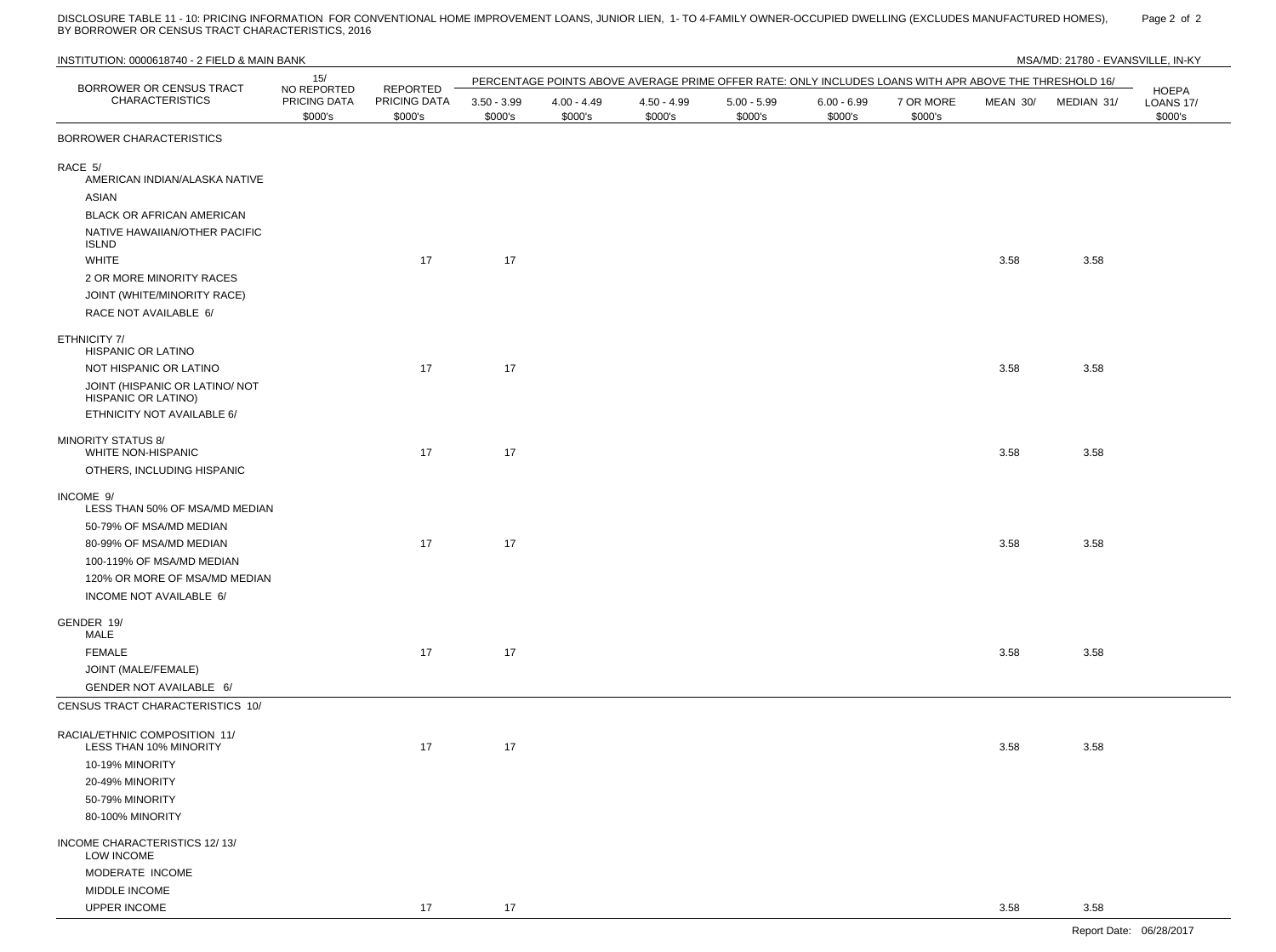### DISCLOSURE TABLE 12-1: DISPOSITION OF APPLICATIONS FOR CONVENTIONAL MANUFACTURED HOME-PURCHASE LOANS, FIRST LIEN, OWNER-OCCUPIED DWELLING, BY BORROWER OR CENSUS TRACT CHARACTERISTICS, 2016

| BORROWER OR CENSUS TRACT                                                                                                                                                                         | Applications<br>Received 20/   |          | Loans<br>Originated |         |      | Apps. Approved But<br>Not Accepted |                | Applications<br>Denied |                | Applications<br>Withdrawn |      | Files Closed For<br>Incompleteness |  |
|--------------------------------------------------------------------------------------------------------------------------------------------------------------------------------------------------|--------------------------------|----------|---------------------|---------|------|------------------------------------|----------------|------------------------|----------------|---------------------------|------|------------------------------------|--|
| <b>CHARACTERISTICS</b>                                                                                                                                                                           | #                              | \$000's  | #                   | \$000's | $\#$ | \$000's                            | #              | \$000's                | $\#$           | \$000's                   | $\#$ | \$000's                            |  |
| BORROWER CHARACTERISTICS                                                                                                                                                                         |                                |          |                     |         |      |                                    |                |                        |                |                           |      |                                    |  |
| RACE 5/<br>AMERICAN INDIAN/ALASKA NATIVE<br>ASIAN<br>BLACK OR AFRICAN AMERICAN<br>NATIVE HAWAIIAN/OTHER PACIFIC ISLND<br><b>WHITE</b><br>2 OR MORE MINORITY RACES<br>JOINT (WHITE/MINORITY RACE) | 3                              | 77       | $\mathbf{1}$        | 25      |      |                                    | $\mathbf{1}$   | 15                     | $\overline{1}$ | 37                        |      |                                    |  |
| RACE NOT AVAILABLE 6/<br>ETHNICITY 7/<br>HISPANIC OR LATINO<br>NOT HISPANIC OR LATINO<br>JOINT (HISPANIC OR LATINO/ NOT HISPANIC OR LATINO)<br>ETHNICITY NOT AVAILABLE 6/                        | 3                              | 77       | $\mathbf{1}$        | 25      |      |                                    | $\mathbf{1}$   | 15                     | $\mathbf{1}$   | 37                        |      |                                    |  |
| <b>MINORITY STATUS 8/</b><br><b>WHITE NON-HISPANIC</b><br>OTHERS, INCLUDING HISPANIC                                                                                                             | 3                              | 77       | $\overline{1}$      | 25      |      |                                    | $\overline{1}$ | 15                     | $\overline{1}$ | 37                        |      |                                    |  |
| INCOME 9/<br>LESS THAN 50% OF MSA/MD MEDIAN<br>50-79% OF MSA/MD MEDIAN<br>80-99% OF MSA/MD MEDIAN<br>100-119% OF MSA/MD MEDIAN<br>120% OR MORE OF MSA/MD MEDIAN<br>INCOME NOT AVAILABLE 6/       | $\mathbf{1}$<br>$\overline{2}$ | 37<br>40 | $\mathbf{1}$        | 25      |      |                                    | $\overline{1}$ | 15                     | $\mathbf{1}$   | 37                        |      |                                    |  |
| GENDER 19/<br>MALE<br><b>FEMALE</b><br>JOINT (MALE/FEMALE)<br>GENDER NOT AVAILABLE 6/                                                                                                            | $\mathbf{1}$<br>$\overline{2}$ | 37<br>40 | $\mathbf{1}$        | 25      |      |                                    | $\mathbf{1}$   | 15                     | $\overline{1}$ | 37                        |      |                                    |  |
| CENSUS TRACT CHARACTERISTICS 10/                                                                                                                                                                 |                                |          |                     |         |      |                                    |                |                        |                |                           |      |                                    |  |
| RACIAL/ETHNIC COMPOSITION 11/<br>LESS THAN 10% MINORITY<br>10-19% MINORITY<br>20-49% MINORITY<br>50-79% MINORITY<br>80-100% MINORITY                                                             | $\mathsf 3$                    | 77       | $\mathbf{1}$        | 25      |      |                                    | $\mathbf{1}$   | 15                     | $\overline{1}$ | 37                        |      |                                    |  |
| INCOME CHARACTERISTICS 12/13/<br>LOW INCOME<br>MODERATE INCOME<br>MIDDLE INCOME<br><b>LIPPER INCOME</b>                                                                                          | 3                              | 77       | $\overline{1}$      | 25      |      |                                    | $\overline{1}$ | 15                     | $\overline{1}$ | 37                        |      |                                    |  |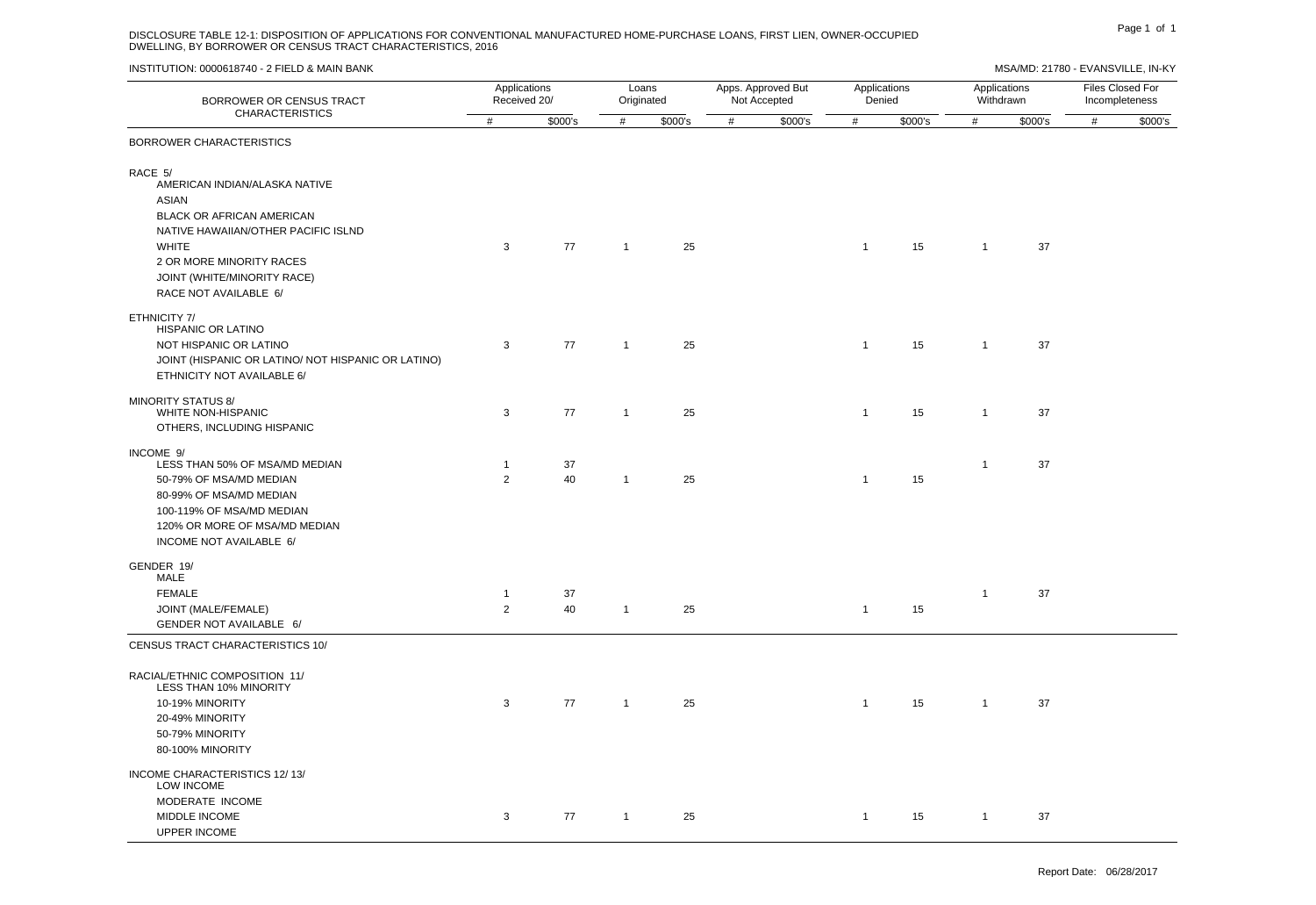DISCLOSURE TABLE 12 - 2: PRICING INFORMATION FOR CONVENTIONAL MANUFACTURED HOME-PURCHASE LOANS, FIRST LIEN, OWNER-OCCUPIED DWELLING, BY Page 1 of 2<br>BORROWER OR CENSUS TRACT CHARACTERISTICS, 2016

| INSTITUTION: 0000618740 - 2 FIELD & MAIN BANK                                       |                                  |                               |                    |                    |                    |                                                                                                        |                       |                    |                |      | MSA/MD: 21780 - EVANSVILLE, IN-KY |
|-------------------------------------------------------------------------------------|----------------------------------|-------------------------------|--------------------|--------------------|--------------------|--------------------------------------------------------------------------------------------------------|-----------------------|--------------------|----------------|------|-----------------------------------|
|                                                                                     | 15/                              |                               |                    |                    |                    | PERCENTAGE POINTS ABOVE AVERAGE PRIME OFFER RATE: ONLY INCLUDES LOANS WITH APR ABOVE THE THRESHOLD 16/ |                       |                    |                |      |                                   |
| BORROWER OR CENSUS TRACT<br><b>CHARACTERISTICS</b>                                  | NO REPORTED<br>PRICING DATA<br># | REPORTED<br>PRICING DATA<br># | $1.50 - 1.99$<br># | $2.00 - 2.49$<br># | $2.50 - 2.99$<br># | $3.00 - 3.99$<br>#                                                                                     | $4.00 - 4.99$<br>$\#$ | $5.00 - 5.99$<br># | 6 OR MORE<br># | MEAN | <b>MEDIAN</b>                     |
| BORROWER CHARACTERISTICS                                                            |                                  |                               |                    |                    |                    |                                                                                                        |                       |                    |                |      |                                   |
| RACE 5/<br>AMERICAN INDIAN/ALASKA NATIVE<br>ASIAN                                   |                                  |                               |                    |                    |                    |                                                                                                        |                       |                    |                |      |                                   |
| BLACK OR AFRICAN AMERICAN                                                           |                                  |                               |                    |                    |                    |                                                                                                        |                       |                    |                |      |                                   |
| NATIVE HAWAIIAN/OTHER PACIFIC<br><b>ISLND</b>                                       |                                  |                               |                    |                    |                    |                                                                                                        |                       |                    |                |      |                                   |
| <b>WHITE</b>                                                                        |                                  | $\mathbf{1}$                  |                    |                    |                    |                                                                                                        |                       |                    | $\mathbf{1}$   | 7.42 | 7.42                              |
| 2 OR MORE MINORITY RACES                                                            |                                  |                               |                    |                    |                    |                                                                                                        |                       |                    |                |      |                                   |
| JOINT (WHITE/MINORITY RACE)                                                         |                                  |                               |                    |                    |                    |                                                                                                        |                       |                    |                |      |                                   |
| RACE NOT AVAILABLE 6/                                                               |                                  |                               |                    |                    |                    |                                                                                                        |                       |                    |                |      |                                   |
| ETHNICITY 7/<br><b>HISPANIC OR LATINO</b>                                           |                                  |                               |                    |                    |                    |                                                                                                        |                       |                    |                |      |                                   |
| NOT HISPANIC OR LATINO                                                              |                                  | $\mathbf{1}$                  |                    |                    |                    |                                                                                                        |                       |                    | $\mathbf{1}$   | 7.42 | 7.42                              |
| JOINT (HISPANIC OR LATINO/ NOT<br>HISPANIC OR LATINO)<br>ETHNICITY NOT AVAILABLE 6/ |                                  |                               |                    |                    |                    |                                                                                                        |                       |                    |                |      |                                   |
| <b>MINORITY STATUS 8/</b><br><b>WHITE NON-HISPANIC</b>                              |                                  | $\mathbf{1}$                  |                    |                    |                    |                                                                                                        |                       |                    | $\mathbf{1}$   | 7.42 | 7.42                              |
| OTHERS, INCLUDING HISPANIC                                                          |                                  |                               |                    |                    |                    |                                                                                                        |                       |                    |                |      |                                   |
| INCOME 9/<br>LESS THAN 50% OF MSA/MD MEDIAN                                         |                                  |                               |                    |                    |                    |                                                                                                        |                       |                    |                |      |                                   |
| 50-79% OF MSA/MD MEDIAN<br>80-99% OF MSA/MD MEDIAN                                  |                                  | $\mathbf{1}$                  |                    |                    |                    |                                                                                                        |                       |                    | $\mathbf{1}$   | 7.42 | 7.42                              |
| 100-119% OF MSA/MD MEDIAN                                                           |                                  |                               |                    |                    |                    |                                                                                                        |                       |                    |                |      |                                   |
| 120% OR MORE OF MSA/MD MEDIAN                                                       |                                  |                               |                    |                    |                    |                                                                                                        |                       |                    |                |      |                                   |
| INCOME NOT AVAILABLE 6/                                                             |                                  |                               |                    |                    |                    |                                                                                                        |                       |                    |                |      |                                   |
| GENDER 19/<br>MALE                                                                  |                                  |                               |                    |                    |                    |                                                                                                        |                       |                    |                |      |                                   |
| <b>FEMALE</b>                                                                       |                                  |                               |                    |                    |                    |                                                                                                        |                       |                    |                |      |                                   |
| JOINT (MALE/FEMALE)                                                                 |                                  | $\mathbf{1}$                  |                    |                    |                    |                                                                                                        |                       |                    | $\mathbf{1}$   | 7.42 | 7.42                              |
| GENDER NOT AVAILABLE 6/                                                             |                                  |                               |                    |                    |                    |                                                                                                        |                       |                    |                |      |                                   |
| CENSUS TRACT CHARACTERISTICS 10/                                                    |                                  |                               |                    |                    |                    |                                                                                                        |                       |                    |                |      |                                   |
| RACIAL/ETHNIC COMPOSITION 11/<br>LESS THAN 10% MINORITY                             |                                  |                               |                    |                    |                    |                                                                                                        |                       |                    |                |      |                                   |
| 10-19% MINORITY                                                                     |                                  | $\mathbf{1}$                  |                    |                    |                    |                                                                                                        |                       |                    | $\mathbf{1}$   | 7.42 | 7.42                              |
| 20-49% MINORITY                                                                     |                                  |                               |                    |                    |                    |                                                                                                        |                       |                    |                |      |                                   |
| 50-79% MINORITY                                                                     |                                  |                               |                    |                    |                    |                                                                                                        |                       |                    |                |      |                                   |
| 80-100% MINORITY                                                                    |                                  |                               |                    |                    |                    |                                                                                                        |                       |                    |                |      |                                   |
| INCOME CHARACTERISTICS 12/13/<br>LOW INCOME                                         |                                  |                               |                    |                    |                    |                                                                                                        |                       |                    |                |      |                                   |
| MODERATE INCOME                                                                     |                                  |                               |                    |                    |                    |                                                                                                        |                       |                    |                |      |                                   |
| MIDDLE INCOME<br>UPPER INCOME                                                       |                                  | $\mathbf{1}$                  |                    |                    |                    |                                                                                                        |                       |                    | $\mathbf{1}$   | 7.42 | 7.42                              |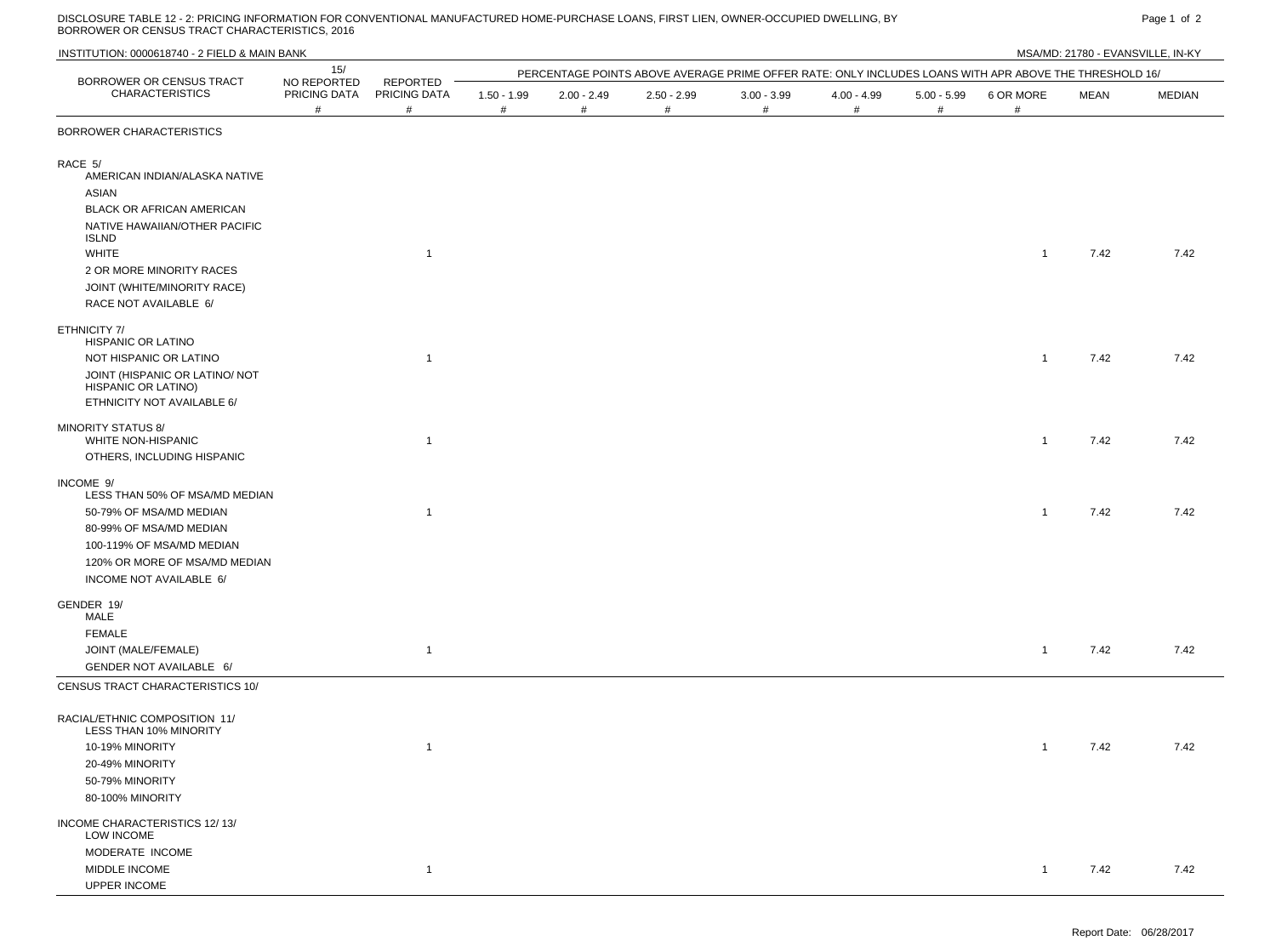DISCLOSURE TABLE 12 - 2: PRICING INFORMATION FOR CONVENTIONAL MANUFACTURED HOME-PURCHASE LOANS, FIRST LIEN, OWNER-OCCUPIED DWELLING, BY PART AND THE SAME PAGE 2 OF 2 PAGE 2 OF 2 PAGE 2 OF 2 PAGE 2 OF 2 PAGE 2 OF 2 PAGE 2 O

| INSTITUTION: 0000618740 - 2 FIELD & MAIN BANK                                              |                                        |                                     |                          |                          |                          |                                                                                                        |                          |                          |                      | MSA/MD: 21780 - EVANSVILLE, IN-KY |            |
|--------------------------------------------------------------------------------------------|----------------------------------------|-------------------------------------|--------------------------|--------------------------|--------------------------|--------------------------------------------------------------------------------------------------------|--------------------------|--------------------------|----------------------|-----------------------------------|------------|
|                                                                                            | 15/                                    |                                     |                          |                          |                          | PERCENTAGE POINTS ABOVE AVERAGE PRIME OFFER RATE: ONLY INCLUDES LOANS WITH APR ABOVE THE THRESHOLD 16/ |                          |                          |                      |                                   |            |
| BORROWER OR CENSUS TRACT<br><b>CHARACTERISTICS</b>                                         | NO REPORTED<br>PRICING DATA<br>\$000's | REPORTED<br>PRICING DATA<br>\$000's | $1.50 - 1.99$<br>\$000's | $2.00 - 2.49$<br>\$000's | $2.50 - 2.99$<br>\$000's | $3.00 - 3.99$<br>\$000's                                                                               | $4.00 - 4.99$<br>\$000's | $5.00 - 5.99$<br>\$000's | 6 OR MORE<br>\$000's | MEAN 30/                          | MEDIAN 31/ |
| BORROWER CHARACTERISTICS                                                                   |                                        |                                     |                          |                          |                          |                                                                                                        |                          |                          |                      |                                   |            |
| RACE 5/<br>AMERICAN INDIAN/ALASKA NATIVE<br>ASIAN                                          |                                        |                                     |                          |                          |                          |                                                                                                        |                          |                          |                      |                                   |            |
| BLACK OR AFRICAN AMERICAN                                                                  |                                        |                                     |                          |                          |                          |                                                                                                        |                          |                          |                      |                                   |            |
| NATIVE HAWAIIAN/OTHER PACIFIC<br><b>ISLND</b>                                              |                                        |                                     |                          |                          |                          |                                                                                                        |                          |                          |                      |                                   |            |
| <b>WHITE</b>                                                                               |                                        | 25                                  |                          |                          |                          |                                                                                                        |                          |                          | 25                   | 7.42                              | 7.42       |
| 2 OR MORE MINORITY RACES                                                                   |                                        |                                     |                          |                          |                          |                                                                                                        |                          |                          |                      |                                   |            |
| JOINT (WHITE/MINORITY RACE)<br>RACE NOT AVAILABLE 6/                                       |                                        |                                     |                          |                          |                          |                                                                                                        |                          |                          |                      |                                   |            |
| ETHNICITY 7/<br>HISPANIC OR LATINO                                                         |                                        |                                     |                          |                          |                          |                                                                                                        |                          |                          |                      |                                   |            |
| NOT HISPANIC OR LATINO                                                                     |                                        | 25                                  |                          |                          |                          |                                                                                                        |                          |                          | 25                   | 7.42                              | 7.42       |
| JOINT (HISPANIC OR LATINO/ NOT<br><b>HISPANIC OR LATINO)</b><br>ETHNICITY NOT AVAILABLE 6/ |                                        |                                     |                          |                          |                          |                                                                                                        |                          |                          |                      |                                   |            |
| <b>MINORITY STATUS 8/</b><br>WHITE NON-HISPANIC<br>OTHERS, INCLUDING HISPANIC              |                                        | 25                                  |                          |                          |                          |                                                                                                        |                          |                          | 25                   | 7.42                              | 7.42       |
|                                                                                            |                                        |                                     |                          |                          |                          |                                                                                                        |                          |                          |                      |                                   |            |
| INCOME 9/<br>LESS THAN 50% OF MSA/MD MEDIAN                                                |                                        |                                     |                          |                          |                          |                                                                                                        |                          |                          |                      |                                   |            |
| 50-79% OF MSA/MD MEDIAN                                                                    |                                        | 25                                  |                          |                          |                          |                                                                                                        |                          |                          | 25                   | 7.42                              | 7.42       |
| 80-99% OF MSA/MD MEDIAN<br>100-119% OF MSA/MD MEDIAN                                       |                                        |                                     |                          |                          |                          |                                                                                                        |                          |                          |                      |                                   |            |
| 120% OR MORE OF MSA/MD MEDIAN                                                              |                                        |                                     |                          |                          |                          |                                                                                                        |                          |                          |                      |                                   |            |
| INCOME NOT AVAILABLE 6/                                                                    |                                        |                                     |                          |                          |                          |                                                                                                        |                          |                          |                      |                                   |            |
| GENDER 19/<br>MALE                                                                         |                                        |                                     |                          |                          |                          |                                                                                                        |                          |                          |                      |                                   |            |
| <b>FEMALE</b>                                                                              |                                        |                                     |                          |                          |                          |                                                                                                        |                          |                          |                      |                                   |            |
| JOINT (MALE/FEMALE)                                                                        |                                        | 25                                  |                          |                          |                          |                                                                                                        |                          |                          | 25                   | 7.42                              | 7.42       |
| GENDER NOT AVAILABLE 6/                                                                    |                                        |                                     |                          |                          |                          |                                                                                                        |                          |                          |                      |                                   |            |
| CENSUS TRACT CHARACTERISTICS 10/                                                           |                                        |                                     |                          |                          |                          |                                                                                                        |                          |                          |                      |                                   |            |
| RACIAL/ETHNIC COMPOSITION 11/<br>LESS THAN 10% MINORITY                                    |                                        |                                     |                          |                          |                          |                                                                                                        |                          |                          |                      |                                   |            |
| 10-19% MINORITY                                                                            |                                        | 25                                  |                          |                          |                          |                                                                                                        |                          |                          | 25                   | 7.42                              | 7.42       |
| 20-49% MINORITY                                                                            |                                        |                                     |                          |                          |                          |                                                                                                        |                          |                          |                      |                                   |            |
| 50-79% MINORITY                                                                            |                                        |                                     |                          |                          |                          |                                                                                                        |                          |                          |                      |                                   |            |
| 80-100% MINORITY                                                                           |                                        |                                     |                          |                          |                          |                                                                                                        |                          |                          |                      |                                   |            |
| INCOME CHARACTERISTICS 12/13/<br>LOW INCOME                                                |                                        |                                     |                          |                          |                          |                                                                                                        |                          |                          |                      |                                   |            |
| MODERATE INCOME                                                                            |                                        |                                     |                          |                          |                          |                                                                                                        |                          |                          |                      |                                   |            |
| MIDDLE INCOME<br>UPPER INCOME                                                              |                                        | 25                                  |                          |                          |                          |                                                                                                        |                          |                          | 25                   | 7.42                              | 7.42       |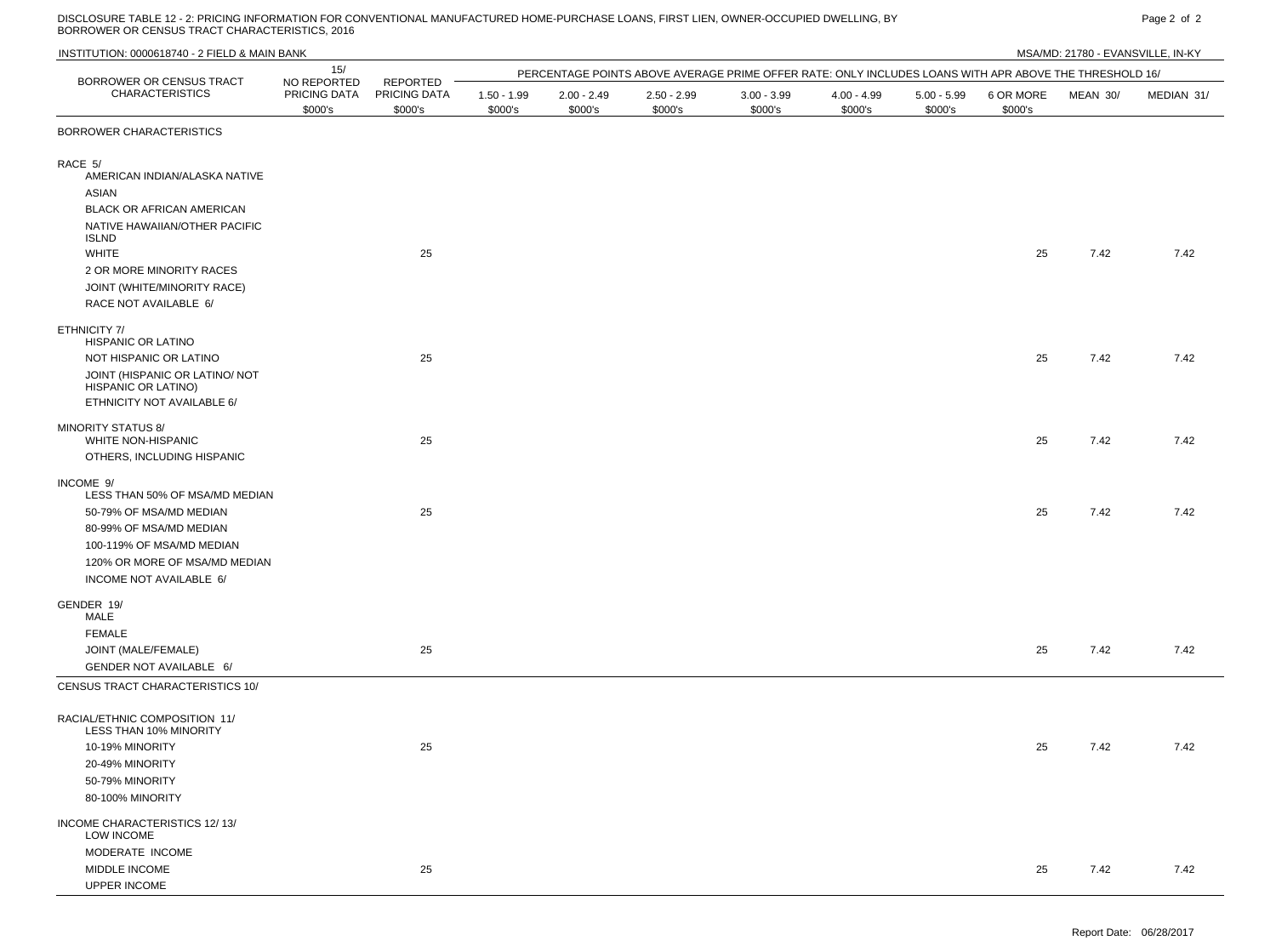DISCLOSURE SUMMARY TABLE A1: DISPOSITION OF APPLICATIONS AND LOAN SALES BY LOAN TYPE, 1- TO 4-FAMILY DWELLINGS (EXCLUDES MANUFACTURED HOMES), 2016 Page 1 of 2

| INSTITUTION: 0000618740 - 2 FIELD & MAIN BANK |                                         |                                         | MSA/MD: 21780 - EVANSVILLE. IN-KY                         |
|-----------------------------------------------|-----------------------------------------|-----------------------------------------|-----------------------------------------------------------|
|                                               | <b>HOME PURCHASE</b>                    | <b>REFINANCE</b>                        | <b>HOME IMPROVEMENT</b>                                   |
| LOAN TYPE                                     | <b>FIRST LIEN</b><br><b>JUNIOR LIEN</b> | <b>FIRST LIEN</b><br><b>JUNIOR LIEN</b> | <b>NO LIEN</b><br><b>FIRST LIEN</b><br><b>JUNIOR LIEN</b> |

|                |              | TOTAL APPLICATIONS 28/                 |                |                |                |
|----------------|--------------|----------------------------------------|----------------|----------------|----------------|
| CONVENTIONAL   | 114          | 105                                    | $\overline{4}$ | 31             | $\overline{2}$ |
| <b>FHA</b>     |              |                                        |                |                |                |
| VA             |              |                                        |                |                |                |
| <b>FSA/RHS</b> |              |                                        |                |                |                |
|                |              | <b>LOANS ORIGINATED</b>                |                |                |                |
| CONVENTIONAL   | 83           | 67                                     | $\overline{2}$ | 26             | $\overline{2}$ |
| <b>FHA</b>     |              |                                        |                |                |                |
| VA             |              |                                        |                |                |                |
| <b>FSA/RHS</b> |              |                                        |                |                |                |
|                |              | APPLICATIONS APPROVED BUT NOT ACCEPTED |                |                |                |
| CONVENTIONAL   | 12           | 11                                     |                | $\overline{2}$ |                |
| <b>FHA</b>     |              |                                        |                |                |                |
| VA             |              |                                        |                |                |                |
| <b>FSA/RHS</b> |              |                                        |                |                |                |
|                |              | APPLICATIONS DENIED                    |                |                |                |
| CONVENTIONAL   | 12           | 23                                     | $\overline{1}$ | $\mathbf{3}$   |                |
| <b>FHA</b>     |              |                                        |                |                |                |
| VA             |              |                                        |                |                |                |
| <b>FSA/RHS</b> |              |                                        |                |                |                |
|                |              | APPLICATIONS WITHDRAWN                 |                |                |                |
| CONVENTIONAL   | 6            | $\overline{4}$                         | $\mathbf{1}$   |                |                |
| <b>FHA</b>     |              |                                        |                |                |                |
| VA             |              |                                        |                |                |                |
| <b>FSA/RHS</b> |              |                                        |                |                |                |
|                |              | FILES CLOSED FOR INCOMPLETENESS        |                |                |                |
| CONVENTIONAL   | $\mathbf{1}$ |                                        |                |                |                |
| <b>FHA</b>     |              |                                        |                |                |                |
| VA             |              |                                        |                |                |                |
| <b>FSA/RHS</b> |              |                                        |                |                |                |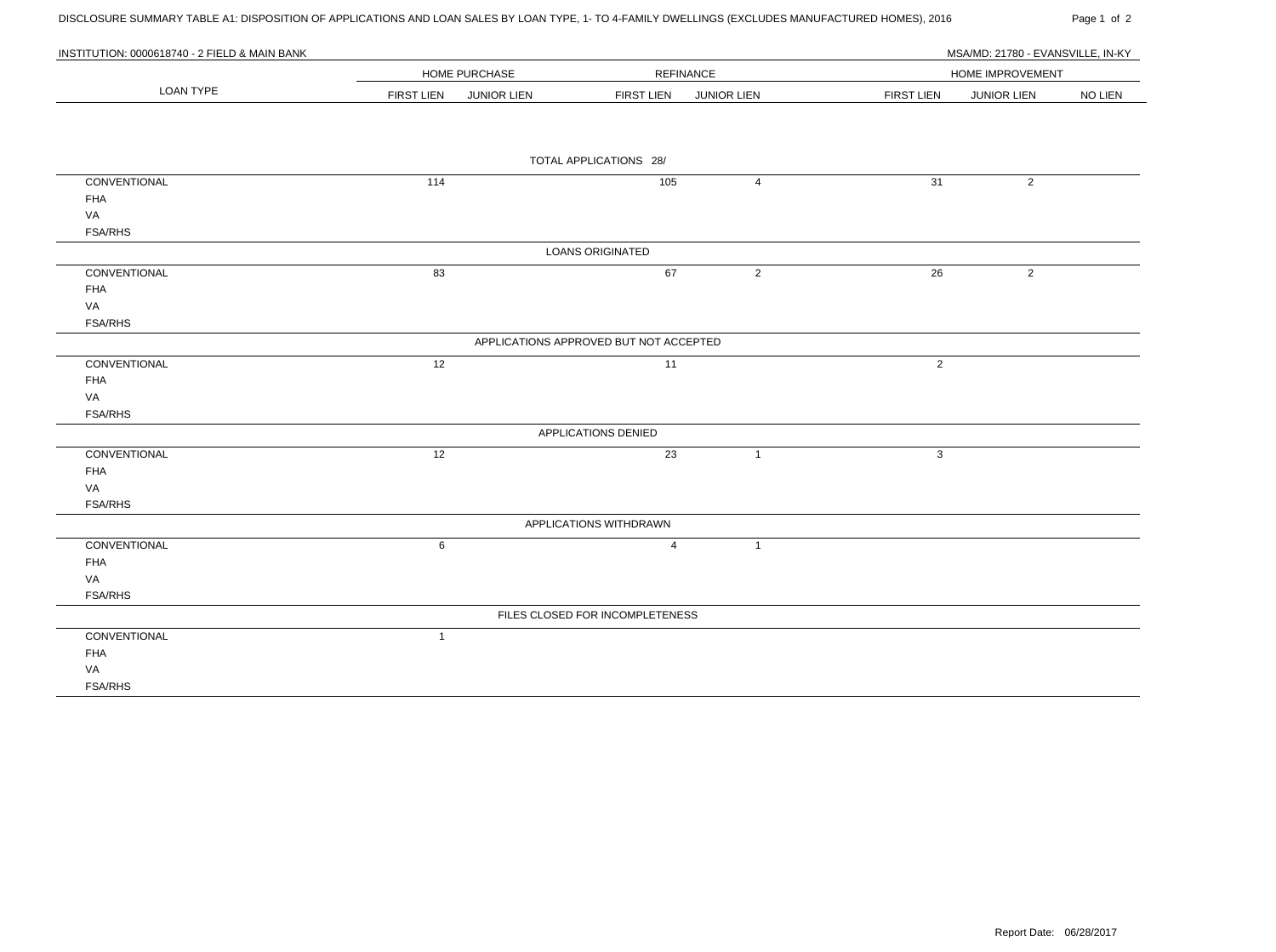| INSTITUTION: 0000618740 - 2 FIELD & MAIN BANK |                   |                      |                                        |                    |                   | MSA/MD: 21780 - EVANSVILLE, IN-KY |                |
|-----------------------------------------------|-------------------|----------------------|----------------------------------------|--------------------|-------------------|-----------------------------------|----------------|
|                                               |                   | <b>HOME PURCHASE</b> |                                        | <b>REFINANCE</b>   |                   | <b>HOME IMPROVEMENT</b>           |                |
| <b>LOAN TYPE</b>                              | <b>FIRST LIEN</b> | <b>JUNIOR LIEN</b>   | <b>FIRST LIEN</b>                      | <b>JUNIOR LIEN</b> | <b>FIRST LIEN</b> | <b>JUNIOR LIEN</b>                | <b>NO LIEN</b> |
|                                               |                   |                      | MEMO ITEM: SUBSET OF LOANS ORIGINATED  |                    |                   |                                   |                |
|                                               |                   |                      | PREAPPROVALS RESULTING IN ORIGINATIONS |                    |                   |                                   |                |
| CONVENTIONAL                                  |                   |                      | <b>NA</b>                              | <b>NA</b>          | <b>NA</b>         | <b>NA</b>                         | NA             |
| <b>FHA</b>                                    |                   |                      | <b>NA</b>                              | NA                 | <b>NA</b>         | <b>NA</b>                         | <b>NA</b>      |
| VA                                            |                   |                      | <b>NA</b>                              | NA                 | <b>NA</b>         | <b>NA</b>                         | <b>NA</b>      |
| <b>FSA/RHS</b>                                |                   |                      | NA                                     | <b>NA</b>          | NA                | NA                                | <b>NA</b>      |
|                                               |                   |                      | LOANS SOLD                             |                    |                   |                                   |                |
| CONVENTIONAL                                  | 24                |                      | 35                                     |                    | 3                 |                                   |                |
| <b>FHA</b>                                    |                   |                      |                                        |                    |                   |                                   |                |
| VA                                            |                   |                      |                                        |                    |                   |                                   |                |
| <b>FSA/RHS</b>                                |                   |                      |                                        |                    |                   |                                   |                |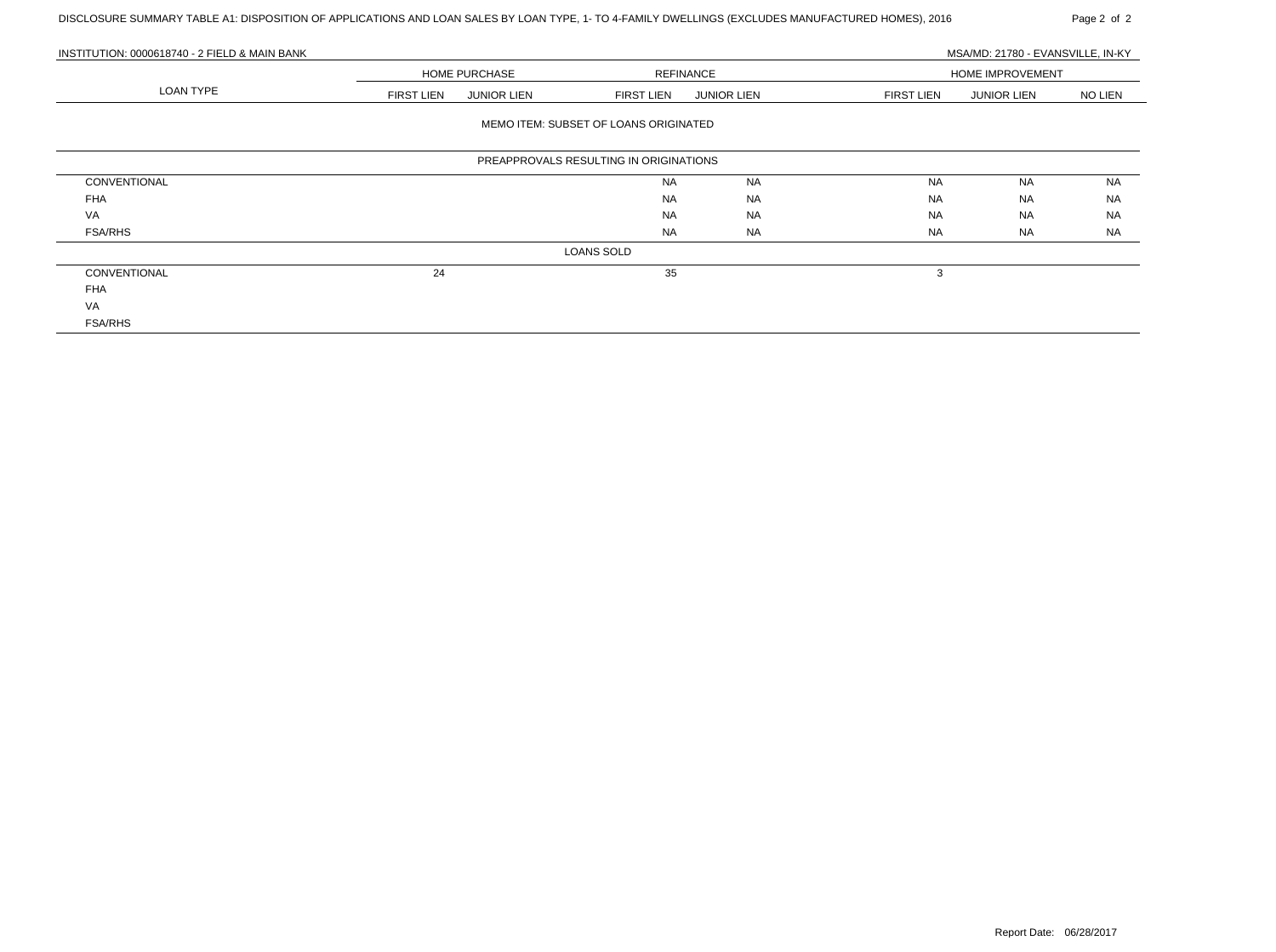# DISCLOSURE SUMMARY TABLE A2: DISPOSITION OF APPLICATIONS AND LOAN SALES BY LOAN TYPE, MANUFACTURED HOMES, 2016 Page 1 Of 2

| INSTITUTION: 0000618740 - 2 FIELD & MAIN BANK |                   |                    |                                        |                  |                   | MSA/MD: 21780 - EVANSVILLE, IN-KY |         |
|-----------------------------------------------|-------------------|--------------------|----------------------------------------|------------------|-------------------|-----------------------------------|---------|
|                                               |                   | HOME PURCHASE      |                                        | <b>REFINANCE</b> |                   | HOME IMPROVEMENT                  |         |
| <b>LOAN TYPE</b>                              | <b>FIRST LIEN</b> | <b>JUNIOR LIEN</b> | <b>FIRST LIEN</b>                      | JUNIOR LIEN      | <b>FIRST LIEN</b> | <b>JUNIOR LIEN</b>                | NO LIEN |
|                                               |                   |                    |                                        |                  |                   |                                   |         |
|                                               |                   |                    |                                        |                  |                   |                                   |         |
|                                               |                   |                    | TOTAL APPLICATIONS 28/                 |                  |                   |                                   |         |
| CONVENTIONAL                                  | 3                 |                    |                                        |                  |                   |                                   |         |
| <b>FHA</b>                                    |                   |                    |                                        |                  |                   |                                   |         |
| VA                                            |                   |                    |                                        |                  |                   |                                   |         |
| <b>FSA/RHS</b>                                |                   |                    |                                        |                  |                   |                                   |         |
|                                               |                   |                    | <b>LOANS ORIGINATED</b>                |                  |                   |                                   |         |
| CONVENTIONAL                                  | $\mathbf{1}$      |                    |                                        |                  |                   |                                   |         |
| <b>FHA</b>                                    |                   |                    |                                        |                  |                   |                                   |         |
| VA                                            |                   |                    |                                        |                  |                   |                                   |         |
| <b>FSA/RHS</b>                                |                   |                    |                                        |                  |                   |                                   |         |
|                                               |                   |                    | APPLICATIONS APPROVED BUT NOT ACCEPTED |                  |                   |                                   |         |
| CONVENTIONAL                                  |                   |                    |                                        |                  |                   |                                   |         |
| <b>FHA</b>                                    |                   |                    |                                        |                  |                   |                                   |         |
| VA                                            |                   |                    |                                        |                  |                   |                                   |         |
| <b>FSA/RHS</b>                                |                   |                    |                                        |                  |                   |                                   |         |
|                                               |                   |                    | APPLICATIONS DENIED                    |                  |                   |                                   |         |
| CONVENTIONAL                                  | $\mathbf{1}$      |                    |                                        |                  |                   |                                   |         |
| <b>FHA</b>                                    |                   |                    |                                        |                  |                   |                                   |         |
| VA                                            |                   |                    |                                        |                  |                   |                                   |         |
| <b>FSA/RHS</b>                                |                   |                    |                                        |                  |                   |                                   |         |
|                                               |                   |                    | APPLICATIONS WITHDRAWN                 |                  |                   |                                   |         |
| CONVENTIONAL                                  | $\mathbf{1}$      |                    |                                        |                  |                   |                                   |         |
| <b>FHA</b>                                    |                   |                    |                                        |                  |                   |                                   |         |
| VA                                            |                   |                    |                                        |                  |                   |                                   |         |
| <b>FSA/RHS</b>                                |                   |                    |                                        |                  |                   |                                   |         |
|                                               |                   |                    | FILES CLOSED FOR INCOMPLETENESS        |                  |                   |                                   |         |
| CONVENTIONAL                                  |                   |                    |                                        |                  |                   |                                   |         |
| <b>FHA</b>                                    |                   |                    |                                        |                  |                   |                                   |         |
| VA                                            |                   |                    |                                        |                  |                   |                                   |         |
| <b>FSA/RHS</b>                                |                   |                    |                                        |                  |                   |                                   |         |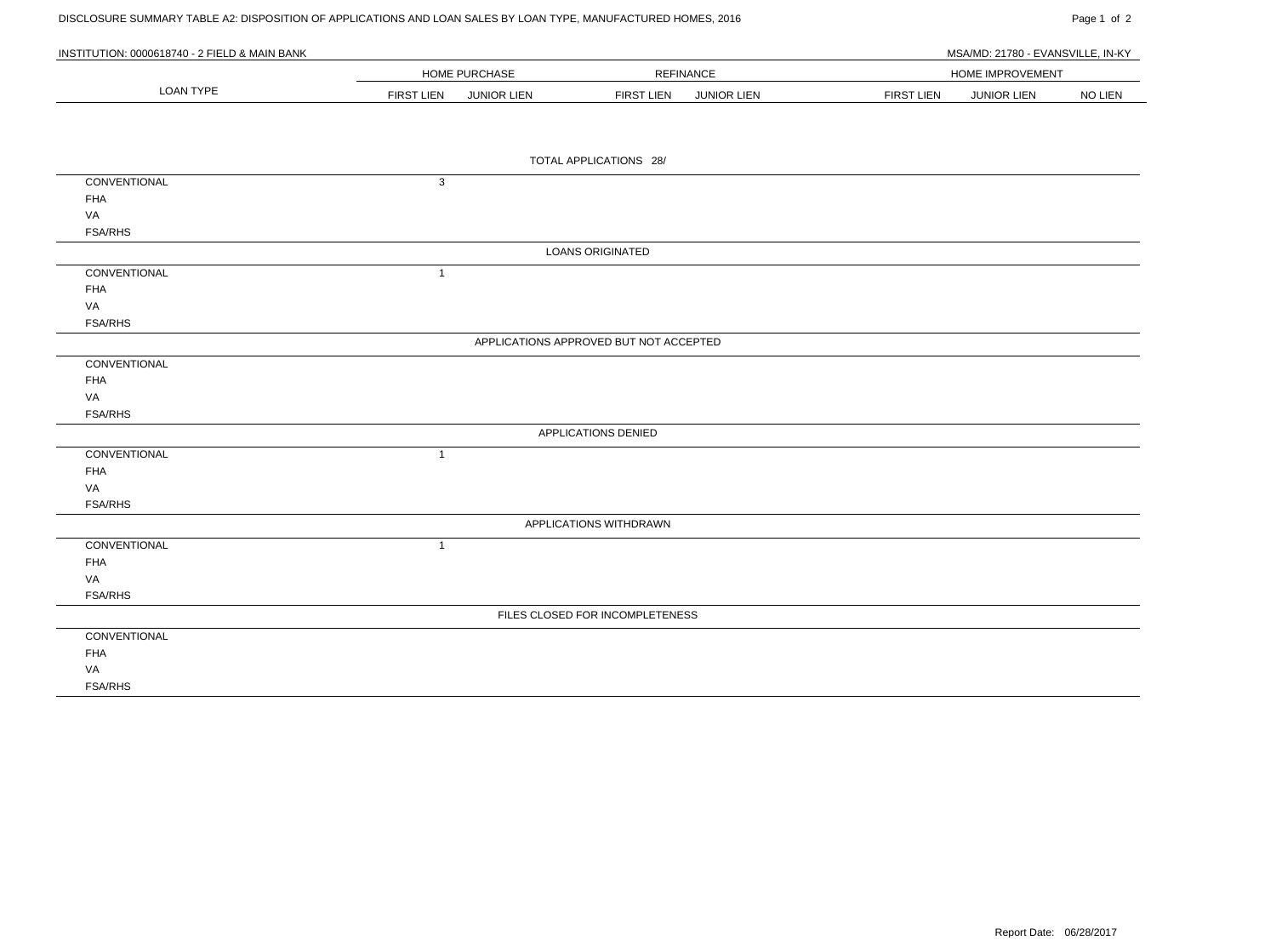# DISCLOSURE SUMMARY TABLE A2: DISPOSITION OF APPLICATIONS AND LOAN SALES BY LOAN TYPE, MANUFACTURED HOMES, 2016 Page 2 of 2

| INSTITUTION: 0000618740 - 2 FIELD & MAIN BANK |                   |                    |                                        |                    |                   | MSA/MD: 21780 - EVANSVILLE, IN-KY |                |  |
|-----------------------------------------------|-------------------|--------------------|----------------------------------------|--------------------|-------------------|-----------------------------------|----------------|--|
|                                               |                   | HOME PURCHASE      |                                        | <b>REFINANCE</b>   |                   | HOME IMPROVEMENT                  |                |  |
| LOAN TYPE                                     | <b>FIRST LIEN</b> | <b>JUNIOR LIEN</b> | <b>FIRST LIEN</b>                      | <b>JUNIOR LIEN</b> | <b>FIRST LIEN</b> | <b>JUNIOR LIEN</b>                | <b>NO LIEN</b> |  |
|                                               |                   |                    | MEMO ITEM: SUBSET OF LOANS ORIGINATED  |                    |                   |                                   |                |  |
|                                               |                   |                    | PREAPPROVALS RESULTING IN ORIGINATIONS |                    |                   |                                   |                |  |
| CONVENTIONAL                                  |                   |                    | <b>NA</b>                              | <b>NA</b>          | <b>NA</b>         | <b>NA</b>                         | <b>NA</b>      |  |
| <b>FHA</b>                                    |                   |                    | <b>NA</b>                              | <b>NA</b>          | <b>NA</b>         | <b>NA</b>                         | <b>NA</b>      |  |
| VA                                            |                   |                    | <b>NA</b>                              | <b>NA</b>          | <b>NA</b>         | <b>NA</b>                         | <b>NA</b>      |  |
| <b>FSA/RHS</b>                                |                   |                    | <b>NA</b>                              | <b>NA</b>          | <b>NA</b>         | NA                                | <b>NA</b>      |  |
|                                               |                   |                    | LOANS SOLD                             |                    |                   |                                   |                |  |
| CONVENTIONAL                                  |                   |                    |                                        |                    |                   |                                   |                |  |
| <b>FHA</b>                                    |                   |                    |                                        |                    |                   |                                   |                |  |
| VA                                            |                   |                    |                                        |                    |                   |                                   |                |  |
| <b>FSA/RHS</b>                                |                   |                    |                                        |                    |                   |                                   |                |  |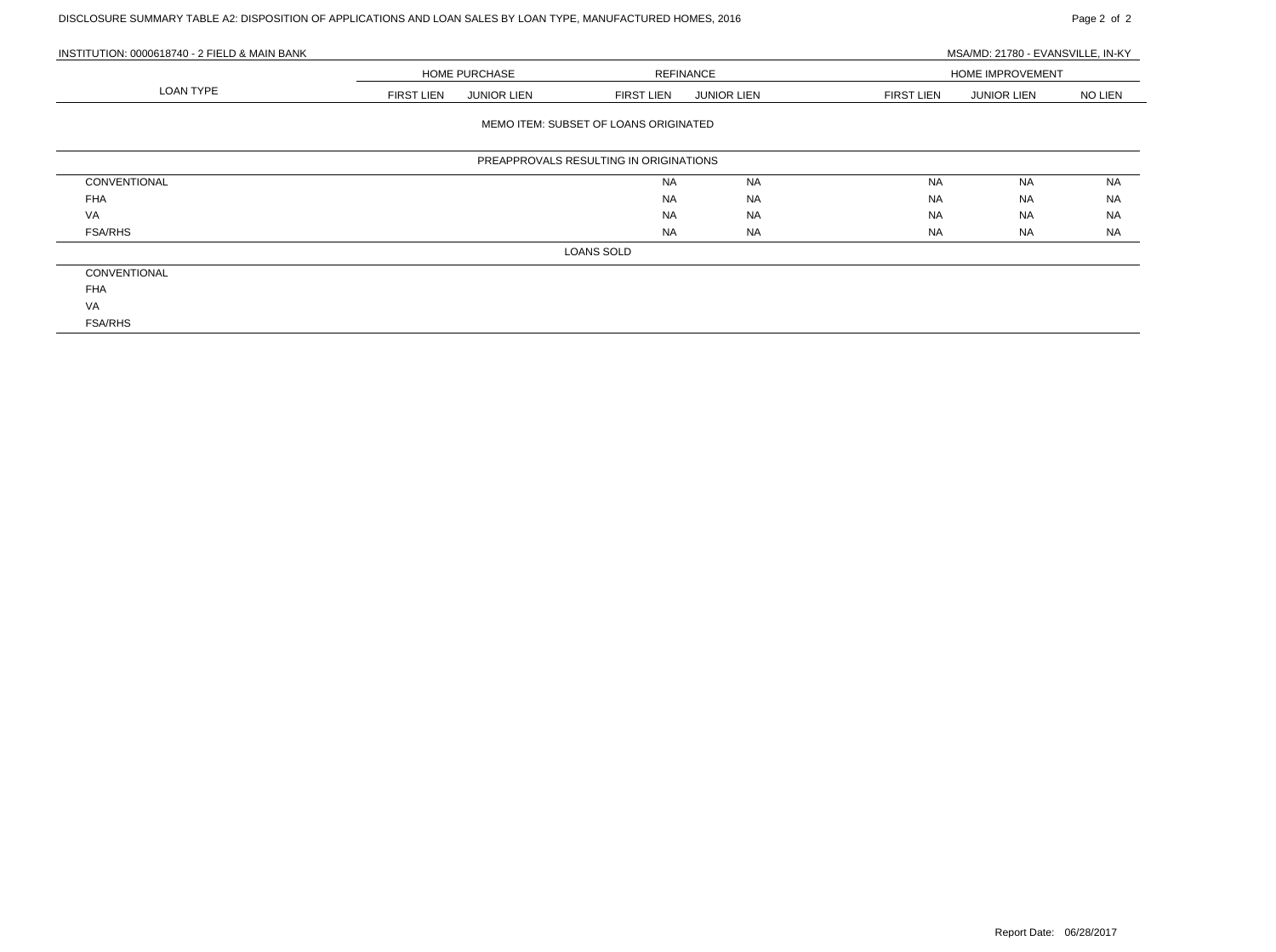| DISCLOSURE SUMMARY TABLE A3: DISPOSITION OF APPLICATIONS AND LOAN SALES BY LOAN TYPE, MULTIFAMILY HOUSING, 2016 |                   |               |                                        |             |                                         | Page 1 of 1    |
|-----------------------------------------------------------------------------------------------------------------|-------------------|---------------|----------------------------------------|-------------|-----------------------------------------|----------------|
| INSTITUTION: 0000618740 - 2 FIELD & MAIN BANK                                                                   |                   |               |                                        |             |                                         |                |
|                                                                                                                 |                   |               |                                        |             | MSA/MD: 21780 - EVANSVILLE, IN-KY       |                |
| <b>LOAN TYPE</b>                                                                                                |                   | HOME PURCHASE | <b>REFINANCE</b>                       |             | HOME IMPROVEMENT                        |                |
|                                                                                                                 | <b>FIRST LIEN</b> | JUNIOR LIEN   | <b>FIRST LIEN</b>                      | JUNIOR LIEN | <b>FIRST LIEN</b><br><b>JUNIOR LIEN</b> | <b>NO LIEN</b> |
|                                                                                                                 |                   |               |                                        |             |                                         |                |
|                                                                                                                 |                   |               |                                        |             |                                         |                |
|                                                                                                                 |                   |               | TOTAL APPLICATIONS 28/                 |             |                                         |                |
| CONVENTIONAL                                                                                                    | $\mathbf{1}$      |               | $\overline{1}$                         |             | $\mathbf{1}$                            |                |
| <b>FHA</b>                                                                                                      |                   |               |                                        |             |                                         |                |
| VA                                                                                                              |                   |               |                                        |             |                                         |                |
| <b>FSA/RHS</b>                                                                                                  |                   |               |                                        |             |                                         |                |
|                                                                                                                 |                   |               | <b>LOANS ORIGINATED</b>                |             |                                         |                |
|                                                                                                                 |                   |               |                                        |             |                                         |                |
| CONVENTIONAL                                                                                                    |                   |               | $\mathbf{1}$                           |             |                                         |                |
| <b>FHA</b>                                                                                                      |                   |               |                                        |             |                                         |                |
| VA                                                                                                              |                   |               |                                        |             |                                         |                |
| <b>FSA/RHS</b>                                                                                                  |                   |               |                                        |             |                                         |                |
|                                                                                                                 |                   |               | APPLICATIONS APPROVED BUT NOT ACCEPTED |             |                                         |                |
| CONVENTIONAL                                                                                                    |                   |               |                                        |             | $\mathbf{1}$                            |                |
| FHA                                                                                                             |                   |               |                                        |             |                                         |                |
| VA                                                                                                              |                   |               |                                        |             |                                         |                |
| <b>FSA/RHS</b>                                                                                                  |                   |               |                                        |             |                                         |                |
|                                                                                                                 |                   |               | APPLICATIONS DENIED                    |             |                                         |                |
| CONVENTIONAL                                                                                                    |                   |               |                                        |             |                                         |                |
| <b>FHA</b>                                                                                                      |                   |               |                                        |             |                                         |                |
| VA                                                                                                              |                   |               |                                        |             |                                         |                |
| <b>FSA/RHS</b>                                                                                                  |                   |               |                                        |             |                                         |                |
|                                                                                                                 |                   |               | APPLICATIONS WITHDRAWN                 |             |                                         |                |
| CONVENTIONAL                                                                                                    | $\mathbf{1}$      |               |                                        |             |                                         |                |
| <b>FHA</b>                                                                                                      |                   |               |                                        |             |                                         |                |
| VA                                                                                                              |                   |               |                                        |             |                                         |                |
| <b>FSA/RHS</b>                                                                                                  |                   |               |                                        |             |                                         |                |
|                                                                                                                 |                   |               | FILES CLOSED FOR INCOMPLETENESS        |             |                                         |                |
| CONVENTIONAL                                                                                                    |                   |               |                                        |             |                                         |                |
| <b>FHA</b>                                                                                                      |                   |               |                                        |             |                                         |                |
| VA                                                                                                              |                   |               |                                        |             |                                         |                |
| <b>FSA/RHS</b>                                                                                                  |                   |               |                                        |             |                                         |                |
|                                                                                                                 |                   |               |                                        |             |                                         |                |
|                                                                                                                 |                   |               | MEMO ITEM: SUBSET OF LOANS ORIGINATED  |             |                                         |                |
|                                                                                                                 |                   |               | <b>LOANS SOLD</b>                      |             |                                         |                |
| CONVENTIONAL                                                                                                    |                   |               |                                        |             |                                         |                |
| FHA                                                                                                             |                   |               |                                        |             |                                         |                |
| VA                                                                                                              |                   |               |                                        |             |                                         |                |
| <b>FSA/RHS</b>                                                                                                  |                   |               |                                        |             |                                         |                |